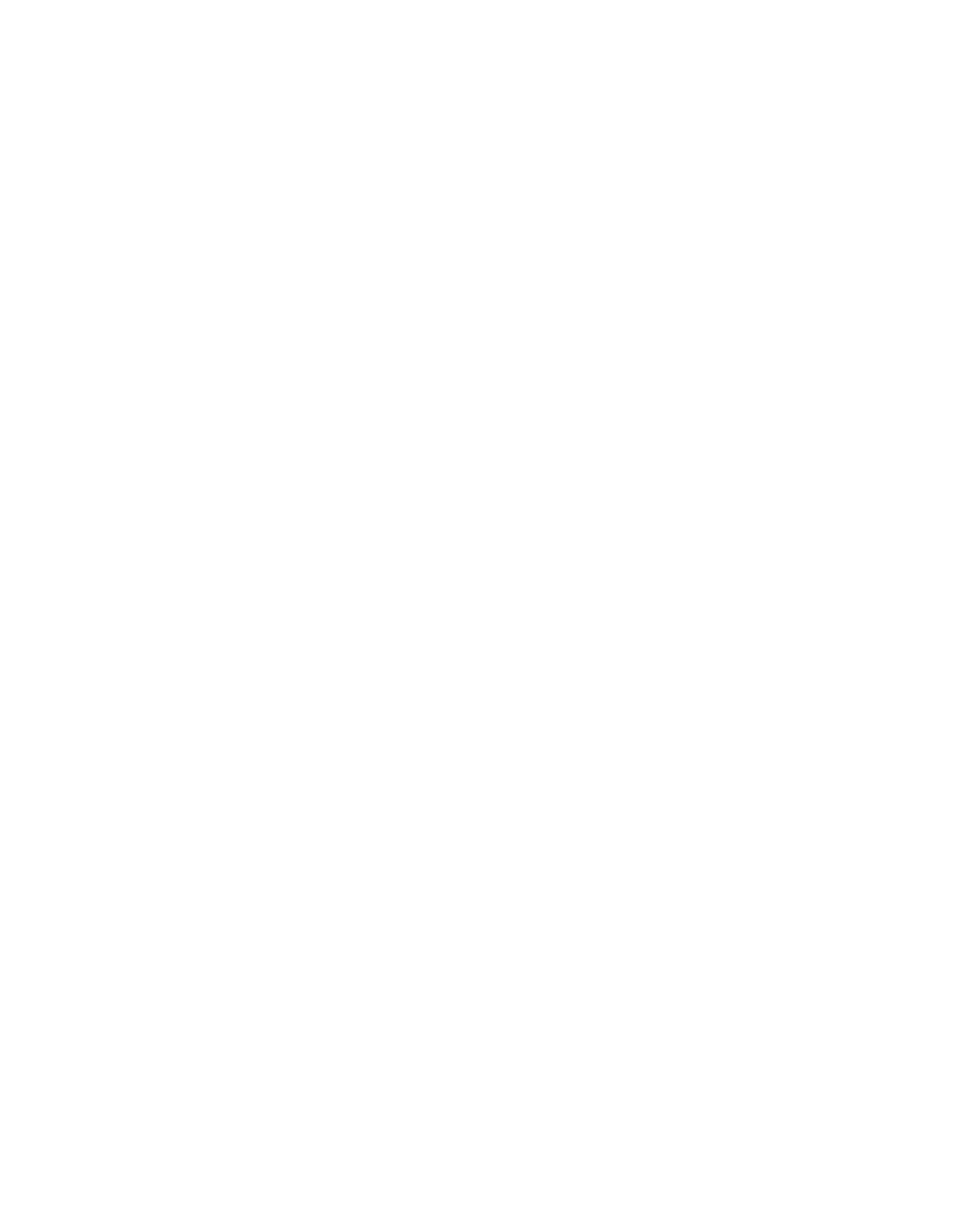# Thanks

Many thanks to Wolfgang Pitsch for supervising and guiding me while developing this document and to my friends and family for their moral support.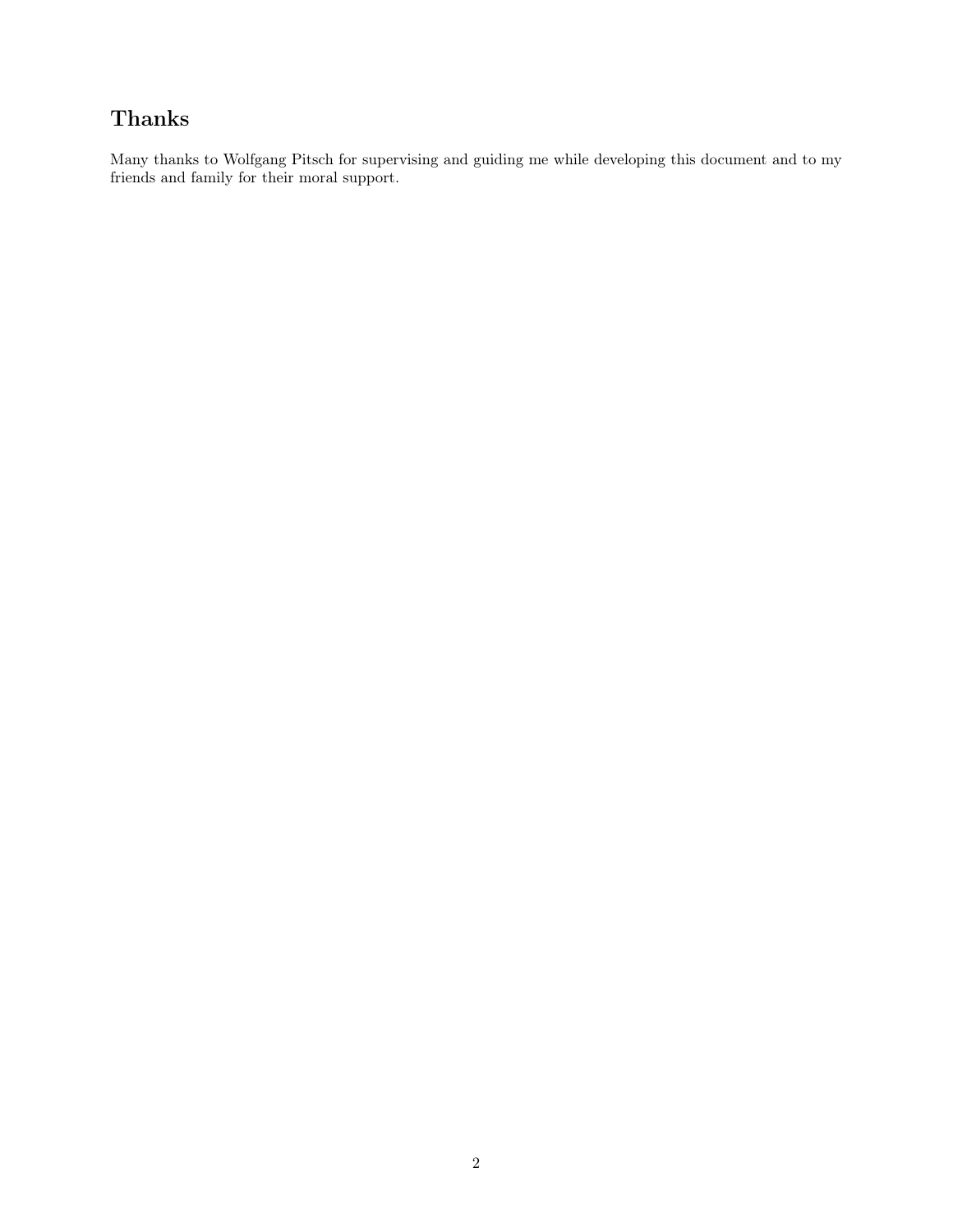# Contents

| 1        | Introduction.                                                                                                               | 4                                        |
|----------|-----------------------------------------------------------------------------------------------------------------------------|------------------------------------------|
| $\bf{2}$ | Introduction to complex finite dimensional representations of finite groups.                                                | $\overline{\bf 4}$                       |
| 3        | Derived representations.<br>3.1<br>3.2<br>3.3                                                                               | 9<br>9<br>10<br>11                       |
|          | 4 Character theory.<br>4.1<br>4.2                                                                                           | 12<br>12<br>15                           |
| 5        | Examples.<br>5.1<br>Standard linear group of size 2 over the field of three elements $SL_2(F_3)$<br>5.2<br>5.3              | 20<br>20<br>23<br>25                     |
| 6        | Example, representations of $\mathfrak{S}_d$ .<br>6.1<br>6.2<br>6.3<br>6.4                                                  | 27<br>27<br>${\bf 28}$<br>$\rm 28$<br>29 |
| 7        | About irreducible representations of general finite groups.                                                                 | 33                                       |
| 8        | Representations of Lie groups.                                                                                              | 35<br>36                                 |
| 9        | Example, representations of $SL_2(\mathbb{C})$ .<br>9.1<br>9.2<br>9.3<br>9.4 Examples of $V_r$ for every non negative $V_r$ | 37<br>38<br>39<br>40<br>43               |
|          | A Sub-representation $V^G$ .                                                                                                | 45                                       |
|          | B Conjugacy classes of $\mathfrak{S}_d$ .                                                                                   | 45                                       |
|          | C Algorithm, representations dimensions.                                                                                    | 46                                       |
|          | D Power of 1-Jordan blocs.                                                                                                  | 47                                       |
|          | E Non complete reducibility of Lie algebras.                                                                                | 49                                       |
| F        | Lie claudator of an associated Lie algebra.                                                                                 | 49                                       |
|          | G Exponential map.                                                                                                          | 50                                       |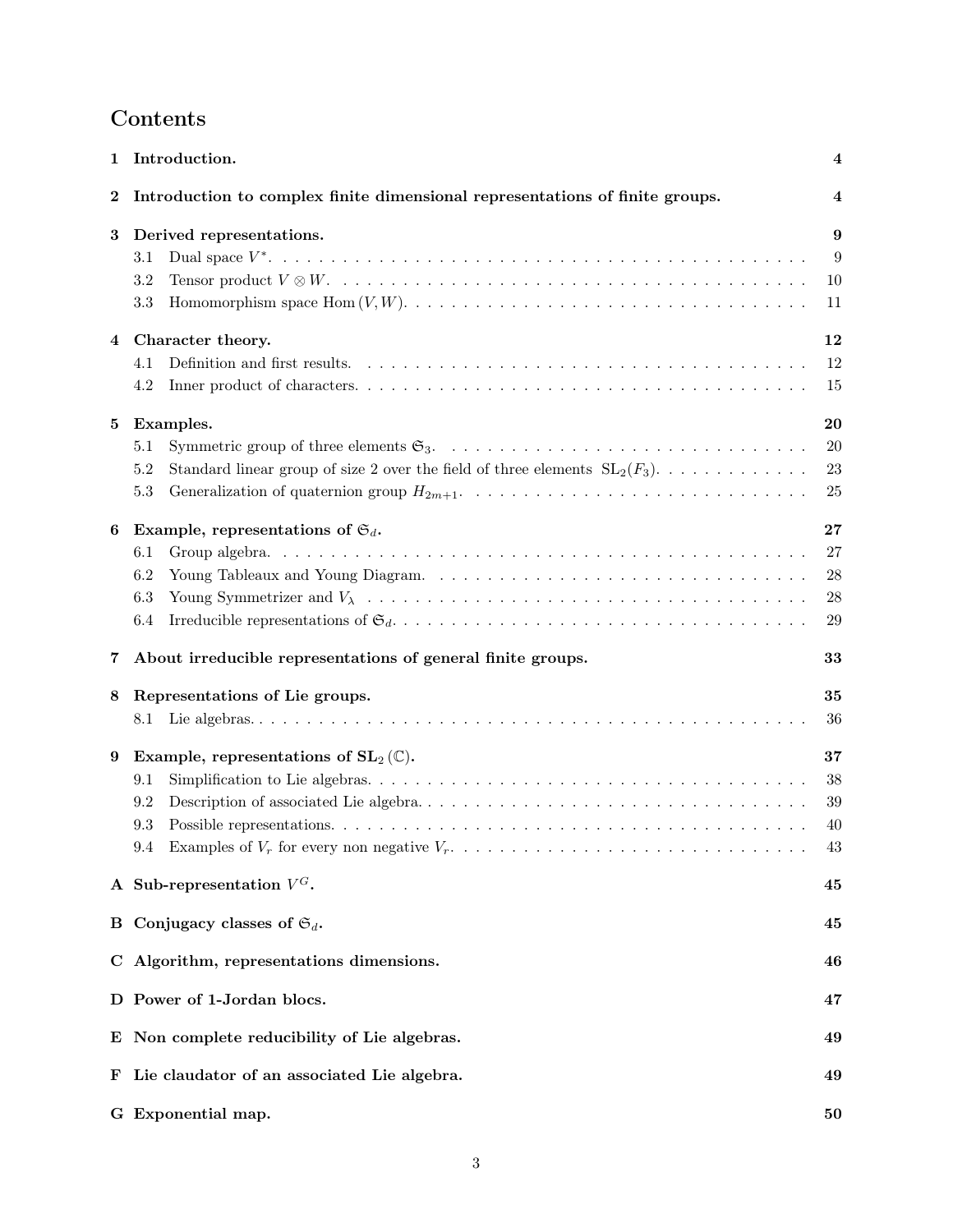## 1 Introduction.

The goal of this document is to introduce the reader to two aspects of representation theory, namely complex finite dimensional representations of both finite and Lie groups.

The document's contents are organized as follows:

In section 2 we give a definition of complex finite dimensional representations and irreducible representations of a finite group and explore some immediate consequences. Mainly we will prove that any complex finite dimensional representation of a finite group can be uniquely decomposed (in a way that we will define) in irreducible representations.

In section 3 we explain useful techniques for combining representations of a group in order to obtain new representations of that same group.

In section 4 we introduce the reader to character theory and show how to use it to describe the representations of a group in a more manageable way.

In section 5 we provide multiple examples on how to use character theory to describe all irreducible representations of some specific finite groups or sets of finite groups.

In section 6 we use techniques other than the usage of character theory provide a complete description of all irreducible representations of the symmetric group  $\mathfrak{S}_d$  for every integer  $d \geq 2$ .

In section 7 we prove an interesting result valid for finite dimensional complex representations of finite groups. This result, extracted from problem 2.37 of [5], allows us to construct families of representations within which we know all irreducible representations must appear. In other words this result tells us where we should look for the irreducible representations of any given finite group. While the proof of the result is restricted to finite groups the result is often used as a starting point to find irreducible representations of Lie groups.

Section 8 introduces the reader to representation theory in the case of Lie groups and tools for the description of irreducible representations of a specific set of Lie groups are provided.

Finally section 9 shows an example on how to use the introduced tools to describe all representations of the Lie group  $SL_2(\mathbb{C})$ .

Complementary results can be found in the appendices.

# 2 Introduction to complex finite dimensional representations of finite groups.

The origins of representation theory of finite groups can be found in a series of letters written on 1896 between the mathematicians F. G. Frobenius and R. Dedekind [8]. In these letters Frobenius explained his ideas for factoring a certain homogeneous polynomial associated with a finite group. More than one hundred years later these ideas have found a big growth, thus giving birth to representation theory not only of finite groups but also of Lie groups and Lie algebras. These last cases have great importance also i fields other than mathematics such as quantum mechanics [6].

In this section and until section 6 we are going to cover the easiest, case of representation theory representation, finite dimensional complex representations of finite groups.

**Definition 1.** Given G a group and  $V \neq \{0\}$  a finite dimensional complex vector space. We call finite dimensional complex representation of G (or simply representation of G) any group homomorphism from  $G$ to the group of linear automorphisms of  $V$  (GL  $(V)$ ).

This definition can be extended to include representations of the group G on more general K-vector spaces for any field K. However we will focus on the case where V is finite dimensional and  $K = \mathbb{C}$ .

Notice how representations give us a relation between objects in abstract algebra, such as any finite group, and the much simpler and know linear functions of linear algebra. Here lies the interest in the study of representations.

Since the representation  $(\varphi)$  induces an action of the group G over the vector space V defined by  $g \cdot v = \varphi(g)(v)$ for every  $g \in G$  and every  $v \in V$ . We will often use this fact to omit the homomorphism  $\varphi$  when there is no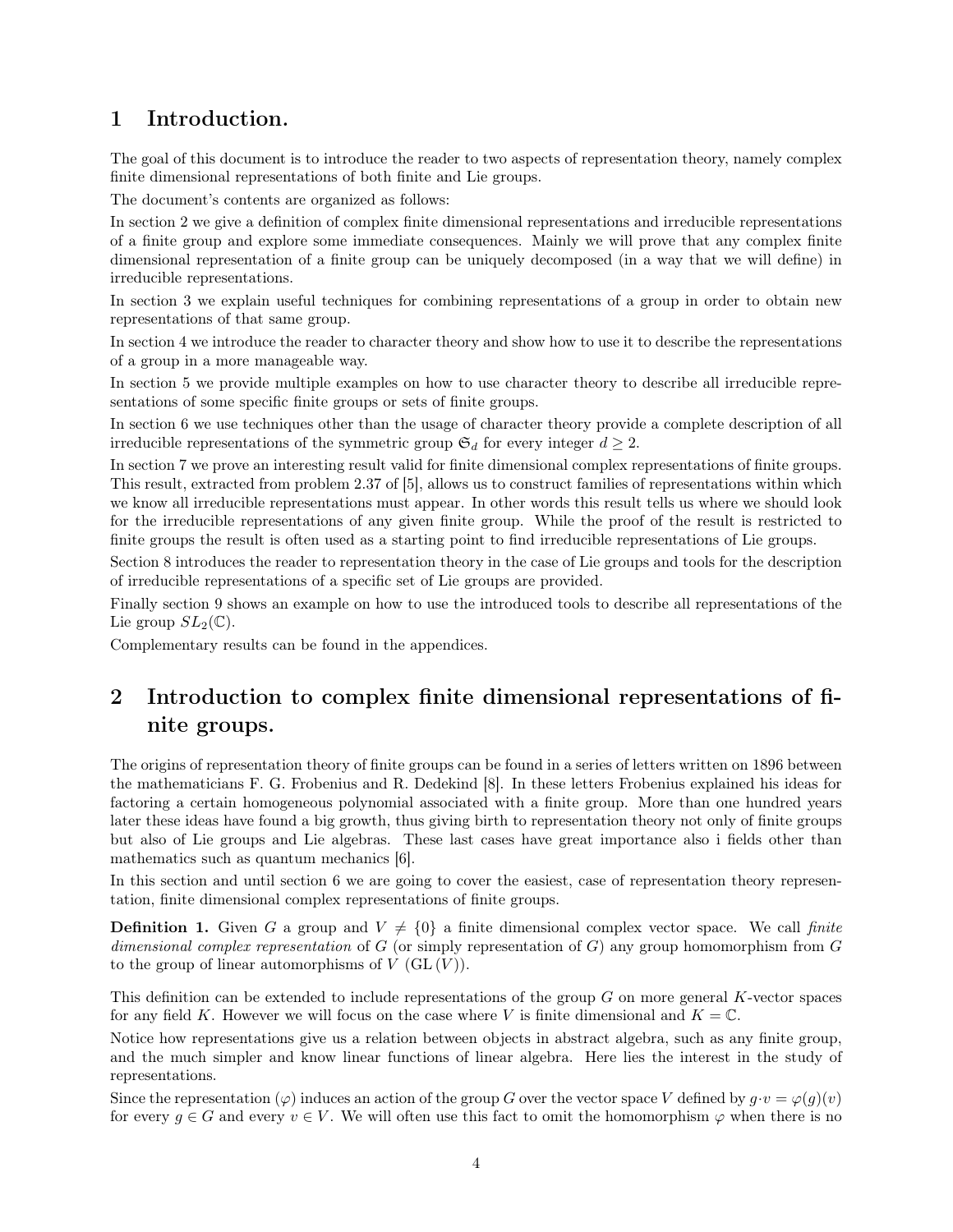ambiguity. In this case, in order to simplify notation, we will also often refer directly to the vector space V as the representation of G.

Some examples of representations are the trivial representation, that sends every element of a group  $G$  to the identity on  $GL(\mathbb{C})$ , and the regular representation.

The regular representation  $(R_G)$  of a finite group G, with  $|G| = n$ , is a representation of G on  $R_G = \mathbb{C}^n$ defined as follows. First we take  $B = \{e_g\}_{g \in G}$  a basis of  $R_G$ . Then we define the action of G over the elements of B as  $g \cdot e_h = e_{g \cdot h}$ . Finally we extend this action by linearity to every element of  $R_G$ 

$$
g \cdot \left(\sum_{h \in G} \lambda_h e_h\right) = \sum_{h \in G} \lambda_h g \cdot e_{g \cdot h} \qquad \text{for every } \lambda_h \in \mathbb{C}, \text{ and } g \in G.
$$

Take for example  $G = \mathbb{Z}/3\mathbb{Z}$ . Following the previously defined steps we have  $R_G = \mathbb{C}^3$  with basis

$$
B = \{(1,0,0) = e_{\overline{0}}, (0,1,0) = e_{\overline{1}}, (0,0,1) = e_{\overline{2}}\},\
$$

and the action of  $G$  over every element of  $R_G$  is described by

$$
\overline{0} \cdot (a, b, c) = a \left( \overline{0} \cdot e_{\overline{0}} \right) + b \left( \overline{0} \cdot e_{\overline{1}} \right) + c \left( \overline{0} \cdot e_{\overline{2}} \right) = a e_{\overline{0}} + b e_{\overline{1}} + c e_{\overline{2}} = (a, b, c),
$$
  
\n
$$
\overline{1} \cdot (a, b, c) = a e_{\overline{1}} + b e_{\overline{2}} + c e_{\overline{0}} = (c, a, b),
$$
  
\n
$$
\overline{2} \cdot (a, b, c) = a e_{\overline{2}} + b e_{\overline{0}} + c e_{\overline{1}} = (b, c, a).
$$

In other words the regular representation  $\varphi: G \to \text{GL}(R_G)$  is defined by

$$
\varphi(\overline{0}) = \begin{pmatrix} 1 & 0 & 0 \\ 0 & 1 & 0 \\ 0 & 0 & 1 \end{pmatrix}, \qquad \qquad \varphi(\overline{1}) = \begin{pmatrix} 0 & 0 & 1 \\ 1 & 0 & 0 \\ 0 & 1 & 0 \end{pmatrix}, \qquad \qquad \varphi(\overline{2}) = \begin{pmatrix} 0 & 1 & 0 \\ 0 & 0 & 1 \\ 1 & 0 & 0 \end{pmatrix}.
$$

There are multiple ways of obtaining new representation from known ones, the simplest of them is by taking as new representation the direct sum of previously known representations. A lot of them will be explained in section 3, however, for now, we only need one of them. Namely we need to explain how it is possible to define a representation over a direct sum of representations.

**Definition 2.** Given a finite group G and two of its representations  $\varphi : G \to V$  and  $\phi : G \to W$  we can define the representation  $\psi$  :  $G \rightarrow V \oplus W$  as

$$
\psi(g)(v, w) = (\varphi(g)v, \phi(g)w).
$$

This method for constructing new representations immediately raises the question if the inverse process is possible. That is, if given V a representation of a finite group  $G$ , do always exist W and W' representations of G such that  $W \oplus W' = V$  and  $W, W' \neq V$ ? The answer to this question is affirmative most of the times but in order to be more precise we first need a few more definitions.

**Definition 3.** Given G a finite group, V a complex vector space and  $\varphi$ :  $G \to GL(V)$  a representation of G on V, we say that a sub-vector space  $W \subset V$  is a *sub-representation* of V if W remains invariant under the action of G (i.e.  $\varphi(G) \cdot W \subseteq W$ ).

For example, taking  $G = \mathbb{Z}/3\mathbb{Z}$  and its regular representation  $R_G$  as before, we have that  $W = \langle (1, 1, 1) \rangle$ is invariant under the action of  $G$  and, therefore, is a sub-representation of  $R_G$ . Other examples of subrepresentations are given by the trivial ones that is the sub-spaces  $\{0\}$ ,  $V \subseteq V$ .

From the definition of sub-representation immediately arises the definition of irreducible representation.

**Definition 4.** Given G a finite group,  $V \neq \{0\}$  a finite dimensional complex vector space and  $\varphi : G \to GL(V)$ a representation of G on V, we say that V is an irreducible representation of G if V has no non-trivial subrepresentations.

For example any 1-dimensional representation is irreducible.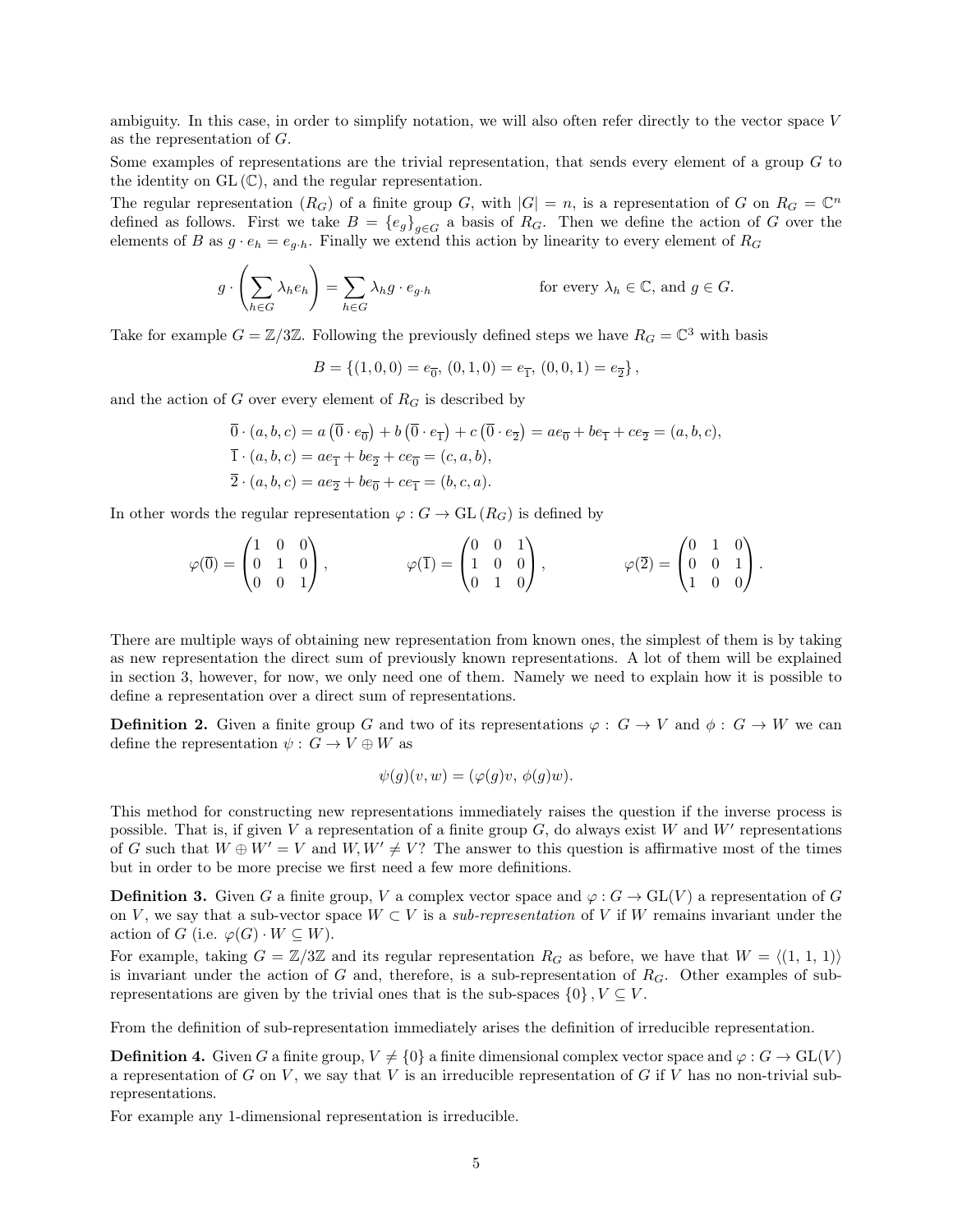We can now give rigorously define a process "inverse" to the one given by definition 2.

**Lemma 1.** (Finite reducibility) Given V a representation of a finite group G and  $W \subseteq V$  a sub-representation of V there is a sub-representation W' of V such that  $W \oplus W' = V$ .

*Proof.* Since the vector space V is finite dimensional then it is isomorphic to  $\mathbb{C}^n$  for some positive integer n and, therefore, it is a Hilbert space. We can thus take  $H_0$  an Hermitian product on V and define the Hermitian product H by averaging  $H_0$  over G

$$
H(v, w) = \sum_{g \in G} H_0(gv, gw).
$$

Notice that, thus defined, H is G invariant since for every  $v, w \in V$  and every  $q \in G$  it satisfies

$$
H(g \cdot v, g \cdot w) = \sum_{h \in G} H_0(hg \cdot v, hg \cdot w) = \sum_{h \in G} H_0(h \cdot v, h \cdot w) = H(v, w).
$$

Finally, take  $W' = W^T$  where  $W^T$  is the subspace of V perpendicular to W respect to the Hermitian product H.

 $W^T$  is G invariant since for every  $w \in W^T$ , every  $v \in W$  and every  $g \in G$  we have that

$$
H(v, g \cdot w) = H(g^{-1}v, w) = 0.
$$

On the other hand, since  $W^T$  is perpendicular to W then  $W \oplus W^T = V$  as we wanted to prove. As an immediate corollary of this lemma we have that.

**Corollary 1.** Given a finite group  $G$ , any representation of  $G$  can be decomposed as a direct sum of irreducible representations of G.

*Proof.* We can prove this by induction over the dimension of a general representation  $V$ .

If dim  $(V) = 1$  then V is irreducible and we are done.

If dim  $(V) = n > 1$  then there are two possibilities. Either V is irreducible, and we are done, or there exists a non-trivial sub-representation  $W \subsetneq V$ . From the previous lemma this implies the existence of another non-trivial sub-representation  $W' \subseteq V$  such that  $W \oplus W' = V$ . Since  $W \neq \{0\}$  then  $W' \neq V$  and we can conclude that  $\dim(W)$ ,  $\dim(W') < \dim(V) = n$ . Therefore, by the induction hypothesis, W and W' can be written as direct sum of irreducible representation and, since  $W \oplus W' = V$ , then V can also be written as a sum of irreducible representations.  $\Box$ 

This decomposition gives us a starting point for describing representations of finite groups. In fact, if we prove this decomposition to be "unique", we could reduce the problem of describing all possible representations of a finite group  $G$  to that of describing only its irreducible representation since, from those, we could construct all possible representations of G. This decomposition is indeed "unique", however, in order to prove it, we first need to say in which sense it is "unique". For that we need the following definition.

**Definition 5.** Given G a finite group and  $\varphi$  and  $\psi$  representations of G over finite dimensional complex vector spaces V and W respectively, we call map between the representations V and W to any linear map  $\phi: V \to W$  such that  $\phi$  commutes with the action of G. That is

$$
\phi(\varphi(g)(v)) = \psi(g)(\phi(v))
$$

for every  $g \in G$  and every  $v \in V$ . We also say that the map  $\phi : V \to W$  is G invariant.

We say that two representations  $V$  and  $W$  of a finite group  $G$  are isomorphic if there exists a bijective representation map between  $V$  and  $W$ . We call this bijective map isomorphism. Now we can clarify that, when we were saying that every representation decomposed "uniquely" as direct sum of irreducible representations, we meant uniquely up to isomorphism. Before proving this uniqueness we first need to prove Schur's lemma which characterizes all maps between irreducible representations.

 $\Box$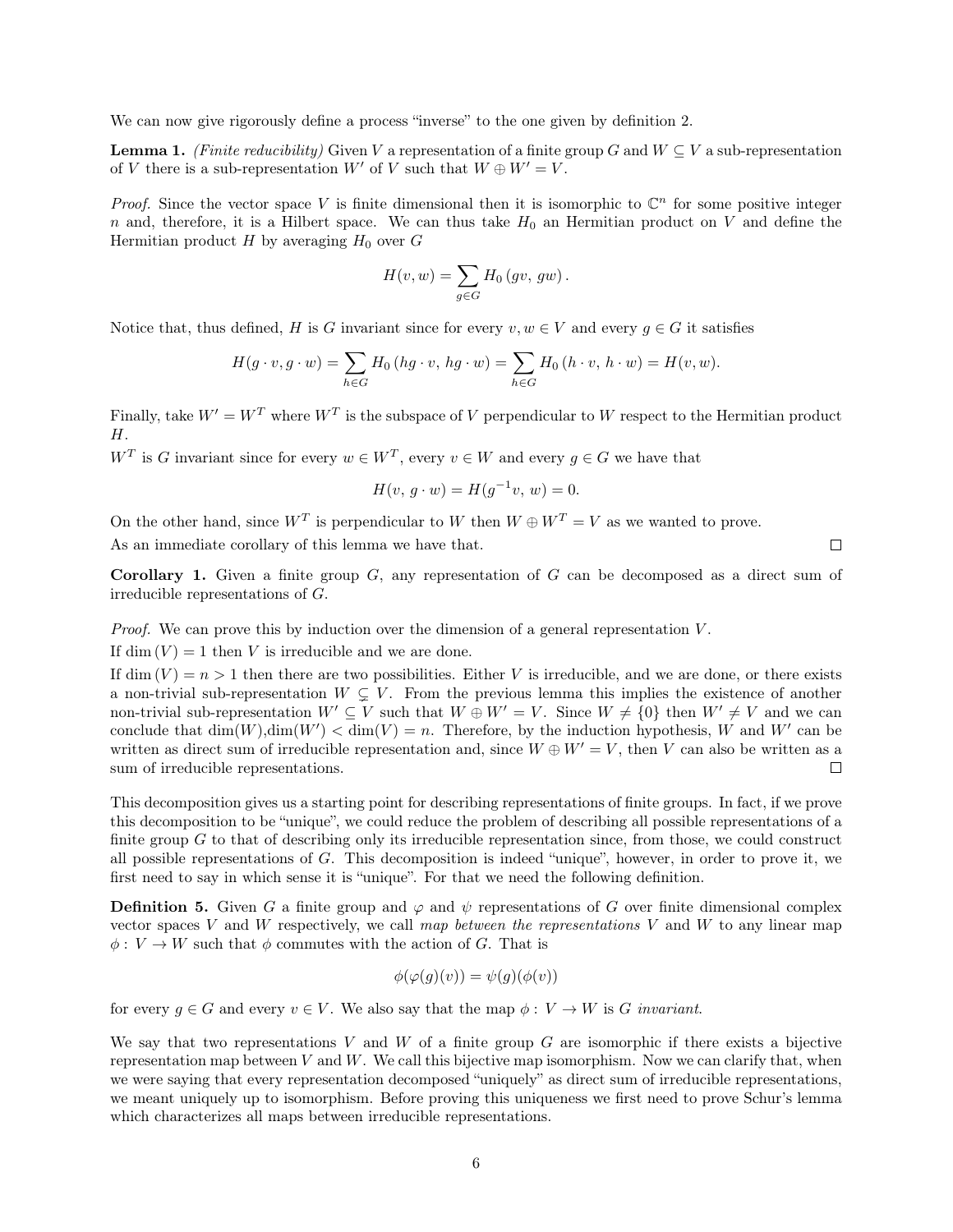**Lemma 2.** (Schur's Lemma) Given a finite group G, two of its irreducible representations V and W and  $\varphi$ a representation map from V to W then: either  $\varphi$  is an isomorphism or it is the 0 map. Moreover if  $W = V$ then  $\varphi = \lambda Id$ .

*Proof.* First notice that, since  $g \cdot \varphi(v) = \varphi(g \cdot v)$  and  $g \cdot 0 = 0$  for every  $g \in G$  and  $v \in V$  then both the image and the kernel of  $\varphi$  are G invariant. Therefor the kernel and the image of  $\varphi$  are sub-representations of V and W respectively.

Since W and V are irreducible then either ker( $\varphi$ ) = V and Im( $\varphi$ ) = 0 or ker( $\varphi$ ) = {0} and Im( $\varphi$ ) = W.

In the first case  $\varphi$  is the 0 map.

In the second case, using the first theorem of isomorphisms, we obtain that

$$
V \cong V / \{0\} \cong V / \ker(\varphi) \cong \text{Im}(\varphi) = W.
$$

We have thus proven the first half of the lemma.

If  $W = V$  then, since  $\mathbb C$  is algebraically closed, there exists  $\lambda$  an eigenvalue of  $\varphi$ . In other words there exists  $\lambda \in \mathbb{C}$  such that  $\varphi - \lambda Id$  has a non zero kernel. From the irreducibility of V, we deduce that ker $(\varphi - \lambda Id) = V$ and, therefore,  $\varphi - \lambda Id = 0$  which is equivalent to saying that  $\varphi = \lambda Id$ .  $\Box$ 

We are now ready to prove the uniques of representations decompositions.

**Proposition 1.** (Representation factorization) Every finite dimensional complex representation V of a finite group  $G$  can be uniquely decomposed (up to isomorphism) as a direct sum of irreducible representations.

*Proof.* Lemma 1 proves that the decomposition is always possible. Suppose now that a representation  $V$  of a finite group G could be decomposed as direct sum of irreducible representations in two different manners, namely

$$
V = V_1 \oplus \cdots \oplus V_r = V'_1 \oplus \cdots \oplus V'_s,
$$

then we can take the map isomorphism Id :  $V_1 \oplus \cdots \oplus V_r \to V'_1 \oplus \cdots \oplus V'_s$  and restrict it to the subrepresentation  $V_1 \subset V$ . The restriction  $\mathrm{Id}_{V_1}$  is a representation map between  $V_1$  and V since it is linear and G invariant because Id is. Notice also that the projection map  $\pi_i: V \to V'_i$  is also G invariant since it is a diagonal matrix and, therefore, commutes with every other matrix. We can thus conclude that  $\pi_i \circ \mathrm{Id}_{V_1}$  is a a representation map between  $V_1$  and  $V'_i$  for any  $i = 1, \ldots, s$ . From Schur's lemma we know that either  $\pi_i \circ \mathrm{Id}_{V_1} = 0$  or  $V_1 \cong V_i$ . If  $\pi_i \circ \mathrm{Id}_{V_1} = 0$  for every  $i = 1, \ldots, s$  then  $\mathrm{Id}_{V_1}(V_1) = 0$ . Since  $V_1 \neq 0$  by definition and  $\mathrm{Id}_{V_1}$  is an isomorphism then this result is contradictory. We can thus conclude that exists  $i \in \{1, \ldots, s\}$ such that  $\pi_i \circ \mathrm{Id}_{V_1} (V_1) = V'_i$  with  $\pi_i \circ \mathrm{Id}_{V_1}$  isomorphism. Without loss of generality we can assume that  $i = 1$ and, therefore,  $V_1 \cong V_1'$ . Knowing this we can write

$$
V_2 \oplus \cdots \oplus V_r \cong V_1 \oplus \cdots \oplus V_r / V_1 \cong V'_1 \oplus \cdots \oplus V'_s / V'_1 \cong V'_2 \oplus \cdots \oplus V'_s.
$$

Repeating the process we obtain that  $s \geq r$  and that  $V_i \cong V'_i$  for every  $i = 1, \ldots, r$ . Doing the same process but now from the second decomposition to the first we obtain that  $r \geq s$  and, therefore,

$$
V_i \cong V'_i \text{ for every } i = 1, \dots, r = s,
$$

thus proving the uniqueness (up to isomorphism) of the decompositions.

Now that we have proved that all representations of a finite group can be uniquely decomposed as a direct sum of irreducible representations we can reduce the problem of describing all representations of a given finite group to describing only its irreducible representations.

This result is quite important since, together with two extra lemmas, allows us to give a constructive method for describing all representations of any finite abelian group.  $\Box$ 

**Lemma 3.** All irreducible representations of any finite abelian group  $G$  are one dimensional.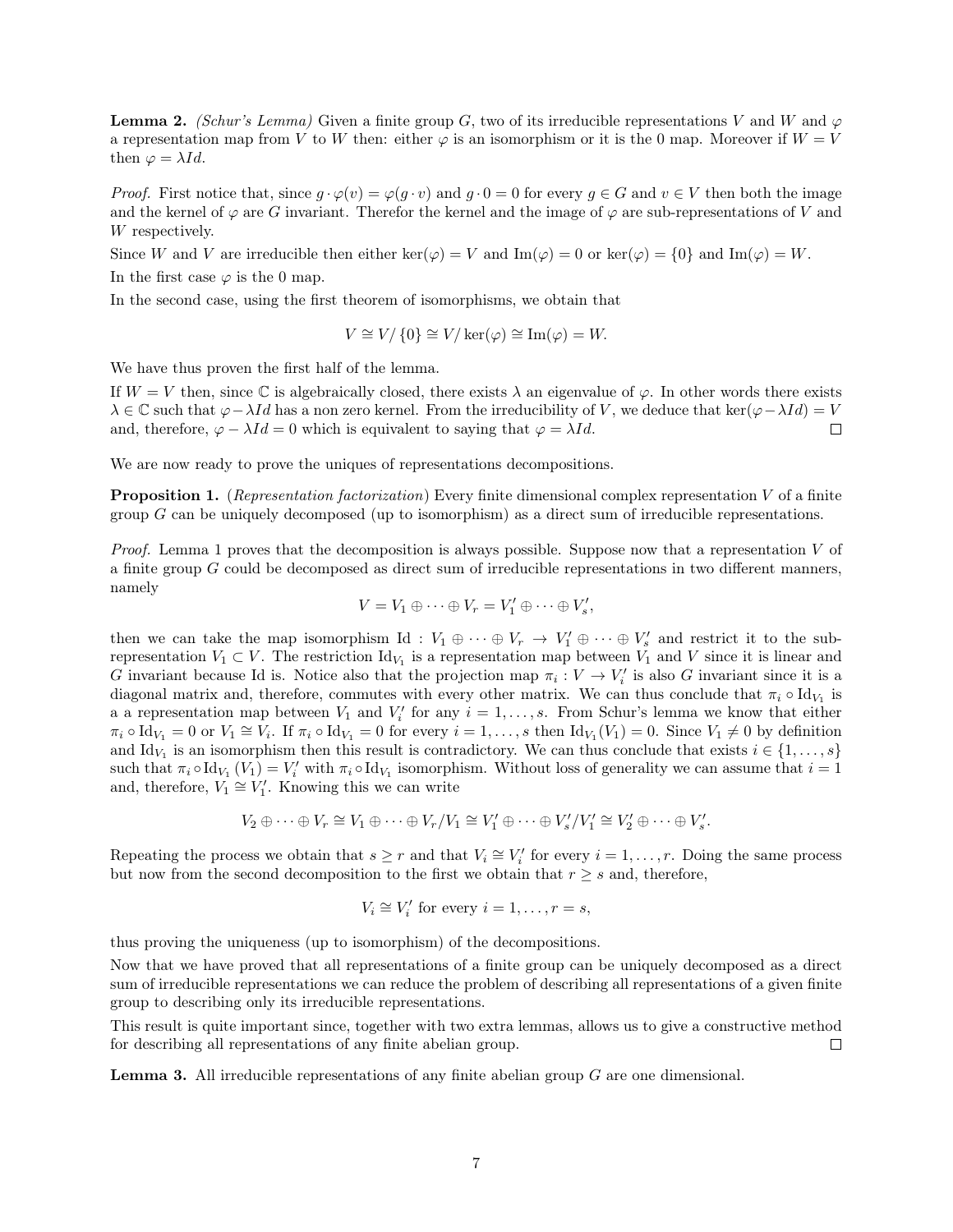*Proof.* Take  $\varphi: G \to GL(V)$  any irreducible representation of G. Then, for every  $g \in G$ , we have that  $\varphi(g)$ is a map between the representation V and itself. This can be seen by taking any  $h \in G$  and  $v \in V$  and noticing that

$$
\varphi(g) \left( \varphi(h)(v) \right) = \varphi(gh)(v) = \varphi(hg)(v) = \varphi(h) \left( \varphi(g)(v) \right).
$$

Since for every  $g \in G$  we have that  $\varphi(g)$  is a representation map between an irreducible representation and itself, then, according to Schur's lemma,  $\varphi(g) = \lambda Id$ . Therefore, every vector of V is an eigenvector for every  $q \in G$  which means that every one dimensional sub-space of V is a sub-representation of V. Since V is irreducible then we can conclude that the only 1-dimensional sub-space of  $V$  must be  $V$  itself. In other words, V is 1-dimensional.

The second lemma, which we will prove in a later section (see section 8), says that the regular representation of a finite group  $G$  contains all the irreducible representations  $V_i$  of  $G$  with multiplicity equal to the dimension of  $V_i$ .

We can now find all irreducible representations of A finite abelian group in two simplesteps.

- For any finite abelian group G we can now take a set of  $n = |G|$  linearly independent vectors of the regular representation  $R_G$ , which are also eigenvectors under the action of every  $g \in G$ . Using proposition 1 and lemma 3 we can assure that such a set of vectors exists.
- Then for every one of these  $n$  eigenvectors we can take the irreducible 1-dimensional by it. According to lemma 8 these are exactly all possible irreducible representations of the abelian group G.

For example we can take, once again, the group  $G = \mathbb{Z}/3\mathbb{Z}$ . Looking at the, already described, regular representation  $R_G$  we see that the vectors

$$
v_1 = (1, 1, 1),
$$
  $v_2 = (\xi, \xi^2, 1)$  and  $v_3 = (\xi^2, \xi^1, 1),$ 

with  $\xi = e^{i\frac{2\pi}{3}}$ , are all eigenvectors under the action of every element  $g \in G$ . Therefore the sub-representations generated by  $v_1, v_2$  and  $v_3$  are all the possible irreducible representations of  $\mathbb{Z}/3\mathbb{Z}$ .

More in general, knowing that every abelian group  $G$  is isomorphic to

$$
G \cong \mathbb{Z}/p_1^{n_{1,1}} \times \mathbb{Z}/p_1^{n_{1,2}} \times \cdots \times \mathbb{Z}/p_r^{n_{r,s_r}},
$$

where  $p_i$  are distinct primes, then we can define the representations  $\varphi_{(m_{1,1},...,m_{r,s_r})}: G \to \mathbb{C} \cong GL(V)$  as

$$
\varphi_{(m_{1,1},...,m_{r,s_r})}(l_{1,1},...,l_{r,s_r})=\left(\xi_{p_1^{n_{1,1}}}\right)^{l_{1,1}\cdot m_{1,1}}\cdots\left(\xi_{p_r^{n_r,s_r}}\right)^{l_{r,s_r}\cdot m_{r,s_r}},
$$

where  $\xi_n$  indicates a primitive *n*-root of unit. It is relatively easy to prove that this represents are well defined. Making the values  $m_{i,j}$  range between 0 and  $p_i^{n_{i,j}} - 1$  we obtain

$$
|p_1^{n_{1,1}}|\cdots|p_r^{n_{r,s_r}}| = |\mathbb{Z}/p_1^{n_{1,1}}|\times \cdots \times |\mathbb{Z}/p_r^{n_{r,s_r}}| = |G|,
$$

distinct representations. Since the number of distinct irreducible representations of any finite abelian group is equal to its cardinality<sup>1</sup> and since all representations found are irreducible for being 1-dimensional we can deduce that the representations  $\varphi_{(m_{1,1},...,m_{r,s_r})}$  are exactly all the irreducible representations of G. This solves the problem of describing all representations of any finite abelian group G.

For general finite groups the problem of finding all irreducible representations is not as simple as in the abelian case. In order to be able to attack the problem for more general groups we need to develop and make use of a tool called character theory.

 $1$ This is an immediate consequence of lemma 8, the fact that all irreducible representations of an abelian group are 1dimensional and the fact that the dimension of the regular representation of any group  $G$  is equal to the cardinality of  $G$ .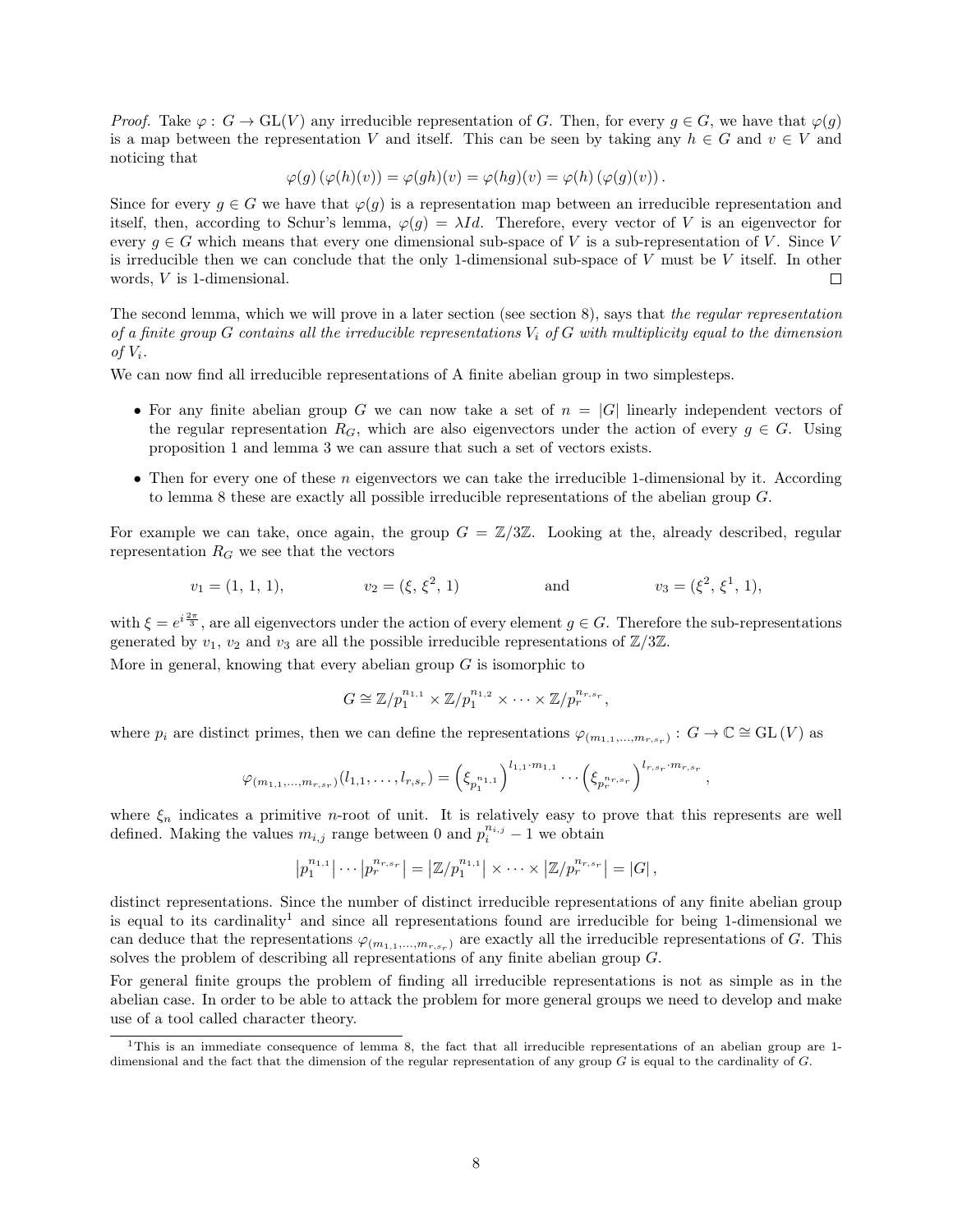## 3 Derived representations.

Before proceeding with the study of character theory and in order to avoid unnecessary interruptions later, it is necessary to make a brief parenthesis and explain how, given a group  $G$  and two of its representations V and W, they can be used to obtain new representations of G over the vector spaces  $V^*$ ,  $V \otimes W$  and  $Hom(V, W)$ . This new obtained representations (specially the tensor product representation) will be used in future sections on many proofs and results. It is therefore very important to make this parenthesis and explain how G acts on these derived representations.

## 3.1 Dual space  $V^*$ .

Given a finite dimensional complex vector space V with basis  $B = \{e_i\}_{i \in I}$  we can define its dual vector space  $V^*$  as the set of linear functions  $f: V \to \mathbb{C}$  together with the point-wise addition and scalar multiplication operations given by

$$
(f+g)(v) = f(v) + g(v), \qquad (\lambda f)(v) = \lambda (f(v)),
$$

where  $f, g \in V^*$ ,  $v \in V$  and  $\lambda \in \mathbb{C}$ .

For simplicity we will be taking  $B^* = \{e_i^*\}_{i \in I}$  as basis for  $V^*$  where  $e_i^*$  is defined by  $e_i^*(e_j) = \delta_{i,j}$ . Also for simplicity, given  $v = \sum_{i \in I} \lambda_i e_i \in V$ , we will denote by  $v^*$  the element of the dual space  $V^*$  defined as  $v^* = \sum_{i \in I} \overline{\lambda_i} e_i^*$ . Vice versa, given  $v^* = \sum_{i \in I} \overline{\lambda_i} e_i^* \in V^*$  we will denote by v the vector  $v = \sum_{i \in I} \lambda_i e_i$ .

With this notation we can define the inner product on V as  $\langle w; v \rangle = w^*(v)$  and, likewise, define  $\langle w^*; v \rangle =$  $\langle w; v \rangle$  for any  $v, w \in V$ .

Remember now that, according to Reisz representation theorem, given  $M \in GL(V)$  there exists a unique  $M^{*'} \in GL(V)$  such that, for every  $v, w \in V$  the identity  $\langle w; M(v) \rangle = \langle M^{*'}(w); v \rangle$  holds. By the definitions introduced above this result has, as an immediate consequence, the fact that given  $M \in GL(V)$  there exists a unique  $M^* \in GL(V^*)$  (defined as  $M^*(v^*) = (M^{*\prime}(v))^*$ ) such that  $\langle w^*; M(v) \rangle = \langle M^*(w^*); v \rangle$  for every  $w^* \in V^*$  and every  $v \in V$ .

Once all this notation and previous results are introduced we can explain what properties we want the representation on the dual vector space to satisfy.

Given a finite group G, a finite dimensional complex vector space V and a representation  $\varphi : G \to GL(V)$ we would like to define a representation  $\varphi^*: G \to GL(V^*)$  in a way such that the identity

$$
\langle \varphi^*(g)(w^*)\, \varphi(g)(v) \rangle = \langle w^*; v \rangle
$$

holds for every every  $v \in V$ ,  $w^* \in V^*$  and  $g \in G$ .

The representation  $\varphi^*$  that we are looking for is given by the following proposition.

**Proposition 2.** Given G a finite group, V a finite complex vector space and  $\varphi: G \to GL(V)$  a representation of G on V, then, a representation of G on the dual space  $V^*$  can be defined as  $\varphi^*(g) = (\varphi(g^{-1}))^*$ . This definition is such that the identity

$$
\langle \varphi^*(g)(w^*); \varphi(g)(v) \rangle = \langle w^*; v \rangle
$$

holds for every  $v \in V$ ,  $w^* \in V^*$  and  $g \in G$ .

*Proof.* By definition we have that, for every  $v \in V$ ,  $w^* \in V^*$  and  $g \in G$ 

$$
\left\langle \left(\varphi\left(g^{-1}\right)\right)^* w^*, v\right\rangle = \left\langle w^*, \varphi\left(g^{-1}\right) v\right\rangle.
$$

Therefore the desired identity holds since

$$
\langle \varphi^*(g)(w^*); \varphi(g)(v) \rangle = \langle (\varphi(g^{-1}))^*(w^*); \varphi(g)(v) \rangle = \langle w^*; \varphi(g^{-1})(\varphi(g)(v)) \rangle =
$$
  
=  $\langle w^*; (\varphi(g^{-1})\varphi(g))(v) \rangle = \langle w^*; \varphi(g^{-1}g)(v) \rangle = \langle w^*; \varphi(e)(v) \rangle = \langle w^*; v \rangle.$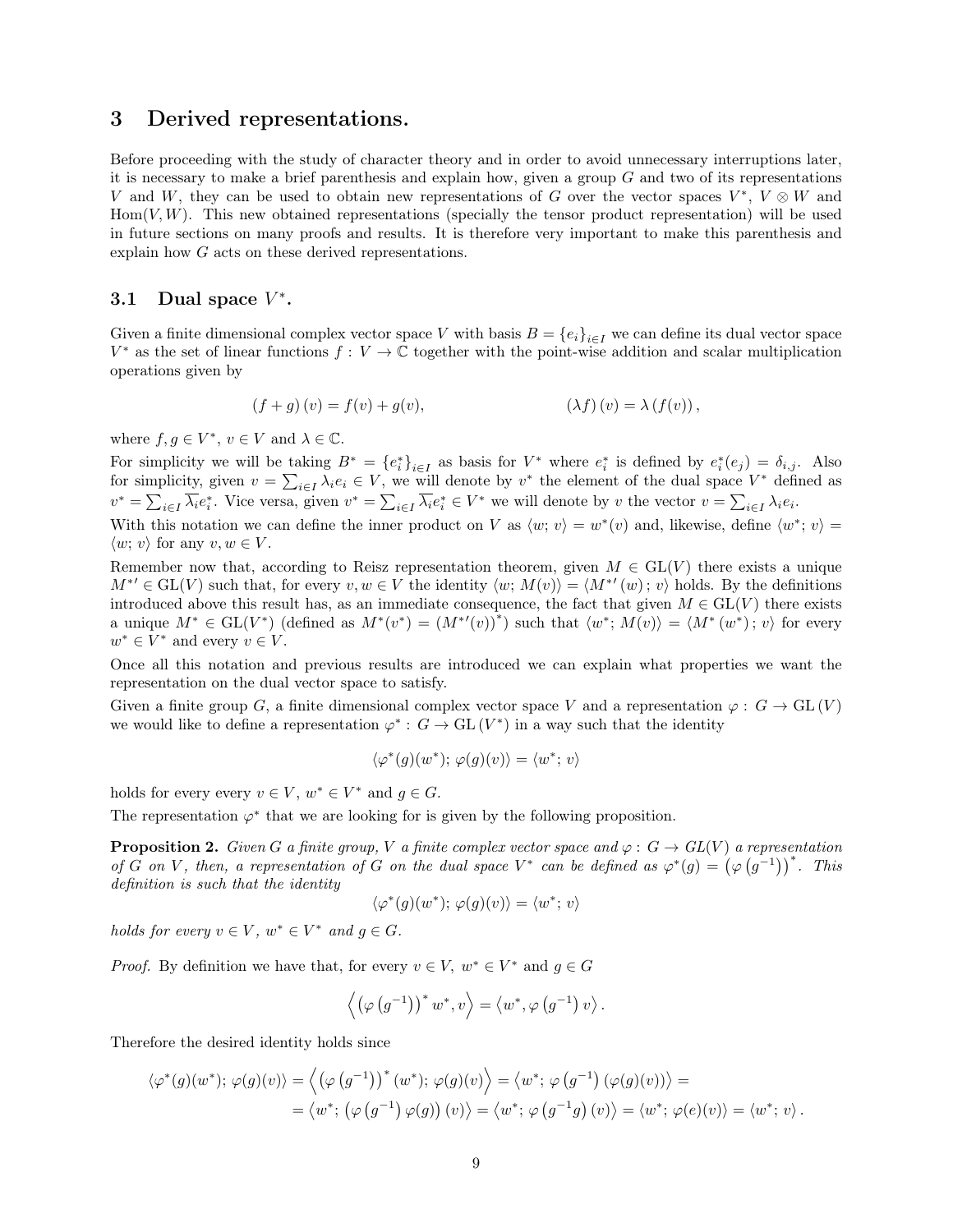The only thing we are left to prove now is that  $\varphi^*$  is a well defined representation. This is proven by the uniqueness of the dual application and the following identity

$$
\langle \varphi^*(g)\varphi(h)^*w^*, v \rangle = \left\langle \left(\varphi(g^{-1})\right)^*(\varphi(h^{-1}))^*w^*, v \right\rangle = \left\langle \left(\varphi(g^{-1})\right)^*(\varphi(h^{-1}))^*w^*, v \right\rangle =
$$
  
\n
$$
= \left\langle \left(\varphi(h^{-1})\right)^*w^*, \varphi(g^{-1})(v) \right\rangle = \left\langle w^*, \varphi(h^{-1})\varphi(g^{-1})(v) \right\rangle =
$$
  
\n
$$
= \left\langle w^*, \varphi(h^{-1}g^{-1})(v) \right\rangle = \left\langle \left(\varphi(h^{-1}g^{-1})\right)^*(w^*), v \right\rangle = \left\langle \left(\varphi((gh)^{-1})\right)^*(w^*), v \right\rangle =
$$
  
\n
$$
= \left\langle \varphi^*(g \cdot h)(w^*), v \right\rangle.
$$

Since the identity holds for every  $v \in V$ ,  $w^* \in V^*$  and every  $g, h \in G$  then we have that  $\varphi^*(g)\varphi^*(h)(w^*) =$  $\varphi^*(g \cdot h)(w^*)$  for every  $w^*$  and, therefore,  $\varphi^*(g) \varphi^*(h) = \varphi^*(g \cdot h)$  thus proving that  $\varphi^*$  is a well defined group homomorphism and, therefore, a representation.  $\Box$ 

#### 3.2 Tensor product  $V \otimes W$ .

Given two vector spaces V and W over a field K, their tensor product  $(V \otimes W)$  is yet another vector space over K that can be defined as follows.

First define the set  $S = \{v \otimes w | v \in V \text{ and } w \in W\}.$ 

Second define  $T$  as the  $K$  vector space freely generated by  $S$ .

$$
T = \left\{ \sum_{i \in I} \lambda_i s_i \mid |I| < \infty, \ \lambda_i \in K \ \text{and} \ s_i \in S \right\}.
$$

Finally define  $V \otimes W$  by taking the quotient of T over the equivalence relation  $\sim$  given by:

- $v_1 \otimes w + v_2 \otimes w \sim (v_1 + v_2) \otimes w.$
- $v \otimes w_1 + v \otimes w_2 \sim v \otimes (w_1 + w_2).$
- $\lambda (v \otimes w) \sim (\lambda v) \otimes w$ .
- $\lambda (v \otimes w) \sim v \otimes (\lambda w)$ .

where  $v, v_1, v_2 \in V$ ,  $w, w_1, w_2 \in W$  and  $\lambda \in K$ .

Given a finite group G, two finite dimensional complex vector spaces V and W and  $\phi$  and  $\varphi$  representations of G over V and W respectively, we can now define the representation  $\psi : G \to GL(V \otimes W)$  by linear linear extension of

$$
\psi(g) \cdot (v \otimes w) = (\phi(g) \cdot v) \otimes (\varphi(g) \cdot w),
$$

where  $q \in G$ ,  $v \in V$  and  $w \in W$ .

Notice how the function  $\psi$  is well defined since, for every  $g \in G$ , the map  $\psi(g)$  is linear by definition and because  $\phi(g)$  and  $\varphi(g)$  are linear.

Therefore, to prove that  $\psi$  is indeed a representation, we only need to prove that  $\psi$  is a group morphism. Given the linearity of  $\psi$ , then, in order to prove that  $\psi(g \cdot h) = \psi(g) \cdot \psi(h)$  for every  $g, h \in G$ , we only need to prove that, for every  $v \in V$  and every  $w \in W$ , the identity

$$
\psi(g) \cdot (\psi(h) \cdot (v \otimes w)) = (\psi(g) \cdot \psi(h)) \cdot (v \otimes w),
$$

holds. This is proven by the following equation

$$
\psi(g) \cdot (\psi(h) \cdot (v \otimes w)) = \psi(g) \cdot ((\phi(h) \cdot v) \otimes (\varphi(h) \cdot w)),
$$
  
=  $(\phi(g) \cdot (\phi(h) \cdot v)) \otimes (\varphi(g) \cdot (\varphi(h) \cdot w)),$   
=  $(\phi(g \cdot h) \cdot v) \otimes (\varphi(g \cdot h) \cdot w) = \psi(g \cdot h) \cdot (v \otimes w).$ 

We can therefore conclude that  $\psi$  is a well defined representation of G over the tensor product  $V \otimes W$ .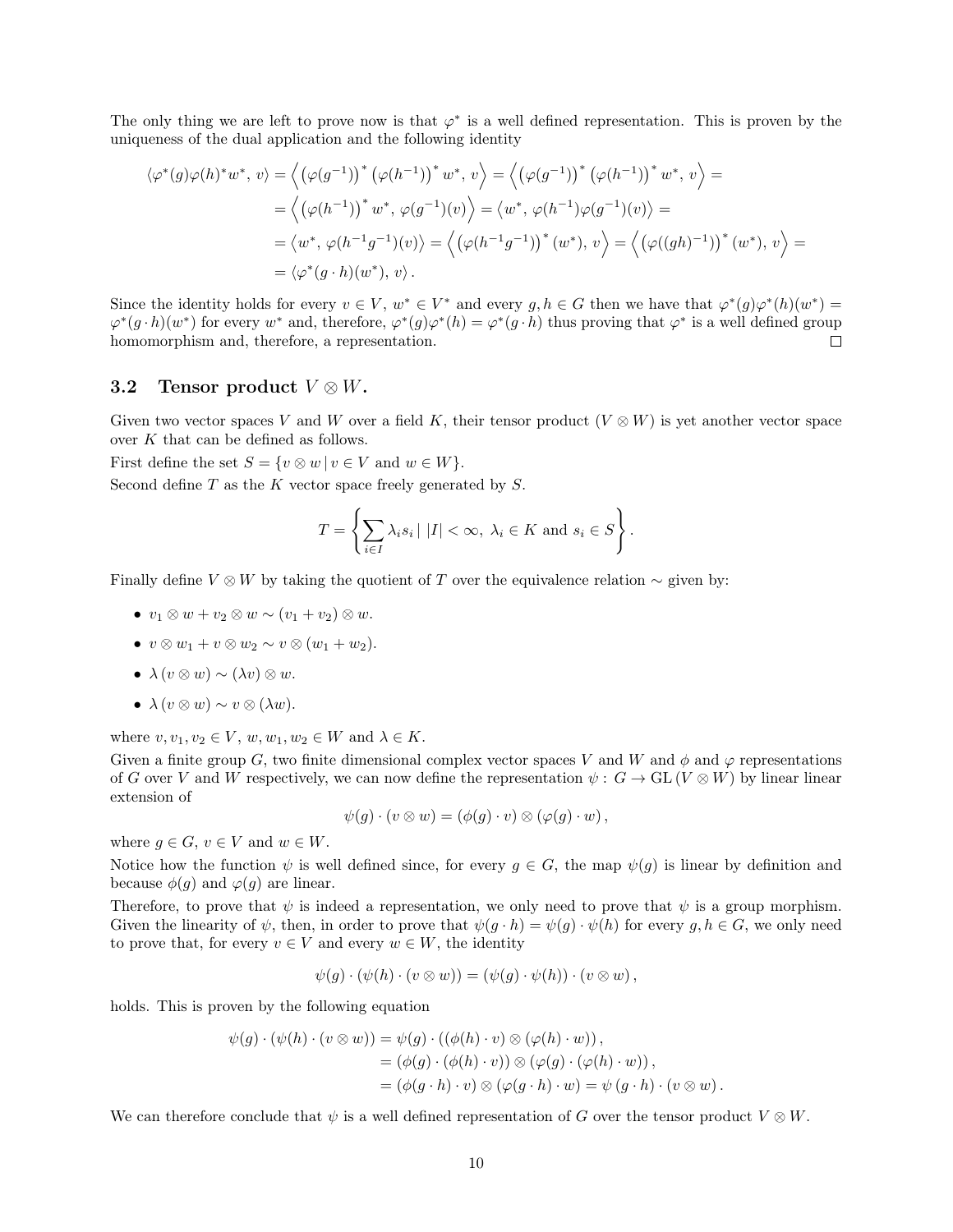#### 3.3 Homomorphism space  $\text{Hom}(V, W)$ .

Given two vector spaces V and W over a field K, then the set  $Hom(V, W)$  of K-linear functions between V and  $W$ , can be provided with a vector space structure by point-wise addition and scalar multiplication in an analogous way as we did with  $V^*$ .

Given now a finite group G and two of its representations V and W, we can define a representation of G over Hom(V, W) just by proving the vector space isomorphism  $\text{Hom}(V, W) \cong V^* \otimes W$  and making use of the two previous sections.

To prove the isomorphism we claim that the function  $\varphi: \text{Hom}(V, W) \to V^* \otimes W$  defined as

$$
\varphi(u) = \sum_{i=1}^n e_i^* \otimes u(e_i), \ \forall u \in \text{Hom}(V, W),
$$

where  ${e_i}_{i=1,...,n}$  denotes a basis for V, is a vector space isomorphism. In this definition, as well as in the rest of this section, we employ the same notation used in section 3.1.

We have that  $\varphi$  is linear since, given  $u_1, u_2 \in \text{Hom}(V, W)$  and  $\lambda \in K$  the base field of V and W, then

$$
\varphi(u_1 + \lambda u_2) = \sum_{i=1}^n e_i^* \otimes (u_1 + \lambda u_2) (e_i) = \sum_{i=1}^n e_i^* \otimes (u_1(e_i) + \lambda u_2(e_i)),
$$
  
= 
$$
\sum_{i=1}^n (e_i^* \otimes u_1(e_i) + \lambda e_i^* \otimes u_2(e_i)),
$$
  
= 
$$
\sum_{i=1}^n e_i^* \otimes u_1(e_i) + \lambda \sum_{i=1}^n e_i^* \otimes u_2(e_i) = \varphi(u_1) + \lambda \varphi(u_2).
$$

To prove that  $\varphi$  is bijective, and thus an isomorphism, we first need to prove that.

**Lemma 4.** Given K a field and V and W two K-vector spaces, if V (equivalently  $V^*$ ) is finite dimensional, then every element of  $V^* \otimes W$  can be uniquely written as  $\sum_{i=1}^n e_i^* \otimes w_i$  for some  $w_i \in W$ .

*Proof.* For every  $\sum_{i \in I, |I| < \infty} v_i^* \otimes w_i' \in V^* \otimes W$  we can write

$$
\sum_{i \in I, |I| < \infty} v_i^* \otimes w_i' = \sum_{i \in I, |I| < \infty} \left( \sum_{j=i}^n \lambda_j e_j^* \right) \otimes w_i' = \sum_{i \in I, |I| < \infty} \sum_{j=1}^n \lambda_j \left( e_j^* \otimes w_i' \right),
$$
\n
$$
= \sum_{j=1}^n \sum_{i \in I, |I| < \infty} \lambda_j \left( e_j^* \otimes w_i' \right) = \sum_{j=1}^n e_j^* \otimes \left( \lambda_j \sum_{i \in I, |I| < \infty} w_i' \right).
$$

If we now take  $w_j = \left(\lambda_j \sum_{i \in I, |I| < \infty} w_i'\right)$  we have proven the existence half of the lemma. Take now  $B_W = \{e_j^W\}_{j \in \Lambda}$  as basis of W and notice that the set  $B_{V^* \otimes W} = \{e_i^* \otimes e_j^W\}_{j \in \Lambda, i=1,...,n}$  is a basis of  $V^* \otimes W$  since, given  $s \in V^* \otimes W$ , we can write

$$
s = \sum_{i=1}^n e_i^* \otimes w_i = \sum_{i=1}^n e_i^* \otimes \left(\sum_{j \in \Lambda} \lambda_{i,j} e_j^W\right) = \sum_{i=1}^n \sum_{j \in \Lambda} \lambda_{i,j} e_i^* \otimes e_j^W.
$$

Since  $B_{V^* \otimes W}$  is a basis then if  $s = 0$  we can deduce that that  $\lambda_{i,j} = 0$  for every possible i and j. Therefore, for every  $i = 1, \ldots, n$ , we have that  $w_i = \sum_{j \in \Lambda} \lambda_{i,j} e_j^W = 0$ . By linearity, this implies that

$$
\sum_{i=1}^{n} e_i^* \otimes w_i = \sum_{i=1}^{n} e_i^* \otimes w_i' \Rightarrow \forall i \in \{1, ..., n\} \ w_i = w_i',
$$

which is exactly the uniqueness half of the lemma.

 $\Box$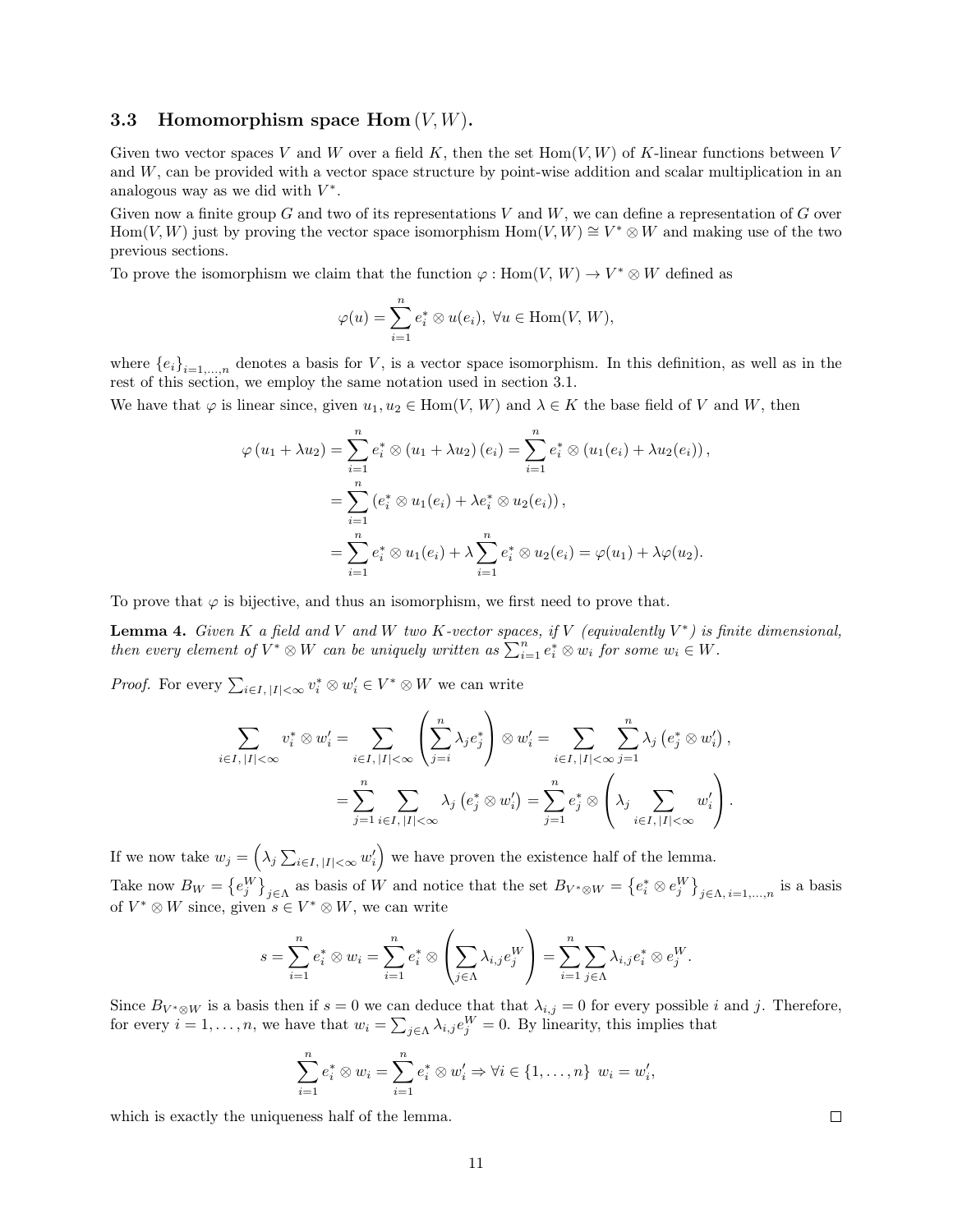Using this lemma we can prove that  $\varphi$  is surjective simply by noticing that, for every  $s = \sum_{i=1}^n e_i^* \otimes w_i \in$  $V^* \otimes W$ , there exists  $u \in \text{Hom}(V, W)$  defined by

$$
u\left(\sum_{i=1}^n \lambda_i e_i\right) = \sum_{i=1}^n \lambda_i w_i,
$$

and satisfying  $\varphi(u) = s$ .

On the other hand, since  $\sum_{i=1}^{n} e_i^* \otimes w_i = \sum_{i=1}^{n} e_i^* \otimes w_i'$ , if and only if  $w_i = w_i'$  for every  $i = 1, ..., n$ , then, given  $u, v \in \text{Hom}(V, W)$  we have that  $\varphi(u) = \varphi(v)$  if and only if  $u(e_i) = v(e_i)$  for ever  $i = 1, \ldots, n$  and, therefore, since  ${e_i}_{i=1,\ldots,n}$  forms a basis of V, if and only if  $u = v$ . This proves that  $\varphi$  is also injective and, therefore, is a vector space isomorphism between  $Hom(V, W)$  and  $V^* \otimes W$ .

As we have already mentioned the representation isomorphism  $\varphi$  together with the previous two section gives us a representation  $\psi$  of G onto Hom(V, W). Now that we have defined the isomorphism we can also explicit the representation  $\psi$  as

$$
\psi(g) = \varphi^{-1} \circ g \circ \varphi,
$$

where the g on right hand side of the equation represents the known action of G on  $V^* \otimes W$ . The function  $\psi$  thus defined is in fact a representation since, for every  $g, h \in G$ 

$$
\psi(g)\psi(h) = \varphi^{-1} \circ g \circ \varphi \circ \varphi^{-1} \circ h \circ \varphi = \varphi^{-1} \circ gh \circ \varphi = \psi(gh).
$$

Moreover this definition shows that the map  $\varphi$  is in fact a representation isomorphism and, therefore,  $Hom(V, W) \cong V^* \otimes W$  as representations.

Finally we can rewrite the representation  $\psi$  in a more manageable way as

$$
\psi(g)(f) = \beta(g) \circ f \circ \alpha(g^{-1}),
$$

where  $g \in G$ ,  $f \in$  Hom  $(V, W)$  and where  $\alpha$  and  $\beta$  are the representations of G over V and W respectively.

## 4 Character theory.

#### 4.1 Definition and first results.

Up until now we have seen that all representations of finite groups can be uniquely decomposed (up to isomorphism) as a direct sum of irreducible representations. However we have only explored methods to find this decompositions for representations of finite abelian groups. In this section that will result very useful for studying representations over more general finite groups. More precisely, this tool will allow us, once known all irreducible representations of a finite group  $G$ , to easily find the decomposition of any representation V of G as a direct sum of such irreducible representations. This tool will also provide us with an easy method for determining if a given representation is irreducible or not and, will allow us to determine the exact number of distinct irreducible representation of a finite group G.

This tool we are referring to is called character theory.

**Definition 6.** Given a finite group G, a finite dimensional complex vector space V and  $\varphi$  a representation of G over V we define the *character*  $\chi_V = \chi_\varphi$  of the representation  $\varphi$  as the complex valued function over G given by

$$
\chi_V(g) = \text{Tr}(\varphi(g)).
$$

Since the trace is invariant under any change of basis (i.e. conjugation with invertible matrices) we have that

$$
\chi_V(g) = \chi_V(h)^{-1} \cdot \chi_V(g) \cdot \chi_V(h) = \chi_V(h^{-1}gh),
$$

for every  $g, h \in G$ . This means that the complex valued function  $\chi_V$  is invariant inside every conjugacy class of G (i.e. is a class function over G). We will often use this fact to refer to the character  $\chi_V$  as a function over the conjugacy classes of G instead of it being over the elements of G.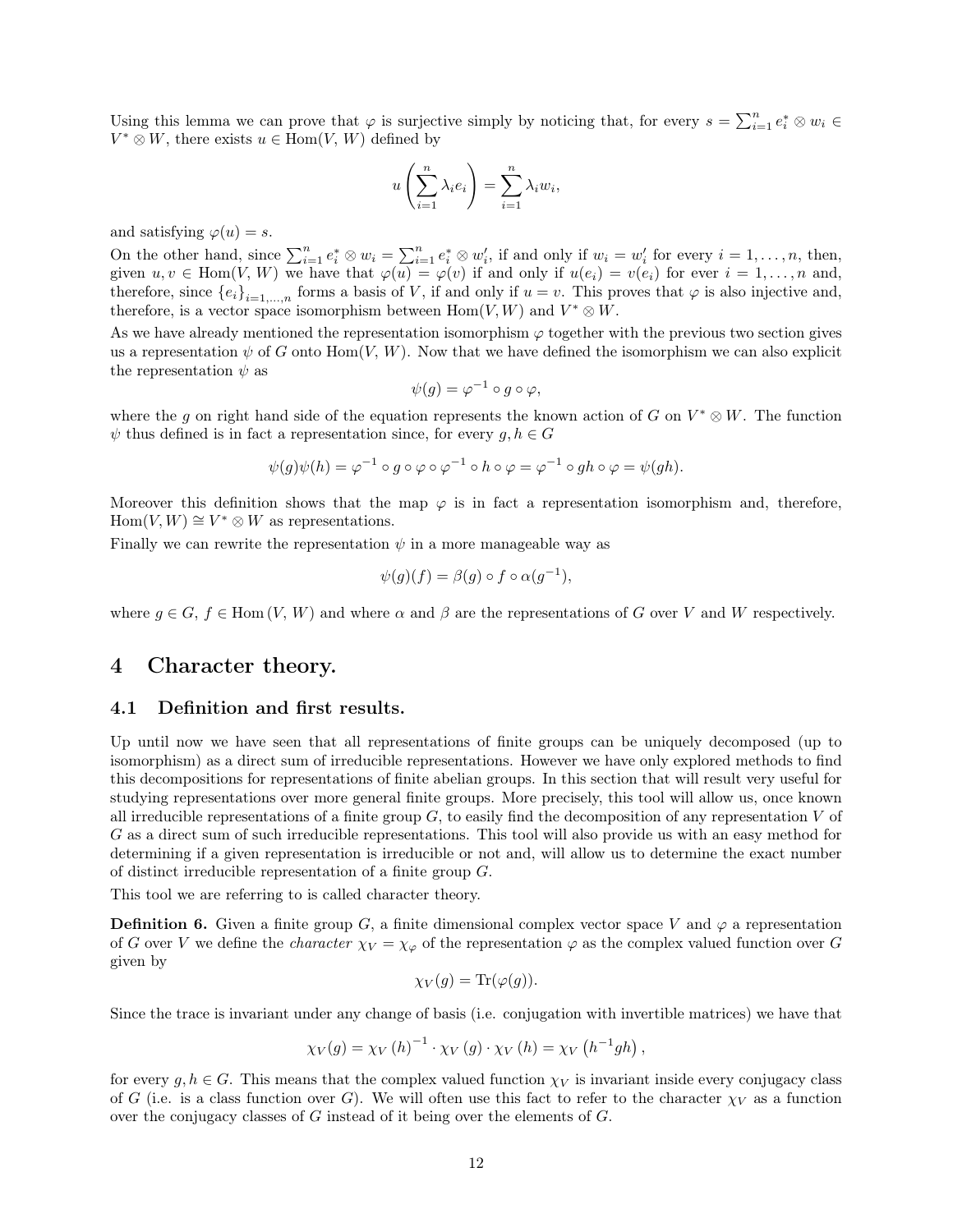An example of character is given by taking  $G = \mathfrak{S}_3$  and  $V = \mathbb{C}^3$  with G acting over V as

$$
\varphi \cdot v = \varphi \cdot \left( \sum_{i=1}^3 \lambda_i e_i \right) = \sum_{i=1}^3 \lambda_i e_{\varphi(i)},
$$

where  $B = \{e_i\}_{i=1,2,3}$  is a basis of V,  $\varphi \in G$  and  $\varphi$  acts over the set of indexes  $\{1, 2, 3\}$  as it arises from the definition of the symmetric group  $\mathfrak{S}_3$ . This is the so called permutation representation of  $\mathfrak{S}_3$ . Taking B as basis of V we can explicit the representation element by element as

$$
Id = \begin{pmatrix} 1 & 0 & 0 \\ 0 & 1 & 0 \\ 0 & 0 & 1 \end{pmatrix}, \qquad (1, 2) = \begin{pmatrix} 0 & 1 & 0 \\ 1 & 0 & 0 \\ 0 & 0 & 1 \end{pmatrix}, \qquad (1, 3) = \begin{pmatrix} 0 & 0 & 1 \\ 0 & 1 & 0 \\ 1 & 0 & 0 \end{pmatrix},
$$
  

$$
(2, 3) = \begin{pmatrix} 1 & 0 & 0 \\ 0 & 0 & 1 \\ 0 & 1 & 0 \end{pmatrix}, \qquad (1, 2, 3) = \begin{pmatrix} 0 & 0 & 1 \\ 1 & 0 & 0 \\ 0 & 1 & 0 \end{pmatrix}, \qquad (1, 3, 2) = \begin{pmatrix} 0 & 1 & 0 \\ 0 & 0 & 1 \\ 1 & 0 & 0 \end{pmatrix},
$$

Which makes very easy to compute the value of the character  $\chi_V$  on every conjugacy class as

$$
\chi_V(\text{Id}) = 3, \qquad \qquad \chi_V((1, 2)) = 1, \qquad \qquad \chi_V((1, 2, 3)) = 0.
$$

Another example of character can be obtained from the already studied regular representation R of  $\mathbb{Z}/3\mathbb{Z}$ . Applying what we know about this representation it can be seen that:

$$
\chi_R(\overline{0}) = 3 \qquad \qquad \chi_R(\overline{1}) = 0 \qquad \qquad \chi_R(\overline{2}) = 0.
$$

A more general example, that will be used later in proposition 8, is given by the regular representation of any finite group. More precisely

**Proposition 3.** Given G a finite group,  $e \in G$  its identity and  $R_G$  its regular representation we have that  $\chi_{R_G}(e) = |G|$  and  $\chi_{R_G}(g) = 0$  for all  $g \in G \backslash \{e\}.$ 

*Proof.* By definition of regular representation we can take  $B = \{e_g\}_{g \in G}$  as basis of  $R_G$  and define the action of G on  $R_G$  by linear extension of the action of G over B

$$
g \cdot e_h = e_{g \cdot h}, \ \forall g, h \in G.
$$

Notice now that taking  $g, h \in G$  then, by definition,  $e_g = e_h$  if and only if  $g = h$ , and since

$$
g \cdot h = h \Rightarrow g = g \cdot (h \cdot h^{-1}) = h \cdot h^{-1} = e,
$$

we can conclude that  $g \cdot e_h = e_{g \cdot h} = e_h$  for every  $h \in G$  if and only if  $g = e$ .

Therefore every element of  $G\backslash\{e\}$  sends every element of the base B to a different element of the same basis and, therefore,  $\chi_{R_G}(g) = 0$  by definition of trace. On the other hand e sends every element of B onto itself and therefore, also by definition,  $\chi_{R_G}(g) = |B|$ . Since  $|B| = |G|$  by construction of the regular representation, then  $\chi_{R_G}(g) = |G|$  thus completing the proof.  $\Box$ 

Notice how in the three previously seen example the character evaluated on the identity element has always been equal to the dimension of the representation. That is in fact always true.

**Proposition 4.** Given G a finite group, V a finite dimensional complex vector space and  $\varphi$  a representation of G on V then  $\chi_V(e) = dim(V)$  where e is the identity element of G.

*Proof.* Since representations are group morphisms, then we have that  $\varphi$  must send the identity element of G to the identity element of GL  $(V)$  or, in other words,  $\varphi(e) = \text{Id}$ . Since the trace of the identity of GL  $(V)$  is equal to the dimension of V then we can conclude that  $\chi_V(e) = \dim(V)$  for every representation V of G.  $\Box$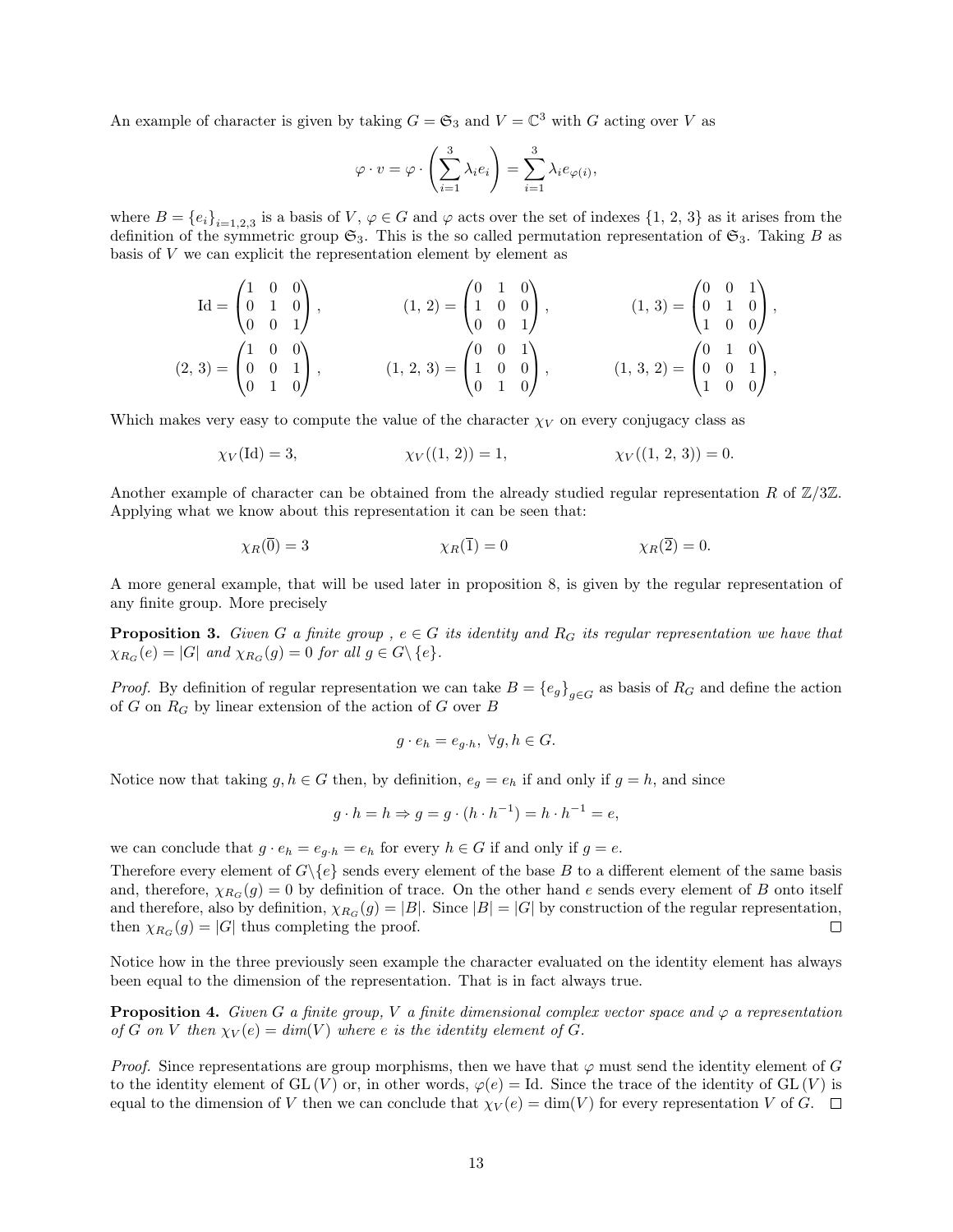A useful property of characters is that, knowing the characters of two representations  $V$  and  $W$  one can easily compute the characters of their direct sum, tensor product and dual vector space. This allows to easily compute characters of many representations just by knowing the characters of a few of them and without it being necessary to explicit the the representation as we did in two of the previous examples. More precisely we have that.

**Lemma 5.** Given V and W representations of a finite group  $G$ . Then

$$
\chi_{V \oplus W} = \chi_V + \chi_W, \qquad \qquad \chi_{V \otimes W} = \chi_V \cdot \chi_W, \qquad \qquad \chi_{V^*} = \overline{\chi_V}.
$$

Proof.  $\chi_{V \oplus W} = \chi_V + \chi_W$ .

Denoting by  $\varphi$  the representation of G on  $V \oplus W$  and  $\varphi_V$  and  $\varphi_W$  the representations on V and W then, by definition, we have that, for every  $g \in G$  the matrix representation of  $\varphi(g)$ ,  $\varphi_V(g)$  and  $\varphi_W(g)$  satisfy

$$
\varphi(g)=\begin{pmatrix} \varphi_V(g) & 0 \\ 0 & \varphi_W(g) \end{pmatrix},
$$

and, therefore,

$$
\text{Tr}(\varphi(g)) = \text{Tr}(\varphi_V(g)) + \text{Tr}(\varphi_W(g)),
$$

which is equivalent to the statement we wanted to prove.

 $\chi_{V\otimes W} = \chi_V \cdot \chi_W$ .

To prove this identity it is necessary to notice that, by definition, given  $G$  finite group,  $V$  a representation of G and  $B_V = \{v_i\}_{i \in I}$  a basis of V, then the character  $\chi_V(g)$  for any  $g \in G$  is equal to the sum  $\sum_{i \in I} \lambda_{i,i}$ where the coefficients  $\lambda_{i,i}$  are defined by the equation

$$
g \cdot v_i = \sum_{j \in I} \lambda_{i,j} v_j.
$$

Take now  $B_W = \{w_j\}_{j\in J}$  as basis of W and notice that  $B_V$  and  $B_W$  induce a basis  $B = \{v_i \otimes w_j\}_{i\in I, j\in J}$  of  $V \otimes W$ . Notice now that, by definition of representation on a tensor product we have that

$$
g \cdot (v_i \otimes w_j) = (g \cdot v_i) \otimes (g \cdot w_j) = \left(\sum_{i' \in I} \lambda_{i,i'} v_{i'}\right) \otimes \left(\sum_{j' \in J} \lambda_{j,j'} w_{j'}\right),
$$
  

$$
= \sum_{i' \in I} \lambda_{i,i'} \left(v_{i'} \otimes \left(\sum_{j' \in J} \lambda_{j,j'} w_{j'}\right)\right),
$$
  

$$
= \sum_{i' \in I} \sum_{j' \in J} \lambda_{i,i'} \lambda_{j,j'} (v_{i'} \otimes w_{j'}),
$$

for every  $g \in G$ . For what we have mentioned earlier we can conclude that  $\chi_{V \otimes W}(g)$  is equal to  $\sum_{i \in I} \sum_{j \in J} \lambda_{i,i} \lambda_{j,j}$ and, likewise,  $\chi_V(g) = \sum_{i \in I} \lambda_{i,i}$  and  $\chi_W(g) = \sum_{j \in J} \lambda_{j,j}$ . Rearranging the elements in the summand and using these last identities we finally obtain

$$
\chi_{V\otimes W}(g) = \sum_{i\in I}\sum_{j\in J}\lambda_{i,i}\lambda_{j,j} = \sum_{i\in I}\lambda_{i,i}\sum_{j\in J}\lambda_{j,j} = \chi_V(g)\cdot \chi_W(g),
$$

just as we wanted to prove.

 $\chi_{V^*} = \overline{\chi_V}.$ 

By definition of representation on a dual space  $V^*$  we know that  $\varphi^*(g) = \varphi(g^{-1})^T$ , where  $\varphi$  denotes the representation of G over V and  $\varphi^*$  denotes the representation of G over  $V^*$ . Since the trace is invariant under transposition then, for every  $g \in G$ , we have that  $\chi_{V^*}(g) = \chi_V(g^{-1})$ . Take now a basis for V such that  $\varphi(g)$  is in its Jordan form. Since the inverse of a matrix in its Jordan form if formed by the inverse of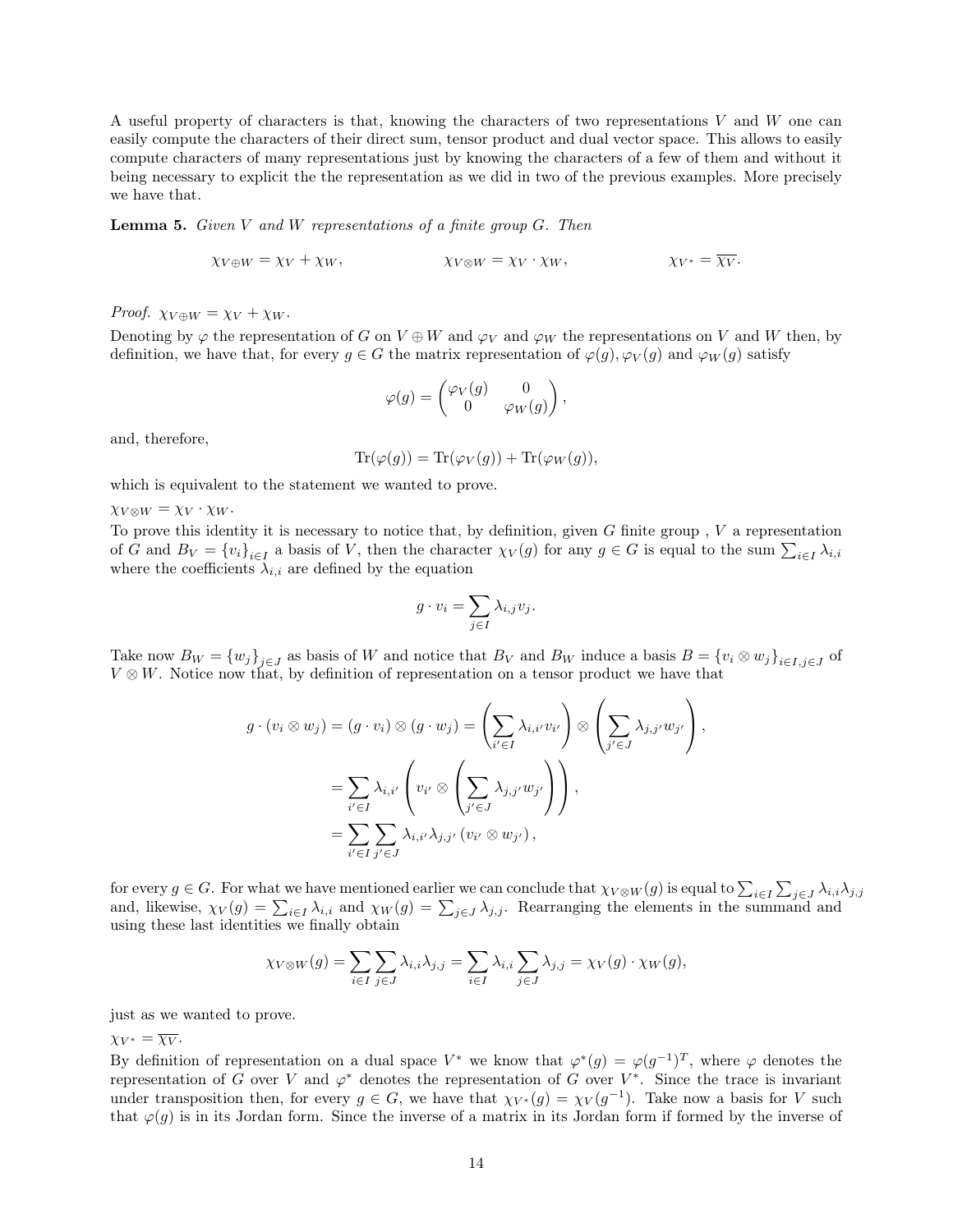the Jordan blocks of that matrix, then we can momentarily reduce our study to Jordan blocks. Remember that, given a Jordan block

$$
J = \begin{pmatrix} \lambda_i^{-1} & 1 & 0 & \ddots \\ 0 & \ddots & \ddots & 0 \\ \vdots & \ddots & \ddots & 1 \\ 0 & \cdots & 0 & \lambda_i^{-1} \end{pmatrix},
$$

then its inverse is given by

$$
J^{-1} = \begin{pmatrix} \lambda_i^{-1} & -\lambda_i^{-2} & \dots & (-)^{n-1} \lambda_i^{-n} \\ 0 & \ddots & \ddots & \vdots \\ \vdots & \ddots & \ddots & \lambda_i^{-2} \\ 0 & \dots & 0 & \lambda_i^{-1} \end{pmatrix}
$$

.

Therefore, denoting by  $\lambda_i$  the diagonal entries of the matrix  $\varphi(g)$ , then the diagonal entries of the matrix  $\varphi(g)^{-1}$  must be  $\lambda_i^{-1}$ .

Notice now that, since the group G is finite, then there must be some positive integer n such that  $\varphi(g)^n = \text{Id}$ . This implies necessarily that all eigenvalues of  $\varphi(q)$  (i.e. all its diagonal entries on this basis) are roots of the unit. Therefore we have that

$$
\lambda_i^{-1} = \frac{\overline{\lambda}_i}{|\lambda_i|} = \overline{\lambda}_i,
$$

and, therefore,  $\chi_V(g^{-1}) = \overline{\chi_V(g)}$  which, since  $\chi_{V^*}(g) = \chi_V(g^{-1})$ , is equivalent to

$$
\chi_{V^*}(g) = \chi_V(g),
$$

as we wanted to prove.

Before concluding this section notice that, given G a finite group,  $\alpha$ :  $G \to V$  and  $\beta$ :  $G \to E$  two of its representations and  $\varphi: V \to W$  an isomorphic representation map then, by definition, for every  $g \in G$ 

$$
\varphi^{-1} \circ \alpha(g) \circ \varphi = \beta(g).
$$

Since  $\varphi$  is invertible then V and W must have the same dimension and we can think of  $\varphi$  as a basis change. Since traces are invariant under basis change we can conclude that  $\chi_{\alpha}(g) = \chi_{\beta}(g)$  for every  $g \in G$ . In other words the character is preserved under representation isomorphisms.

#### 4.2 Inner product of characters.

Given G a finite group and V and W two of its representations, we can define an inner product between these representations as

$$
\langle \chi_V, \chi_W \rangle = \frac{1}{|G|} \sum_{g \in G} \overline{\chi_v(g)} \cdot \chi_W(g).
$$

In this section we show interesting properties of this product and explain in what manner it can help us in decomposing reducible representations and identifying irreducible representations. We will start with a definition.

**Definition 7.** Given G a finite group and V a representation of G we define  $V^G$  as the set of all vectors of  $V$  invariant under the action of  $G$ 

$$
V^G = \{ v \in V : gv = v \,\forall g \in G \}.
$$

 $\Box$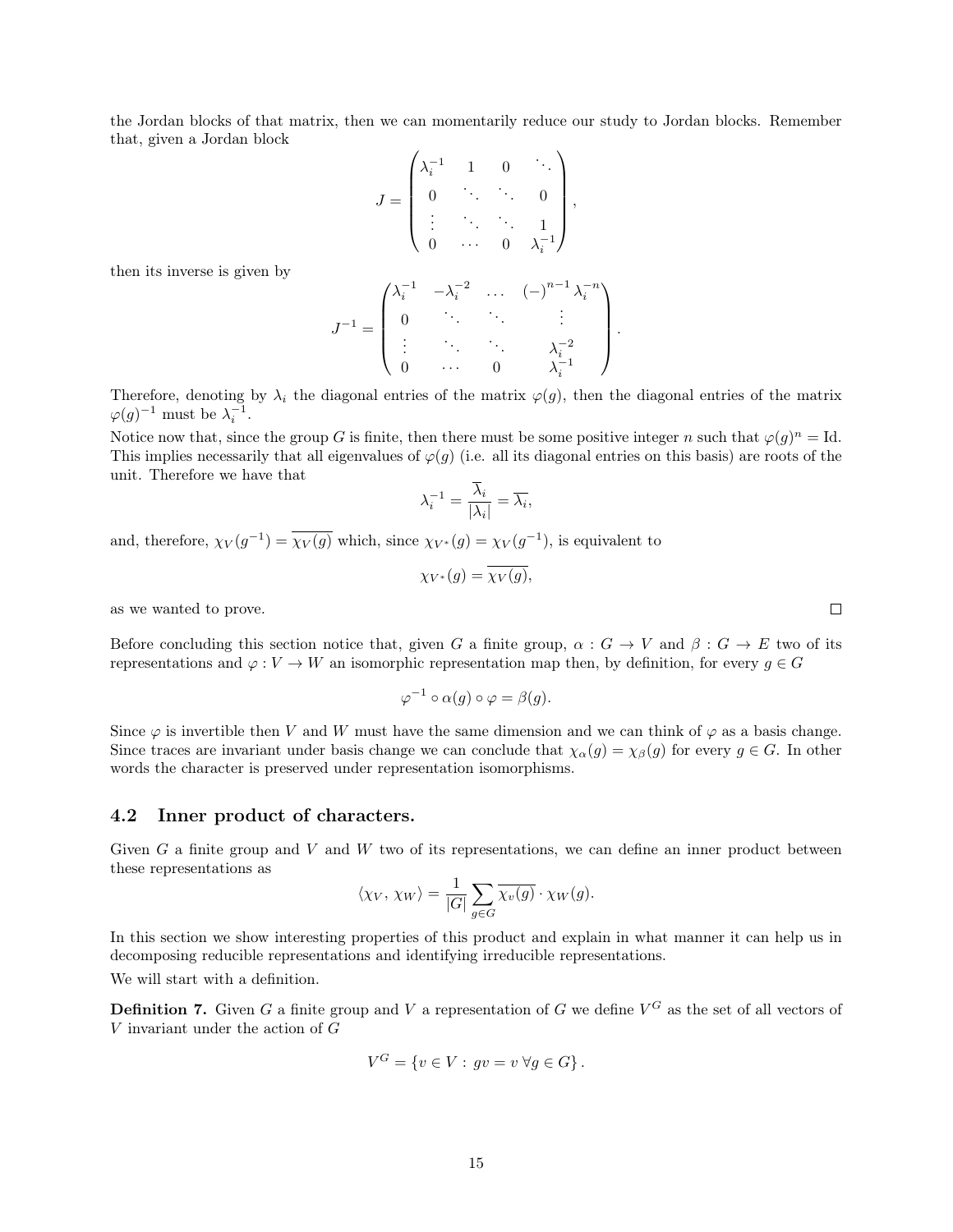Notice that  $G \cdot V^G = V^G \subset V$  by definition, and that

$$
g \cdot (v + w) = g \cdot v + g \cdot w = (v + w),
$$

$$
g \cdot (\lambda v) = \lambda g \cdot v = \lambda v,
$$

for every  $v, w \in V^G$ , every  $g \in G$  and every  $\lambda \in \mathbb{C}$ . From these facts we can deduce that  $V^G$  is a sub-vectorspace of V invariant under the action of G or, in other words,  $V^G$  is a sub-representation of V. In fact it can be easily proven (see appendix A) that  $V^G$  is none other than the direct sum of all copies of the trivial representation appearing in the decomposition of V.

We can now define the representation map  $\varphi$  between V and  $V^G$  as

$$
\varphi(v) = \frac{1}{|G|} \sum_{g \in G} g \cdot v \,\forall v \in V.
$$

This map is linear since every  $q \in G$  acts linearly over V. It is well defined since for every  $h \in G$  and every  $v \in V$  holds the equation

$$
h \cdot \varphi(v) = \frac{h}{|G|} \sum_{g \in G} g \cdot v = \frac{1}{|G|} \sum_{g \in G} h \cdot g \cdot v = \frac{1}{|G|} \sum_{h \cdot g \in G} h \cdot g \cdot v = \frac{1}{|G|} \sum_{g \in G} g \cdot v = \varphi(v),
$$

and therefore  $\varphi(v) \in V^G$ . Finally the map  $\varphi$  is also G invariant since for every  $h \in G$  and every  $v \in V$ 

$$
h \cdot \varphi(v) = \varphi(v) = \frac{1}{|G|} \sum_{h \cdot g \in G} g \cdot v = \frac{1}{|G|} \sum_{g \in G} g \cdot h \cdot v = \varphi(h \cdot v).
$$

We can thus conclude that  $\varphi$  is a well defined representation map.

Notice now that, since for every  $v \in G$  the equation

$$
\varphi\left(v\right)=\frac{1}{\left|G\right|}\sum_{h\cdot g\in G}g\cdot v=\frac{1}{\left|G\right|}\sum_{h\cdot g\in G}v=\frac{\left|G\right|}{\left|G\right|}v=v,
$$

holds, then  $\varphi$  is a projection of V onto  $V^G$ . Since  $\varphi$  is a projection then its trace must satisfy the equation

Trace 
$$
(\varphi) = \dim (\varphi(V)) = \dim (V^G)
$$
.

Using all we have just mentioned we can prove that

**Lemma 6.** Given G a finite group, V and W two of its representations and  $Hom_G(V, W)$  the vector space of representation maps between  $V$  and  $W$ , then

$$
Hom(V, W)^G = Hom_G(V, W),
$$

where, reusing the previously defined notation,  $Hom(V, W)^G$  denotes the set of functions  $f \in Hom(V, W)$ such that  $q \cdot f = f$ .

Proof. Before proceeding with the proof let us remember that a representation map between the representations V and W is a linear map  $f \in Hom(V, W)$  such that, for every  $q \in G$  and every  $v \in V$  holds the identity

$$
g \cdot (f(v)) = f(g \cdot v).
$$

Let us also remember that, as seen in section 4.1, given  $f \in Hom(V, W)$  and  $q \in G$ , the action of q on f is defined by

$$
g \cdot f = \beta(g) \circ f \circ \alpha(g^{-1}),
$$

where  $\beta$  is the representation of G on W and  $\alpha$  is the representation of G on V.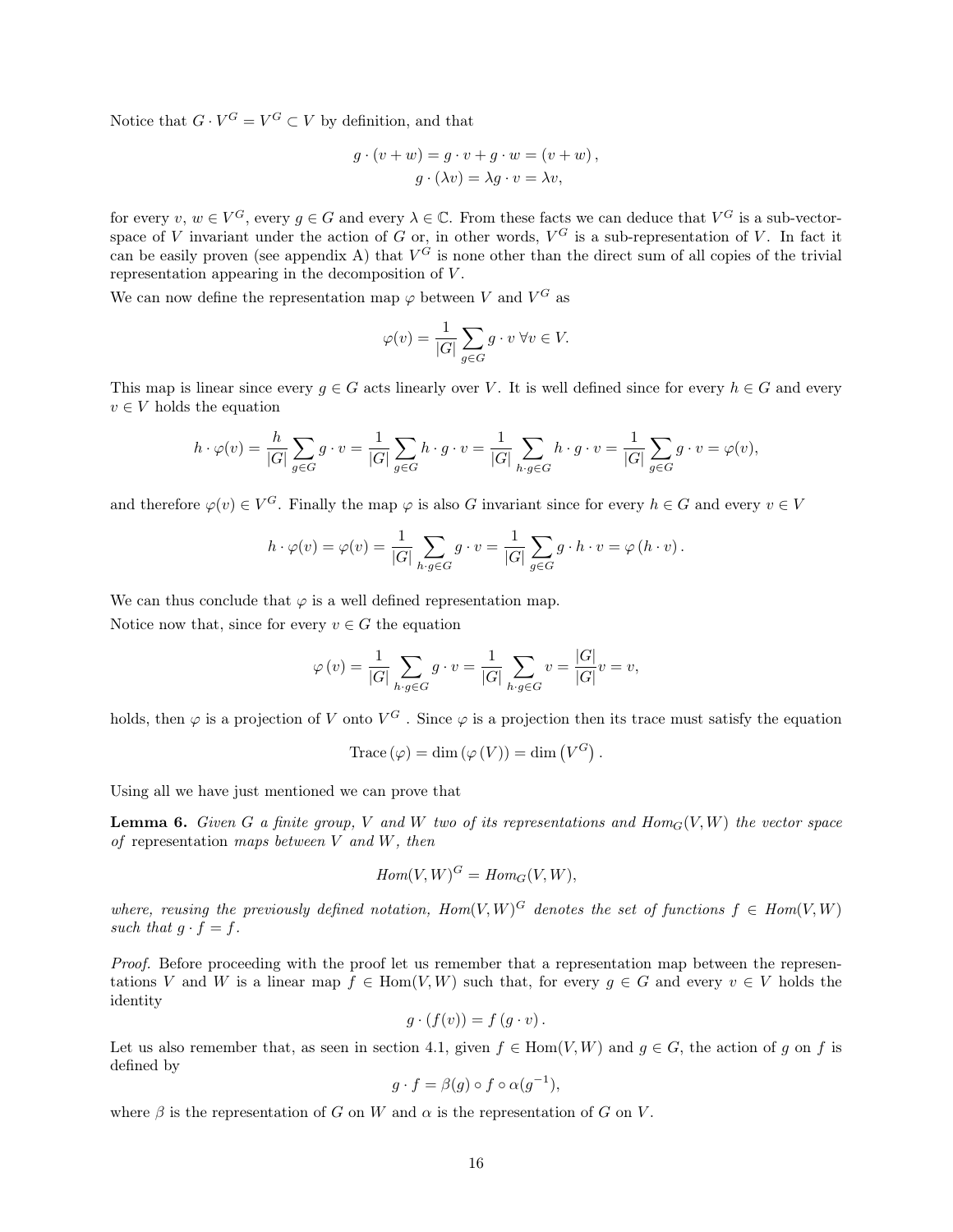In order to avoid excessively cumbersome notation, given  $v \in V$  we are going to use the convention of writing the previous identity simply as

$$
(g \cdot f) (v) = g \cdot (f (g^{-1} \cdot v)),
$$

where the first dot product on the right hand of the equation denotes the action of  $G$  on  $W$  while the second dot product denotes the action of  $G$  on  $V$ .

Now that we have clarified the notation notice that, if  $f \in Hom(V, W)^G$  then, by definition, for every  $g \in G$ and every  $v \in V$ , we have that

$$
(g \cdot f)(v) = g \cdot (f(g^{-1} \cdot v)) = f(v).
$$

Multiplying by  $g^{-1}$  on both sides of the identity we obtain that  $f \in \text{Hom}(V, W)^G$  if and only if

$$
f(g^{-1} \cdot v) = g^{-1} \cdot (f(v)),
$$

for every  $v \in V$  and every  $g \in G$ .

Since the identity is true for every  $g \in G$  we can rewrite it as

$$
f(g \cdot v) = g \cdot (f(v)),
$$

then, by definition, we have that  $f \in \text{Hom}(V, W)_{G}$ . We can thus conclude that  $f \in \text{Hom}(V, W)^G \Leftrightarrow f \in$  $\mathrm{Hom}\left(V,W\right)_{G}$  and, therefore,  $\mathrm{Hom}\left(V,W\right)^{G}=\mathrm{Hom}\left(V,W\right)_{G}.$ 

We are now ready to prove the first property of the dot product defined at the beginning of this section.

**Proposition 5.** Given  $G$  a finite group and  $V$  and  $W$  representations of  $G$  then

$$
\langle \chi_V, \chi_W \rangle = \frac{1}{|G|} \sum_{g \in G} \overline{\chi_V(g)} \cdot \chi_W(g) = \dim(\text{Hom}(V, W)_G)
$$

Proof. From lemma 6 we have that

.

$$
\dim\left(\mathrm{Hom}\left(V,W\right)_{G}\right) = \dim\left(\mathrm{Hom}\left(V,W\right)^{G}\right).
$$

On the other hand, since for every representation V the projection  $\varphi$  satisfies that  $\varphi(V) = V^G$  and that  $\dim (V^G) = \text{Trace}(\varphi)$ , then we can deduce that

$$
\dim(\mathrm{Hom}\,(V,W)_G) = \dim(\varphi(\mathrm{Hom}\,(V,W))) = \mathrm{Trace}(\varphi).
$$

Using the representation isomorphism between Hom  $(V, W)$  and  $V^* \otimes W$  we now can write the trace of  $\varphi$  in terms of the characters of  $V$  and  $W$  as

$$
\operatorname{Trace}(\varphi) = \operatorname{Trace}\left(\frac{1}{|G|}\sum_{g\in G}g\right) = \frac{1}{|G|}\sum_{g\in G}\operatorname{Trace}\left(g\right) = \frac{1}{|G|}\sum_{g\in G}\chi_{V^*\otimes W}\left(g\right) = \frac{1}{|G|}\sum_{g\in G}\overline{\chi_{V}\left(g\right)}\chi_{W}\left(g\right).
$$

Joining the two previous equations we obtain the desired result.

This proposition, might at first seem obscure and not very useful. However it has a number of interesting corollaries.

**Corollary 2.** If V and W are irreducible representations of a finite group  $G$  then

$$
\langle \chi_V, \chi_W \rangle = \dim(\text{Hom}(V, W)_G) = \begin{cases} 1 & \text{if } V \cong W \\ 0 & \text{if } V \not\cong W \end{cases}
$$

 $\Box$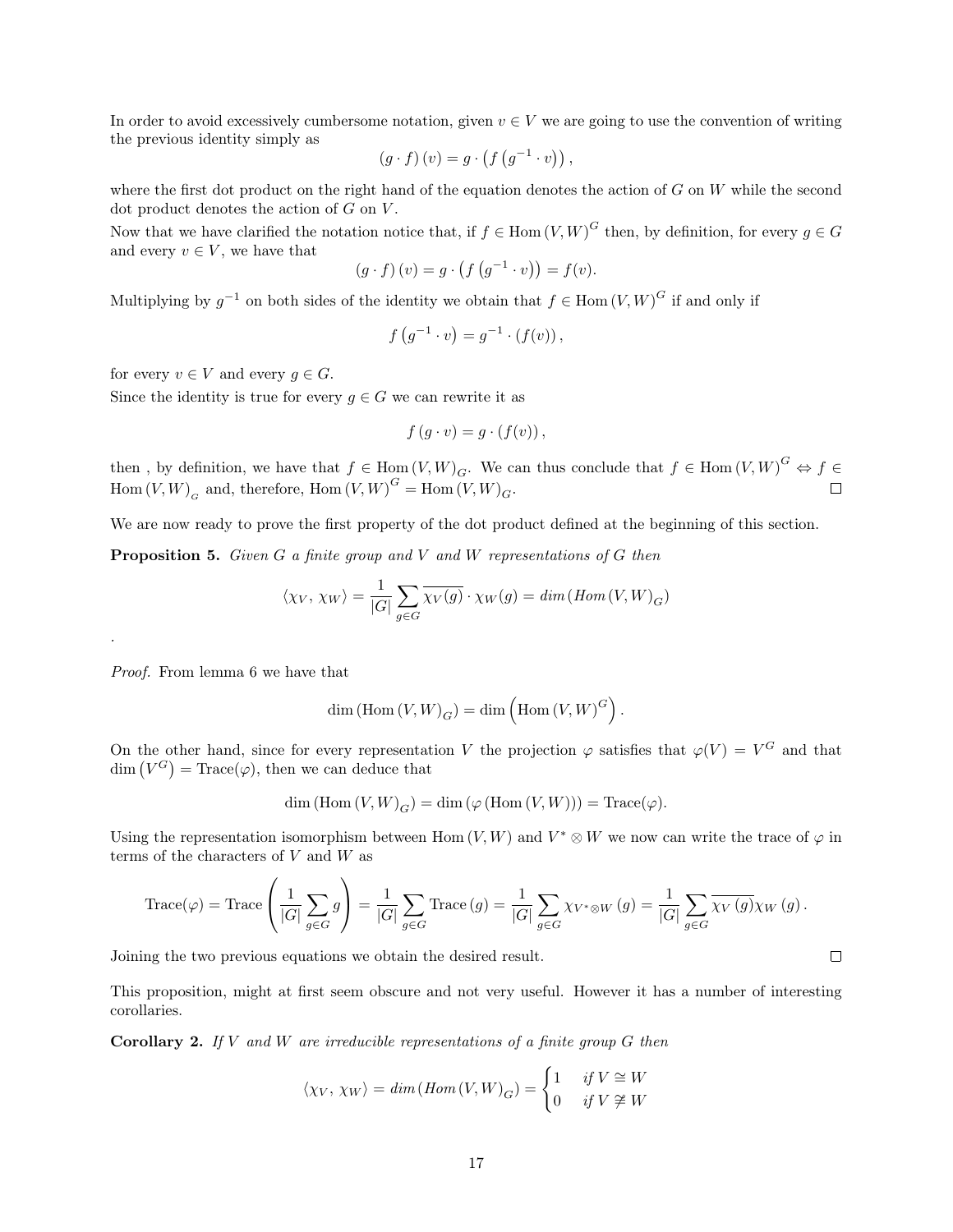*Proof.* According to Schur's lemma if  $V \not\cong W$  then the only representation map between V and W is the 0 map. Therefore if  $V \not\cong W$  then dim  $(\text{Hom}(V, W)_{G}) = 0$  since  $\text{Hom}(V, W)_{G} = \{0\}.$ 

On the other hand, if  $V \cong W$  then, also by Schur's lemma, all representation maps between V and W are scalar multiples and, therefore dim  $(Hom (V, W)<sub>G</sub>) = 1$ . The identity between dim  $(Hom (V, W)<sub>G</sub>)$  and  $\langle \chi_V, \chi_W \rangle$  is given by the previous lemma and definition of the inner product  $\langle \cdot, \cdot \rangle$ . П

Using this corollary we can immediately see, once known its character, if a given representation  $V$  isn't an irreducible representation. If the product  $\langle \chi_V, \chi_V \rangle$  is not equal to 1 then the representation cannot be irreducible. But we can say even more.

**Corollary 3.** If V and W are representation of a finite group  $G$  with V irreducible representation then  $\langle \chi_V, \chi_W \rangle$  is the multiplicity of V on W. Moreover the value  $\langle \chi_W, \chi_W \rangle$  is equal to the sum of squares of the multiplicities with which each possible irreducible representation appears in the decomposition of W.

*Proof.* Let's start by writing  $W \cong V^{\oplus n} \oplus W_1 \oplus \cdots \oplus W_m$  where  $W_i$  are irreducible representations non isomorphic to V . Since, as proven in proposition 5, the character of a direct sum is the sum of characters we can write

$$
\langle \chi_V, \chi_W \rangle = \frac{1}{|G|} \sum_{g \in G} \overline{\chi_V(g)} \chi_W(g) = \frac{1}{|G|} \sum_{g \in G} \overline{\chi_V(g)} \left( n \chi_V(g) + \sum_{i=1}^m \chi_{W_i}(g) \right) =
$$
  
= 
$$
n \left( \frac{1}{|G|} \sum_{g \in G} \overline{\chi_V(g)} \chi_V(g) \right) + \sum_{i=1}^m \left( \frac{1}{|G|} \sum_{g \in G} \overline{\chi_V(g)} \chi_{W_i}(g) \right) =
$$
  
= 
$$
n \cdot 1 + \sum_{i=1}^m 0 = n,
$$

which proves the first half of the corollary. For the second half we just have to write  $W \cong W_1^{\oplus n_1} \oplus \cdots \oplus W_r^{\oplus n_r}$ with  $W_i$  non isomorphic irreducible representations. Then we have that

$$
\langle \chi_W, \chi_W \rangle = \sum_{i=1}^r n_i \langle \chi_{W_i}, \chi_W \rangle = \sum_{i=1}^r n_i^2,
$$

thus proving the second half of the corollary and concluding the proof.

 $\Box$ 

Using this corollary and the previous observations we can deduce that, given a representation  $V$ , then  $\langle \chi_V, \chi_V \rangle = 1$  if and only if V is irreducible thus obtaining an easy method to determine whether or not a given representation is irreducible.

We can also use this corollary to easily decompose any representation as a direct sum of irreducible representations (given that we know the characters of these). What's more, given a finite group  $G$ , the character of irreducible representations of G for an orthonormal set on the vector space of complex valued functions over the conjugacy classes of G.

From this fact we can take other two conclusions.

First, since the characters of irreducible representations are orthonormal, then they are linearly independent. Therefore the character of any representation V is uniquely associated with a linear combination of characters of irreducible representations. Since, as a consequence of corollaries 2 and 3, the coefficient of the character  $\chi_W$ , with W an irreducible representation, on the mentioned linear combination is exactly the number of copies of the representation  $W$  in the decomposition of  $V$ , we can conclude that  $V$  is unequivocally described (up to isomorphism) by its character.

Second, since the characters of representation are orthonormal then they are linearly independent and, therefore there must necessarily be a number of irreducible representations lower or equal to the number of conjugacy classes of G.

We can in fact be more precise about this second conclusion and say that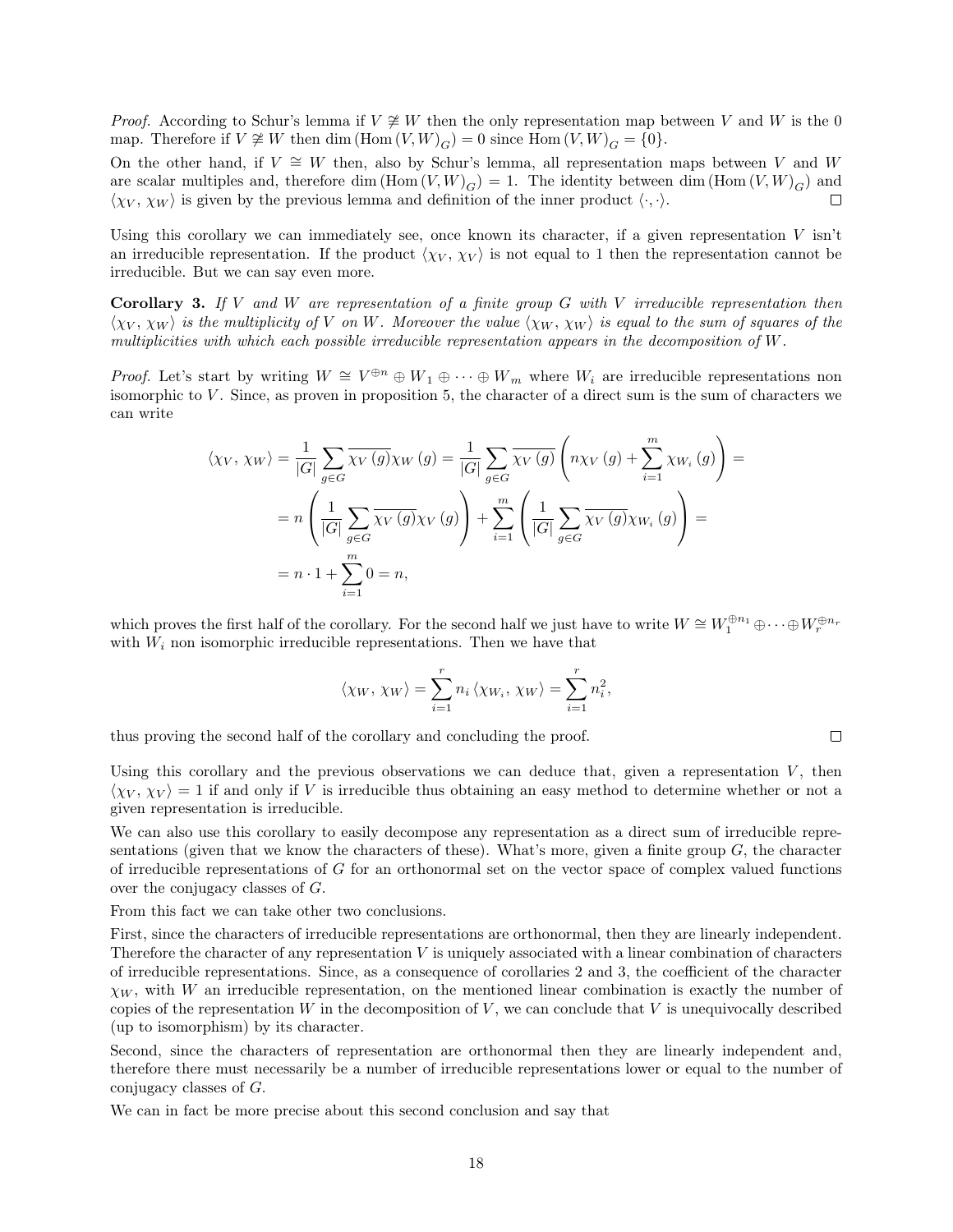**Proposition 6.** Given G a finite group, then the number of irreducible representations of G is equal to the number of its conjugacy classes. Equivalently (since characters are linearly independent), the characters of the irreducible representations form an orthonormal basis of  $\mathbb{C}_{class}(G)$ , the vector space of complex valued functions over the conjugacy classes of G.

To prove this proposition we first need to prove a related lemma.

**Lemma 7.** Set G a finite group and  $\alpha : G \to \mathbb{C}$  any function on the group G. For any representation V of G define

$$
\varphi_{\alpha,V} = \sum_{g \in G} \alpha(g) \cdot g: \ V \to V.
$$

Then  $\varphi_{\alpha,V}$  is a representation map for all V if and only if  $\alpha$  is a class function.

*Proof.* If  $\alpha$  is a class function then, for every  $h \in G$  we have that

$$
h^{-1}\varphi_{\alpha,V}h = \sum_{g \in G} \alpha(g) \cdot h^{-1}gh = \sum_{g \in G} \alpha\left(h^{-1}gh\right) \cdot h^{-1}gh = \sum \alpha(g) \cdot g = \varphi_{\alpha,V},
$$

and, therefore,  $\varphi_{\alpha,V}$  is G invariant. Since  $\varphi_{\alpha,V}$  is linear, because every g act linearly on V, this last result means it is indeed a representation map from  $V$  to  $V$ . Since the argument does not depend on the particular V we can conclude that it is valid for every representation V thus proving half of the lemma.

Suppose now that  $\varphi_{\alpha,V}$  is a representation map for every representation V of G. Taking  $R_G$  the regular representation of G, then, for every  $h \in G$  and  $v_e \in R_G$ , with e the identity element of G, we have that

$$
h^{-1}\varphi_{\alpha,V}h(v_e) = \sum_{g \in G} \alpha(g) \cdot h^{-1}gh(v_e) = \sum_{hgh^{-1} \in G} \alpha\left(h \cdot g \cdot h^{-1}\right)g(v_e),
$$
  
= 
$$
\sum_{hgh^{-1} \in G} \alpha\left(h \cdot g \cdot h^{-1}\right)v_g,
$$

and

$$
h^{-1}\varphi_{\alpha,V}h(v_e) = \varphi_{\alpha,V}(v_e) = \sum_{g \in G} \alpha(g) \cdot g(v_e) = \sum_{g \in G} \alpha(g) \, v_g,
$$

combining both identities we obtain

$$
\sum_{hgh^{-1}\in G} \alpha \left( h \cdot g \cdot h^{-1} \right) v_g = \sum_{g \in G} \alpha \left( g \right) v_g.
$$

Since the set  ${v_g}_{g \in G}$  forms a basis for  $R_G$  then we can conclude from the previous equation that  $\alpha(h \cdot g \cdot h^{-1}) =$  $\alpha(g)$  for every  $g, hs \in G$  thus proving that  $\alpha$  is a class function.

We can now continue with the prove of proposition 6.

*Proof.* (of proposition 6). If we prove that the characters of the irreducible representations of a given finite group G form a basis of  $\mathbb{C}_{\text{class}}(G)$  then we will have proven that there are indeed as many characters as conjugacy classes.

Take  $\alpha \in \mathbb{C}_{\text{class}}(G)$  such that  $\alpha$  is orthogonal to the character  $\chi_V$  of every irreducible representation V. Using the same notation of the previous lemma we know that  $\varphi_{\alpha,V}$  is a representation map between the irreducible representation V and itself. By Schur's lemma this means that  $\varphi_{\alpha,V} = \lambda Id$ . On the other hand, if we compute the trace of  $\varphi_{\alpha,V}$  we obtain

trace
$$
(\varphi_{\alpha,V}) = \sum_{g \in G} \alpha(g) \chi_V(g) = \sum_{g \in G} \overline{\chi_{V^*}(g)} \alpha(g) = |G| \langle \chi_{V^*}, \alpha \rangle
$$
,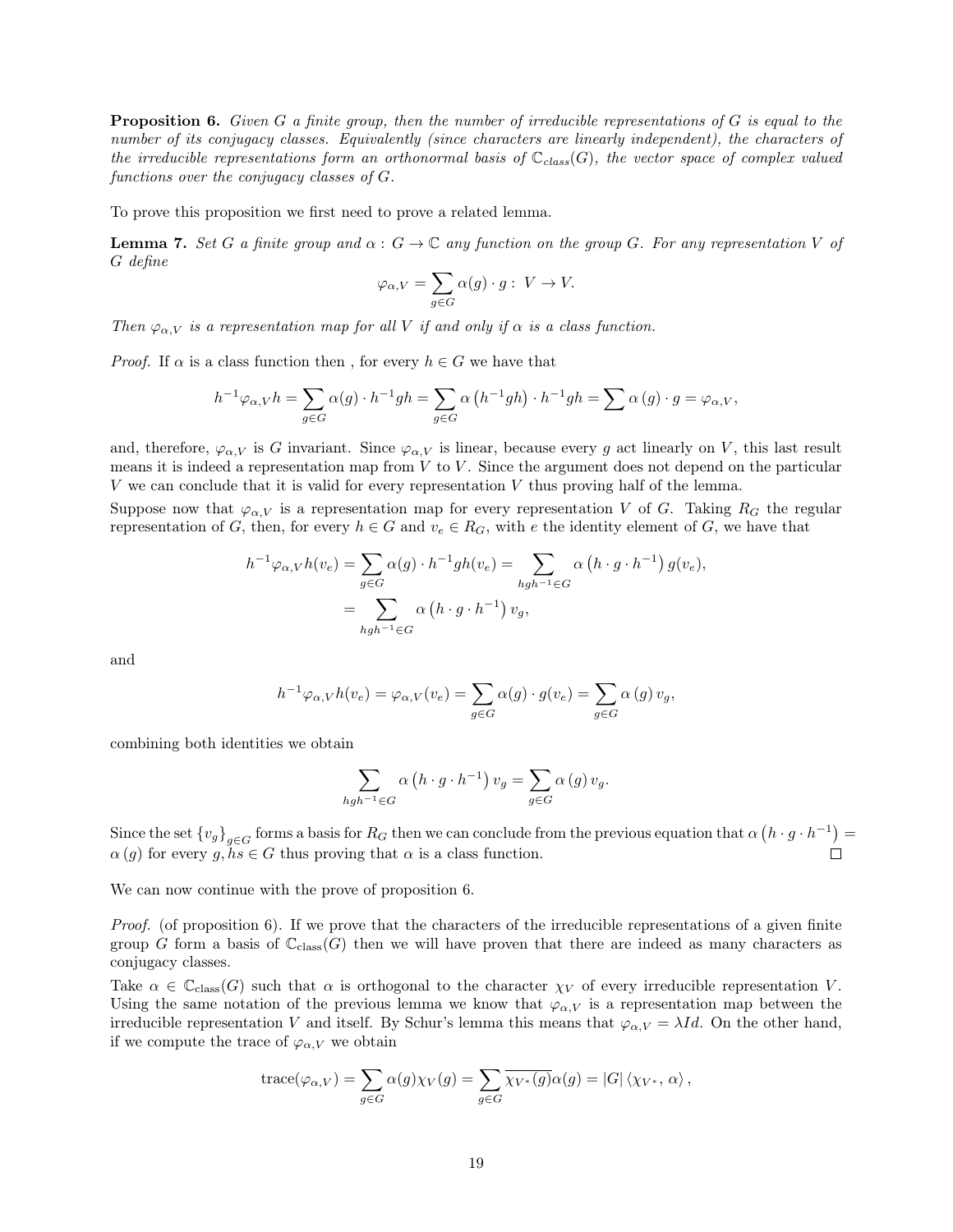were  $V^*$  is the representation on the dual space of V. Since  $\alpha$  is orthogonal to the character of every irreducible representation and since since  $V^*$  is irreducible for being V irreducible<sup>2</sup> we can conclude that

$$
trace(\varphi_{\alpha,V}) = |G| \langle \chi_{V^*}, \alpha \rangle = 0.
$$

Therefore,  $\varphi_{\alpha,V} = \lambda Id = 0$  for any irreducible representation V. Since the result is true for any irreducible representation then it is true for any representation. In particular, if we take  $R<sub>q</sub>$  the regular representation and use the same notation used in the proof of lemma 7 we obtain

$$
\varphi_{\alpha,R}(v_e) = \sum_{g \in G} \alpha(g)v_g = 0,
$$

thus proving that  $\alpha = 0$ . Since we have just proven the only element of  $\mathbb{C}_{\text{class}}(G)$  orthonormal to the character of every irreducible representation is the 0 function, then we can deduce that the vector space generated by the characters of all irreducible representations must span all of  $\mathbb{C}_{\text{class}}(G)$ . Since these characters are orthonormal and, therefore, linearly independent, we can deduce that they form an orthonormal basis of  $\mathbb{C}_{\text{class}}(G)$ . As a corollary we can deduce that there are exactly as many irreducible representations (up to isomorphism) of a finite group  $G$  as there are conjugacy classes of  $G$ .  $\Box$ 

To sum up. Given a finite group G, a complex vector space V and a representation  $\varphi : G \to V$  we have defined a character of the representation  $\varphi$  as the complex valued function over the conjugacy classes of G satisfying

$$
\chi_{\varphi}(g) = \chi_V(g) = \text{Tr}(\varphi(g)),
$$

for every  $q \in G$ . We have defined the product between the characters of two representations V and W as

$$
\langle \chi_V, \, \chi_W \rangle = \frac{1}{|G|} \sum_{g \in G} \overline{\chi_V(g)} \cdot \chi_W(g),
$$

and we have proven that the characters of irreducible representations form, respect to this product, an orthonormal basis of the vector space  $\mathbb{C}_{\text{class}}(G)$  of complex valued functions over the conjugacy classes of G. Two are the main consequences of this last result. First, there are exactly as many irreducible representations as conjugacy classes. Second, given two representations V and W with V irreducible then the value  $\langle \chi_V, \chi_W \rangle$ is equal to the number of copies of V appearing in the decomposition of W. Among the other results obtained another result is worth mentioning. That is the identity  $\langle \chi_V, \chi_V \rangle = \sum_{i=1}^n n_i^2$ , where  $n_i$  is the number of copies of the  $i$ -th irreducible representations in the decomposition of  $V$ .

### 5 Examples.

This section is dedicated to show multiple examples showing how the previous results can be used to describe, via their character, all irreducible representations of various groups or sets of groups. The main goal of this section is that of consolidating the concepts introduced so far by seeing them in practice. However, some few interesting results such as the already mentioned lemma 8 are shown. The reader that feels confident in her/his understanding of the results shown in the last section can feel free to skim trough this section only paying attention to lemma 8 and corollary 4.

#### 5.1 Symmetric group of three elements  $\mathfrak{S}_3$ .

Let's start with the, already introduced, symmetric group of three elements  $\mathfrak{S}_3$ .

First we need to find all conjugacy classes of  $\mathfrak{S}_3$  and describe the format we will use to show the results.

As shown in appendix B, the number of conjugacy classes of  $\mathfrak{S}_3$  is equal to the number of partitions of 3. On the other hand the integer 3 only has 3 partitions, namely  $(1, 1, 1)$ ,  $(2, 1)$  and  $(3)$ . We can therefore deduce that  $\mathfrak{S}_3$  only has the 3 conjugacy classes shown in the table below.

<sup>&</sup>lt;sup>2</sup>This is proven simply by noticing that, from what we have proven in proposition 5 then  $\langle \chi_{V^*}, \chi_{V^*} \rangle = 1 \Leftrightarrow \langle \chi_V, \chi_V \rangle = 1$ .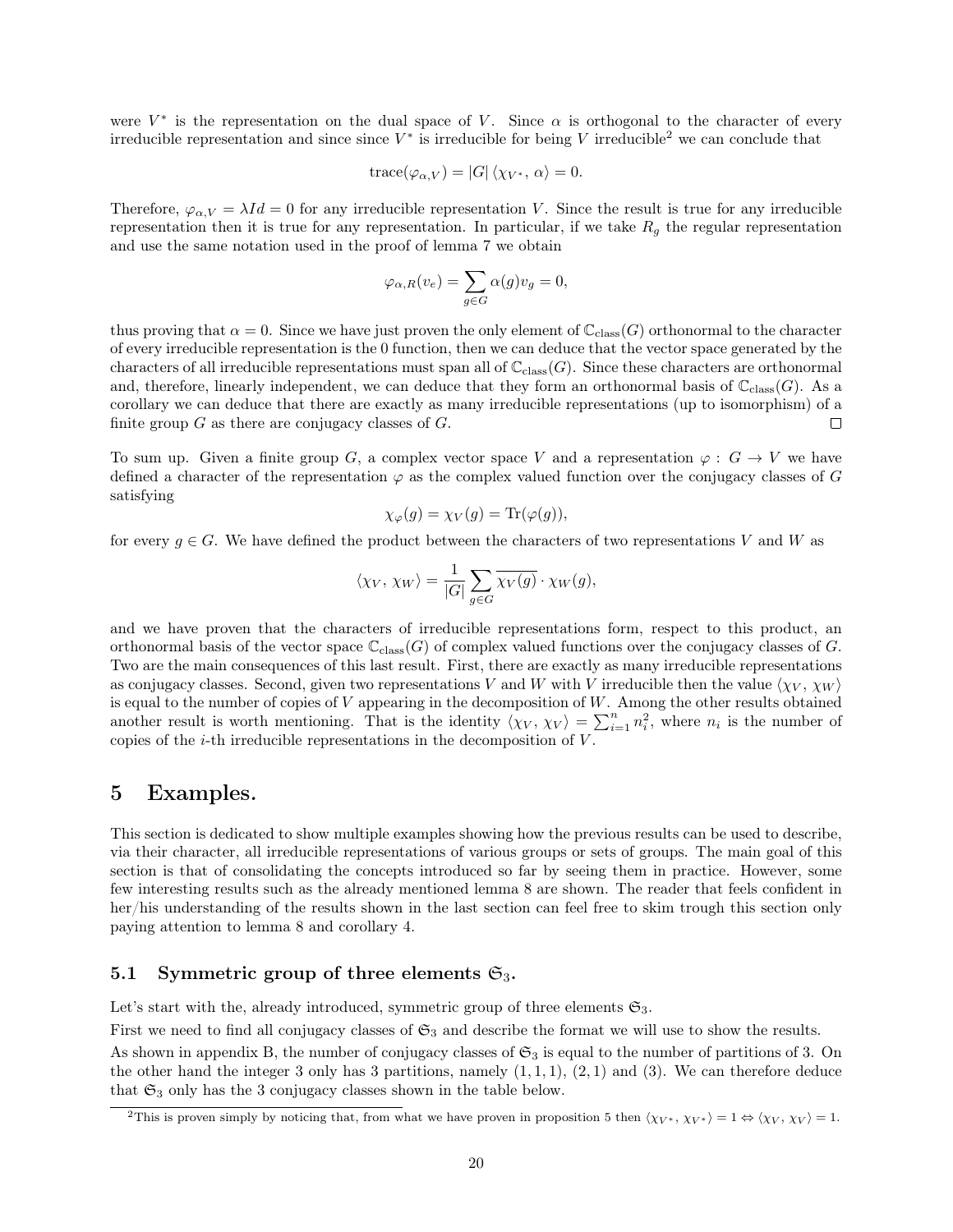| $\mathfrak{S}_{\mathbb{C}}$ | ď<br> | - | - 11<br>יצי לי ד<br>$\overline{ }$ |
|-----------------------------|-------|---|------------------------------------|

The first row of the table shows the number of elements of each conjugacy class while the second row shows a representative of each conjugacy class.

During all this section we will be using tables with format as the one above to describe all irreducible representations of a given group. We will be referring to these tables as "character table". In order to give a complete description of a given group character, the character table should be completed with rows containing the name of the irreducible representation on the first cell and the values of that representation's character on the corresponding conjugacy class on the other cells.

The fact that the first row of the character table shows the number of elements in each conjugacy class is motivated by the more simple expression of

$$
\langle \chi_V, \, \chi_W \rangle = \frac{1}{|G|} \sum_{C_i} |C_i| \overline{\chi_V(C_i)} \cdot \chi_W(C_i),
$$

where  $C_i$  iterates over all conjugacy classes of  $G$ . This identity is easily deducible from the already mentioned fact that characters are invariant over the same conjugacy class.

Now that we have clarified the notation to be used we can proceed with the description of all irreducible representations of  $\mathfrak{S}_3$ .

Let's take P the already described permutation representation of  $\mathfrak{S}_3$ . Computing the product of the character of P with itself we obtain  $\langle \chi_P, \chi_P \rangle = 2$ . Since the only way to obtain the value 2 as a sum of squared positive integers is  $2 = 1^2 + 1^2$ , we can deduce that the representation P contains exactly 2 distinct irreducible representations. Since the vector  $(1,1,1) \in P$  is invariant under the action of G, we can conclude that  $U = \langle (1, 1, 1) \rangle$  is one of those irreducible representations. This representation is the trivial one which has character  $\chi_{U} = (1, 1, 1)$ . In this notation of the the *i*-th element in the vector indicates the value of the character over the i-th conjugacy class in order of appearance in the character table.

Since the sum of characters is the character of the direct sum we can obtain the character of the other irreducible representation S in P (known as standard representation) simply by computing  $\chi_S = \chi_P - \chi_U$ . We can thus update the character table as

| $\overline{\mathfrak{S}_3}$ | $_{\rm Id}$ | ., | -3 |
|-----------------------------|-------------|----|----|
|                             |             |    |    |
|                             |             |    |    |

We could now complete the table by noticing that the regular representation of  $\mathfrak{S}_3$  contains an irreducible representation non isomorphic to the ones already found and determine exactly how this representation is included in the regular representation. However we are going to prove a more general result that we used in previous proofs and will again be useful later.

**Lemma 8.** The regular representation of a finite group G contains all the irreducible representations  $V_i$  of G with multiplicity equal to the dimension of  $V_i$ . In other words

$$
R_G \cong \bigoplus V_i^{\oplus dim(V_i)}
$$

where  $V_i$  iterates over all irreducible representations of  $G$ .

Proof. Since representations are group morphisms we can deduce that any representation of any finite group G must send the identity element  $e$  of G to the identity automorphism. We can therefore conclude that the character of any representation V evaluated on e must be equal to the trace of the identity in  $\text{End}(V)$ . In other words  $\chi_V(e) = \dim(V)$  for any representation V.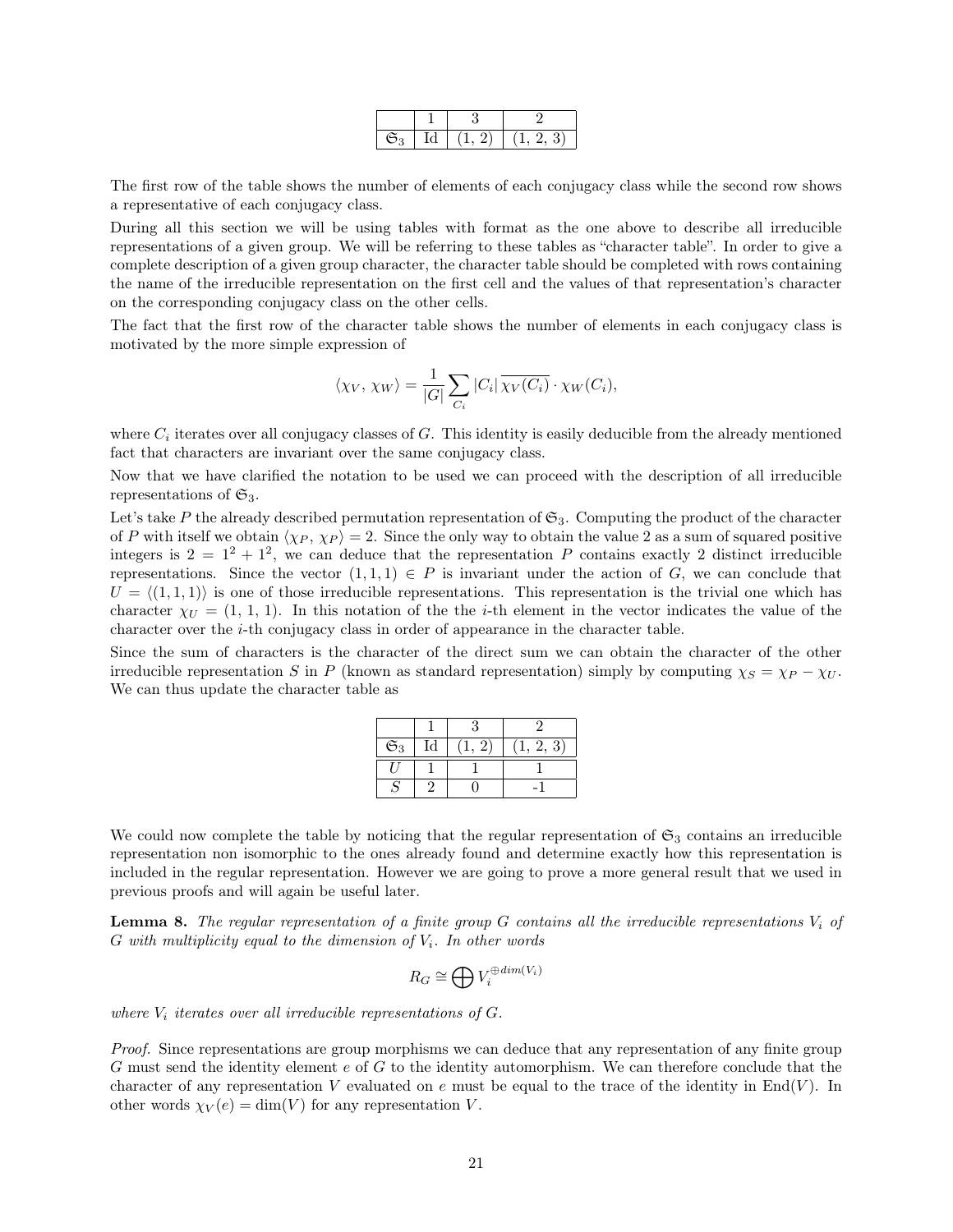On the other hand, as we have already proven in proposition 3, for any finite group  $G$  its regular representation is such that  $\chi_{R_G}(e) = |G|$  and  $\chi_{R_G}(g) = 0$  for every  $g \in G \setminus \{e\}$ . Thus, for any irreducible representation V of G we have

$$
\langle V, R_G \rangle = \frac{1}{|G|} \overline{\chi_V(e)} \chi_{R_G}(e) + \frac{1}{|G|} \sum_{g \in G \setminus \{e\}} \overline{\chi_V(g)} \chi_{R_G}(g) =
$$
  

$$
= \frac{1}{|G|} \dim(V) |G| + \frac{1}{|G|} \sum_{g \in G \setminus \{e\}} \overline{\chi_V(g)} 0 = \dim(V) .
$$

Since for irreducible representation  $\langle V, R \rangle$  is the number of copies of V appearing in the decomposition of  $R_G$ , then, we can conclude the lemma.  $\Box$ 

As a corollary we have that.

**Corollary 4.** Given a finite group G and  ${V_i}_{i=1}^n$  the set of all its irreducible representations, then the following formulas hold

$$
\sum_{i=1}^{n} dim(V_i)\chi_{V_i}(g) = 0
$$
 for every  $g \in G \setminus \{e\}$ ,  

$$
\sum_{i=1}^{n} dim(V_i)^2 = |G|.
$$

*Proof.* Since  $R_G \cong \bigoplus V_i^{\oplus \dim(V_i)}$ , then, from the additivity of characters, we can deduce that

$$
\sum_{i=1}^{n} \dim(V_i) \chi_{V_i}(g) = \chi_{\bigoplus V_i^{\oplus \dim(V_i)}}(g) = \chi_{R_G}(g) \quad \text{for every } g \in G.
$$

Since  $\chi_{R_G}(g) = 0$  for every  $g \in G \setminus \{e\}$  while  $\chi_{R_G}(e) = |G|$  then we can conclude that

$$
\sum_{i=1}^{n} \dim(V_i)^2 = \sum_{i=1}^{n} \dim(V_i) \chi_{V_i}(e) = \chi_{R_G}(e) = |G|,
$$

and that

$$
\sum_{i=1}^{n} \dim(V_i) \chi_{V_i}(g) = \chi_{R_G}(g) = 0
$$
 for every  $g \in G \setminus \{e\},\$ 

thus proving the corollary.

Using this corollary we can now easily complete the character table of  $\mathfrak{S}_3$  with the alternate representation  $U'$  as.

|                  |                            | २ |       |
|------------------|----------------------------|---|-------|
| $\mathfrak{S}_3$ | $\mathop{\rm Id}\nolimits$ | 2 | 2, 3) |
| $^{\prime}$      |                            |   |       |
|                  |                            |   |       |
| S                |                            |   |       |

 $\Box$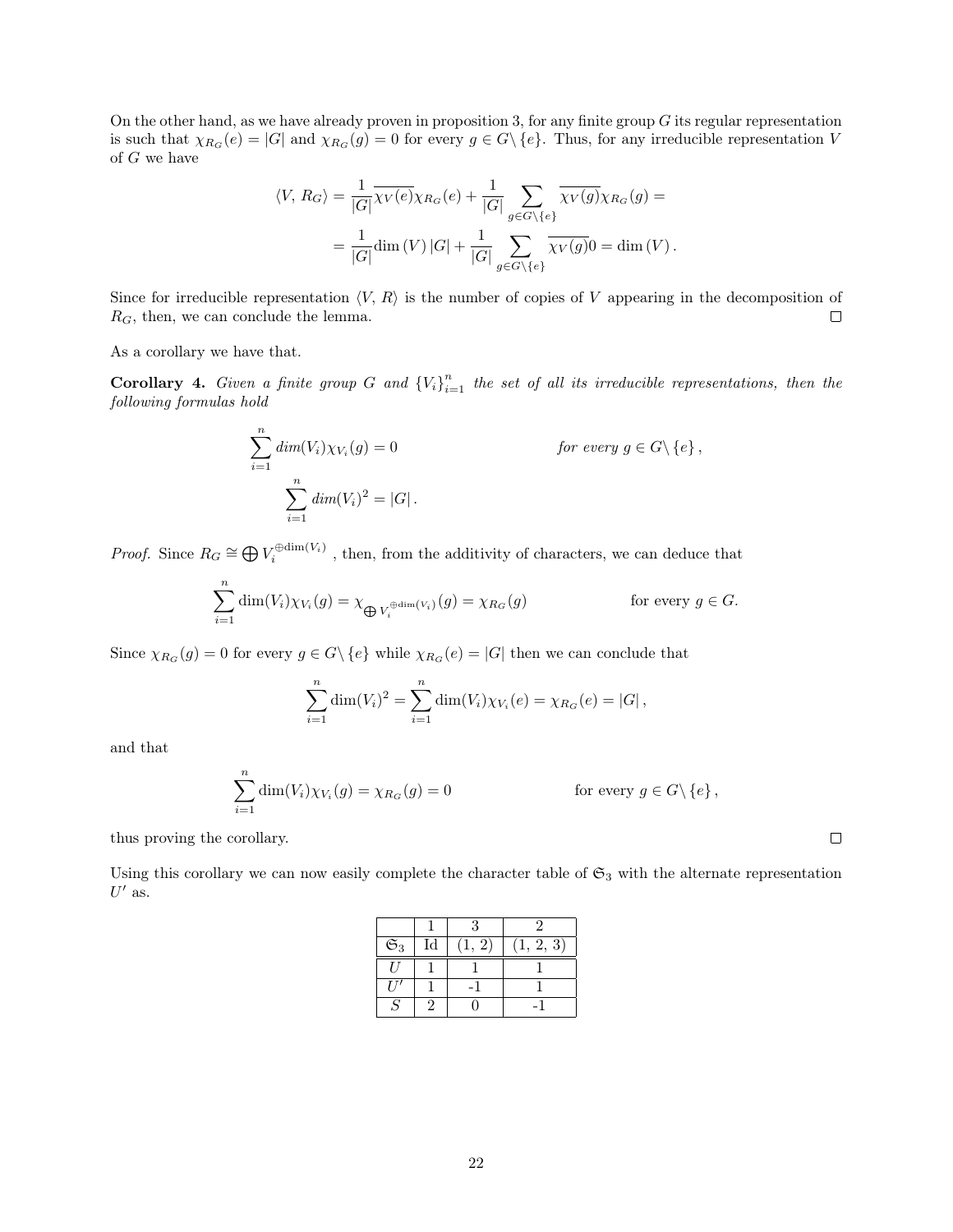#### 5.2 Standard linear group of size 2 over the field of three elements  $SL_2(F_3)$ .

Let's now apply character theory to find all irreducible representations of a more complex group such as  $SL_2(\mathbb{F}_3).$ 

The group  $SL_2(\mathbb{F}_3)$  is defined as the group of invertible matrices of  $M_{2\times 2}(\mathbb{F}_3)$  with determinant equal to 1. The 24 elements of  $SL_2(\mathbb{F}_3)$  are

$$
\begin{pmatrix}\n0 & 1 \\
-1 & \pm 1, 0\n\end{pmatrix}, \begin{pmatrix}\n0 & -1 \\
1 & \pm 1, 0\n\end{pmatrix}, \begin{pmatrix}\n\pm 1 & 1 \\
-1 & 0\n\end{pmatrix}, \begin{pmatrix}\n\pm 1 & -1 \\
1 & 0\n\end{pmatrix}, \begin{pmatrix}\n1 & \pm 1, 0 \\
0 & 1\n\end{pmatrix}, \begin{pmatrix}\n-1 & \pm 1, 0 \\
0 & -1\n\end{pmatrix}, \begin{pmatrix}\n1 & 0 \\
\pm 1 & 1\n\end{pmatrix}, \begin{pmatrix}\n-1 & 0 \\
\pm 1 & -1\n\end{pmatrix}, \begin{pmatrix}\n\pm 1 & 1 \\
1 & \mp 1\n\end{pmatrix}, \begin{pmatrix}\n\pm 1 & -1 \\
-1 & \mp 1\n\end{pmatrix}.
$$

Its conjugacy classes are

$$
\left\{ \begin{pmatrix} 1 & 1 \\ 0 & 1 \end{pmatrix}, \begin{pmatrix} -1 & 1 \\ -1 & 0 \end{pmatrix}, \begin{pmatrix} 1 & 0 \\ -1 & 1 \end{pmatrix}, \begin{pmatrix} 0 & 1 \\ -1 & -1 \end{pmatrix} \right\}, \begin{pmatrix} -1 & 1 \\ 0 & -1 \end{pmatrix}, \begin{pmatrix} 1 & 1 \\ -1 & 0 \end{pmatrix}, \begin{pmatrix} -1 & 0 \\ -1 & -1 \end{pmatrix}, \begin{pmatrix} 0 & 1 \\ -1 & -1 \end{pmatrix} \right\}, 4 \text{ elements}
$$

$$
\left\{ \begin{pmatrix} 1 & -1 \\ 0 & 1 \end{pmatrix}, \begin{pmatrix} -1 & -1 \\ 1 & 0 \end{pmatrix}, \begin{pmatrix} 1 & 0 \\ 1 & 1 \end{pmatrix}, \begin{pmatrix} 0 & -1 \\ 1 & -1 \end{pmatrix} \right\}, \left\{ \begin{pmatrix} -1 & -1 \\ 0 & -1 \end{pmatrix}, \begin{pmatrix} 1 & -1 \\ 1 & 0 \end{pmatrix}, \begin{pmatrix} -1 & 0 \\ 1 & -1 \end{pmatrix}, \begin{pmatrix} 0 & -1 \\ 1 & 1 \end{pmatrix} \right\}, 4 \text{ elements}
$$

$$
\left\{ \begin{pmatrix} 0 & -1 \\ 1 & 0 \end{pmatrix}, \begin{pmatrix} 0 & 1 \\ -1 & 0 \end{pmatrix}, \begin{pmatrix} 1 & 1 \\ 1 & -1 \end{pmatrix}, \begin{pmatrix} -1 & 1 \\ 1 & 1 \end{pmatrix}, \begin{pmatrix} 1 & -1 \\ -1 & -1 \end{pmatrix}, \begin{pmatrix} -1 & -1 \\ -1 & 1 \end{pmatrix} \right\} \right\}
$$
6 elements

We can now write the beginning of the character table of  $SL_2(\mathbb{F}_3)$  with the trivial representation included.

| $SL_2(\mathbb{Z}/3)$ |  |  |  |  |
|----------------------|--|--|--|--|
|                      |  |  |  |  |

Using corollary 4 we can easily develop an algorithm (described in appendix C) to obtain all possible dimensions of the irreducible representations of  $SL_2(\mathbb{F}_3)$ .

Applying this algorithm we obtain a single possible configuration for the irreducible representations dimensions. Namely we obtain that the set of irreducible representations of  $SL_2(\mathbb{F}_3)$  is formed by 3 1-dimensional representations, 3 2-dimensional representations and 1 3-dimensional representation.

Take now V the 9-dimensional vector space freely generated by the 9 elements of  $\mathbb{F}_3^2$ . This vector space has a structure of vector space obtained by linear extensions of the standard action of  $SL_2(\mathbb{F}_3)$  on the basis  $B = \{v_g : g \in (\mathbb{Z}/3)^2\}.$ 

We can immediately see that  $\langle v_{(0,0)} \rangle = V_0 \subset V$  is a sub-representation of V isomorphic to the, already found, trivial representation. We are therefore going to ignore this representation in our following analysis, focusing on the 8-dimensional representation  $W = V_0^T \subset V$  orthogonal to  $V_0$  with respect to some  $\text{Sl}_2(\mathbb{F}_3)$ -invariant hermitian product. It can be easily seen that the  $SI_2(\mathbb{F}_3)$ -invariant hermitian product is, in fact, the standard inner product of  $\mathbb{C}^9 \cong V$  and, therefore, the representation W is the sub-vector space of V generated by the set of vectors  $B\setminus v_{(0,0)}$ .

The character of the representation W is  $\chi_W = (8, 0, 2, 0, 2, 0, 0)$ . This character satisfies  $\langle \chi_W, \chi_W \rangle = 4$ . Since 4 can be written as a sum of squared integer only as  $4 = 2^2$  or  $4 = 1^2 + 1^2 + 1^2 + 1^2$  we can deduce that, either W contains two copies of the same irreducible representation or 1 copy of 4 different irreducible representations. In the first case the only irreducible representation  $V$  should be 4-dimensional since we would have  $V \oplus V = W$ . However, since there are no 4-dimensional representations we reach a contradiction and can thus conclude that W contains 4 distinct irreducible representations.

Since  $\langle \chi_U, \chi_W \rangle = 1$  then one of these 4 irreducible representations must be the trivial one.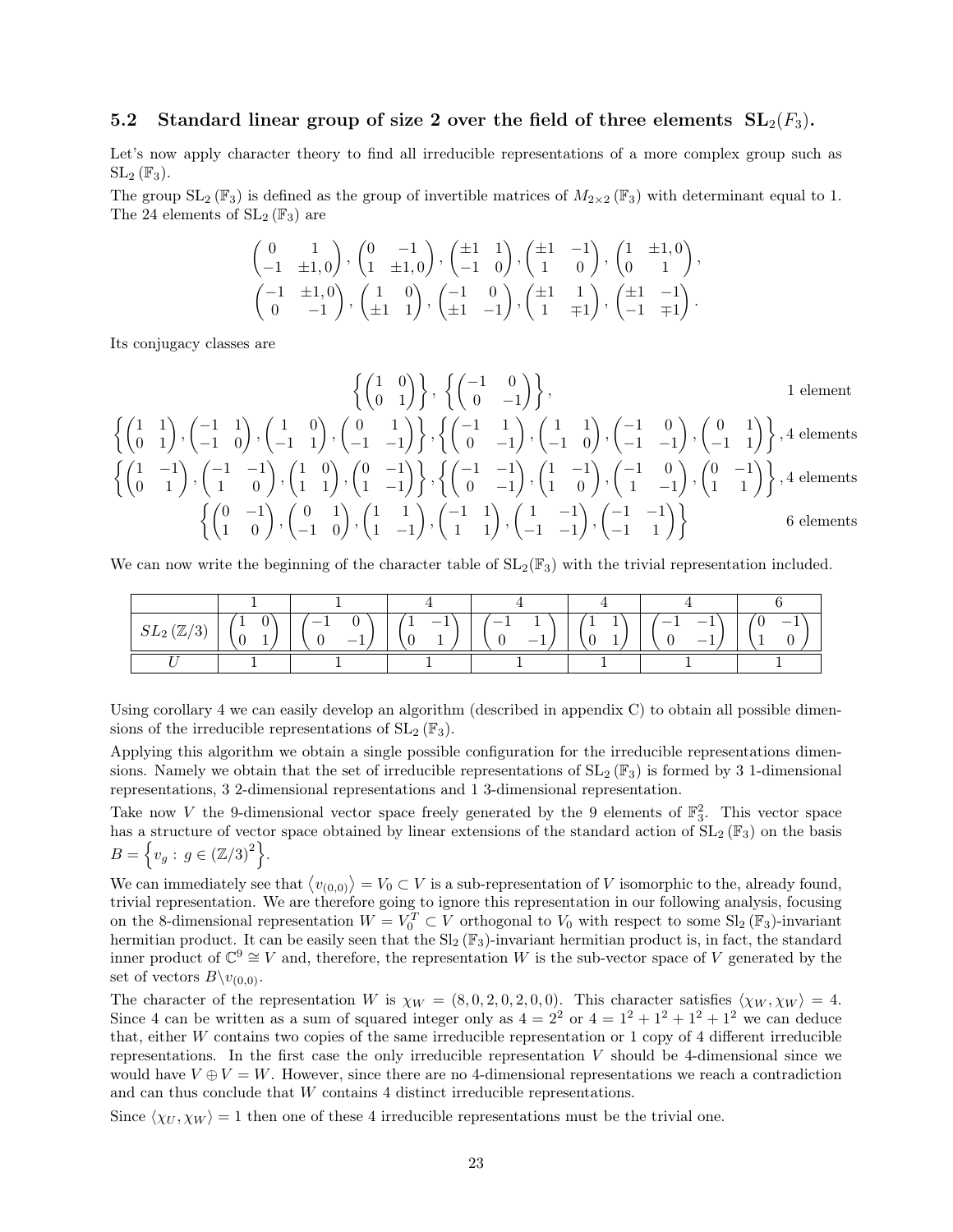Since there are exactly 3 1-dimensional representations, 3 2-dimensional representations and 1 3-dimensional and the dimensions of the three remaining representations we are looking for must add up to 7, then we can deduce that the three remaining representations have dimensions 3, 2 and 2.

In order to find this representations first we need to define the matrices

$$
\alpha = \begin{pmatrix} 0 & -1 \\ 1 & 0 \end{pmatrix}, \beta = \begin{pmatrix} 1 & 1 \\ 1 & -1 \end{pmatrix}, \gamma = \begin{pmatrix} 1 & 1 \\ 0 & 1 \end{pmatrix},
$$

 $+(-1)$ 

 $+$  $\left(\frac{1}{1}\right)$ 

 $+(-1)$ 

 $\setminus$ 

 $\setminus$ 

and notice that this matrices generate the group  $SL_2(\mathbb{F}_3)$ .

 $+(-1)$ 

 $v_1 = \begin{pmatrix} 0 \\ 0 \\ 0 \end{pmatrix}$ 

 $v_2 =$ 

 $v_4$ 

 $+\binom{1}{0}$ 

 $+ \begin{pmatrix} 0 \\ 1 \end{pmatrix}$ 

We can now span W with the linearly independent eigenvectors of  $\alpha$  listed below

$$
eigenvalue 1,
$$

$$
\begin{pmatrix} -1 \end{pmatrix} \begin{pmatrix} 0 \end{pmatrix} \begin{pmatrix} 1 \end{pmatrix} \begin{pmatrix} 0 \end{pmatrix} \begin{pmatrix} -1 \end{pmatrix} \begin{pmatrix} -1 \end{pmatrix} \begin{pmatrix} 1 \end{pmatrix} \begin{pmatrix} 1 \end{pmatrix}
$$
  
\n
$$
\begin{pmatrix} 0 \\ -1 \end{pmatrix} + \begin{pmatrix} 1 \\ 0 \end{pmatrix} + \begin{pmatrix} 0 \\ 1 \end{pmatrix} + \begin{pmatrix} -1 \\ 0 \end{pmatrix} - \begin{pmatrix} -1 \\ -1 \end{pmatrix} - \begin{pmatrix} 1 \\ -1 \end{pmatrix} - \begin{pmatrix} 1 \\ 1 \end{pmatrix} - \begin{pmatrix} -1 \\ 1 \end{pmatrix}
$$
  
\n
$$
\begin{pmatrix} 0 \\ 0 \end{pmatrix} + i \begin{pmatrix} 1 \\ 0 \end{pmatrix} + i \begin{pmatrix} 0 \\ 0 \end{pmatrix} - i \begin{pmatrix} -1 \\ -1 \end{pmatrix} + i \begin{pmatrix} -1 \\ 1 \end{pmatrix} + i \begin{pmatrix} 1 \\ 1 \end{pmatrix} + i \begin{pmatrix} 1 \\ 1 \end{pmatrix} - i \begin{pmatrix} -1 \\ 1 \end{pmatrix} + i \begin{pmatrix} -1 \\ 1 \end{pmatrix} + i \begin{pmatrix} -1 \\ 1 \end{pmatrix} + i \begin{pmatrix} -1 \\ 1 \end{pmatrix} + i \begin{pmatrix} -1 \\ 1 \end{pmatrix} + i \begin{pmatrix} -1 \\ 1 \end{pmatrix} + i \begin{pmatrix} -1 \\ 1 \end{pmatrix} + i \begin{pmatrix} -1 \\ 1 \end{pmatrix} + i \begin{pmatrix} -1 \\ 1 \end{pmatrix} + i \begin{pmatrix} -1 \\ 1 \end{pmatrix} + i \begin{pmatrix} -1 \\ 1 \end{pmatrix} + i \begin{pmatrix} -1 \\ 1 \end{pmatrix} + i \begin{pmatrix} -1 \\ 1 \end{pmatrix} + i \begin{pmatrix} -1 \\ 1 \end{pmatrix} + i \begin{pmatrix} -1 \\ 1 \end{pmatrix} + i \begin{pmatrix} -1 \\ 1 \end{pmatrix} + i \begin{pmatrix} -1 \\ 1 \end{pmatrix} + i \begin{pmatrix} -1 \\ 1 \end{pmatrix} + i \begin{pmatrix} -1 \\
$$

 $+(-1)$ 

$$
v_3 = \begin{pmatrix} 0 \\ -1 \end{pmatrix} + i \begin{pmatrix} 1 \\ 0 \end{pmatrix} - \begin{pmatrix} 0 \\ 1 \end{pmatrix} - i \begin{pmatrix} 1 \\ 0 \end{pmatrix} + \begin{pmatrix} 1 \\ -1 \end{pmatrix} + i \begin{pmatrix} 1 \\ -1 \end{pmatrix} - i \begin{pmatrix} 1 \\ 1 \end{pmatrix}
$$
  
\n
$$
v_4 = \begin{pmatrix} 0 \\ -1 \end{pmatrix} + i \begin{pmatrix} 1 \\ 0 \end{pmatrix} - \begin{pmatrix} 0 \\ 1 \end{pmatrix} - i \begin{pmatrix} -1 \\ 0 \end{pmatrix} - \begin{pmatrix} -1 \\ -1 \end{pmatrix} - i \begin{pmatrix} 1 \\ -1 \end{pmatrix} + \begin{pmatrix} 1 \\ 1 \end{pmatrix} + i \begin{pmatrix} -1 \\ 1 \end{pmatrix}
$$
  
\n
$$
v_5 = \begin{pmatrix} 0 \\ -1 \end{pmatrix} - \begin{pmatrix} 1 \\ 0 \end{pmatrix} + \begin{pmatrix} 0 \\ 1 \end{pmatrix} - \begin{pmatrix} -1 \\ 0 \end{pmatrix} + \begin{pmatrix} -1 \\ -1 \end{pmatrix} - \begin{pmatrix} 1 \\ -1 \end{pmatrix} + \begin{pmatrix} 1 \\ 1 \end{pmatrix} - \begin{pmatrix} -1 \\ 1 \end{pmatrix}
$$

$$
v_6 = \begin{pmatrix} 0 \\ -1 \end{pmatrix} - \begin{pmatrix} 1 \\ 0 \end{pmatrix} + \begin{pmatrix} 0 \\ 1 \end{pmatrix} - \begin{pmatrix} -1 \\ 0 \end{pmatrix} - \begin{pmatrix} -1 \\ -1 \end{pmatrix} + \begin{pmatrix} 1 \\ -1 \end{pmatrix} - \begin{pmatrix} 1 \\ 1 \end{pmatrix} + \begin{pmatrix} -1 \\ 1 \end{pmatrix}
$$

$$
v_7 = \begin{pmatrix} 0 \\ -1 \end{pmatrix} - i \begin{pmatrix} 1 \\ 0 \end{pmatrix} - \begin{pmatrix} 0 \\ 1 \end{pmatrix} + i \begin{pmatrix} -1 \\ 0 \end{pmatrix} + \begin{pmatrix} -1 \\ -1 \end{pmatrix} - i \begin{pmatrix} 1 \\ -1 \end{pmatrix} - \begin{pmatrix} 1 \\ 1 \end{pmatrix} + i \begin{pmatrix} -1 \\ 1 \end{pmatrix}
$$
  

$$
v_8 = \begin{pmatrix} 0 \\ -1 \end{pmatrix} - i \begin{pmatrix} 1 \\ 0 \end{pmatrix} - \begin{pmatrix} 0 \\ 1 \end{pmatrix} + i \begin{pmatrix} -1 \\ 0 \end{pmatrix} - \begin{pmatrix} -1 \\ -1 \end{pmatrix} + i \begin{pmatrix} 1 \\ -1 \end{pmatrix} + \begin{pmatrix} 1 \\ 1 \end{pmatrix} - i \begin{pmatrix} -1 \\ 1 \end{pmatrix}
$$

eigenvalue 1,

$$
{\rm eigenvalue}~-i,
$$

$$
eigenvalue~-i,\\
$$

eigenvalue 
$$
-1
$$
,

 $eigenvalue - 1$ ,

eigenvalue 
$$
i
$$
,

eigenvalue i.

From these eigenvectors we find that  $v_1, v_2, v_5$  and  $v_6$  are also eigenvectors of  $\beta$ 

$$
\beta(v_1) = v_1,
$$
\n $\beta(v_2) = -v_2,$ \n $\beta(v_5) = -v_5,$ \n $\beta(v_6) = v_6.$ 

Finally, making  $\gamma$  act on these four vectors we obtain

$$
\gamma(v_1) = v_1
$$
 and  $\gamma(v_2) = -v_6$ ,  $\gamma(v_6) = v_5$ ,  $\gamma(v_5) = -v_2$ .

We have thus proven that the sub-spaces  $V_3 = \langle v_2, v_5, v_6 \rangle$ ,  $V_1 = \langle v_1 \rangle \subset W$  are invariant under the action of the generators of  $SL_2(\mathbb{F}_3)$  and, therefore, under the action of  $SL_2(\mathbb{F}_3)$ . In other words,  $V_3$  and  $V_1$  are sub-representations of W. The representation  $V_1$  is a copy of the trivial representation and, therefore, we are not interested in it. However the representation  $V_3$  has character  $\chi_{V_3} = (3, 3, 0, 0, 0, 0, -1)$  and since  $\langle \chi_{V_3}, \chi_{V_3} \rangle = 1$  we can deduce that  $V_3$  is the only 3-dimensional irreducible representation of  $SL_2(\mathbb{F}_3)$ .

Denoting by  $V = V_3 \otimes V_3$  the tensor product of  $V_3$  with itself we obtain that  $\chi_V = (9, 9, 0, 0, 0, 0, 1)$ . This character satisfies  $\langle \chi_{V_3}, \chi_V \rangle = 2$  and  $\langle \chi_U, \chi_V \rangle = 1$ . Therefore we can write  $V \cong V_3 \oplus V_3 \oplus U \oplus V'$  with  $V'$ some 2-dimensional representation with character  $\chi_{V'} = (2, 2, -1, -1, -1, -1, 2)$ . Since  $\langle \chi_{V'}, \chi_{V'} \rangle = 2$  then we can deduce that  $V'$  contains the only two 1-dimensional representations of  $SL_2(\mathbb{F}_3)$  (besides the trivial). To better describe these representations we have to look for elements of V which are eigenvectors of  $\alpha$ ,  $\beta$ and  $\gamma$ . More specifically, since  $\alpha$  and  $\beta$  belong both to the same conjugacy class, then we must look for such eigenvectors that also have the same eigenvalue for both  $\alpha$  and  $\beta$ . Since we know that a basis of V formed by eigenvectors of both  $\alpha$  and  $\beta$  is given by the set  $B = \{v_i \otimes v_j : i, j = 2, 5, 6\}$  then we are almost done. From the elements of B the only ones having the same eigenvalue for both  $\alpha$  and  $\beta$  are

| $v_2 \otimes v_6, v_2 \otimes v_6,$                  | with eigenvalue $-1$ , |
|------------------------------------------------------|------------------------|
| $v_2 \otimes v_2, v_5 \otimes v_5, v_6 \otimes v_6,$ | with eigenvalue 1.     |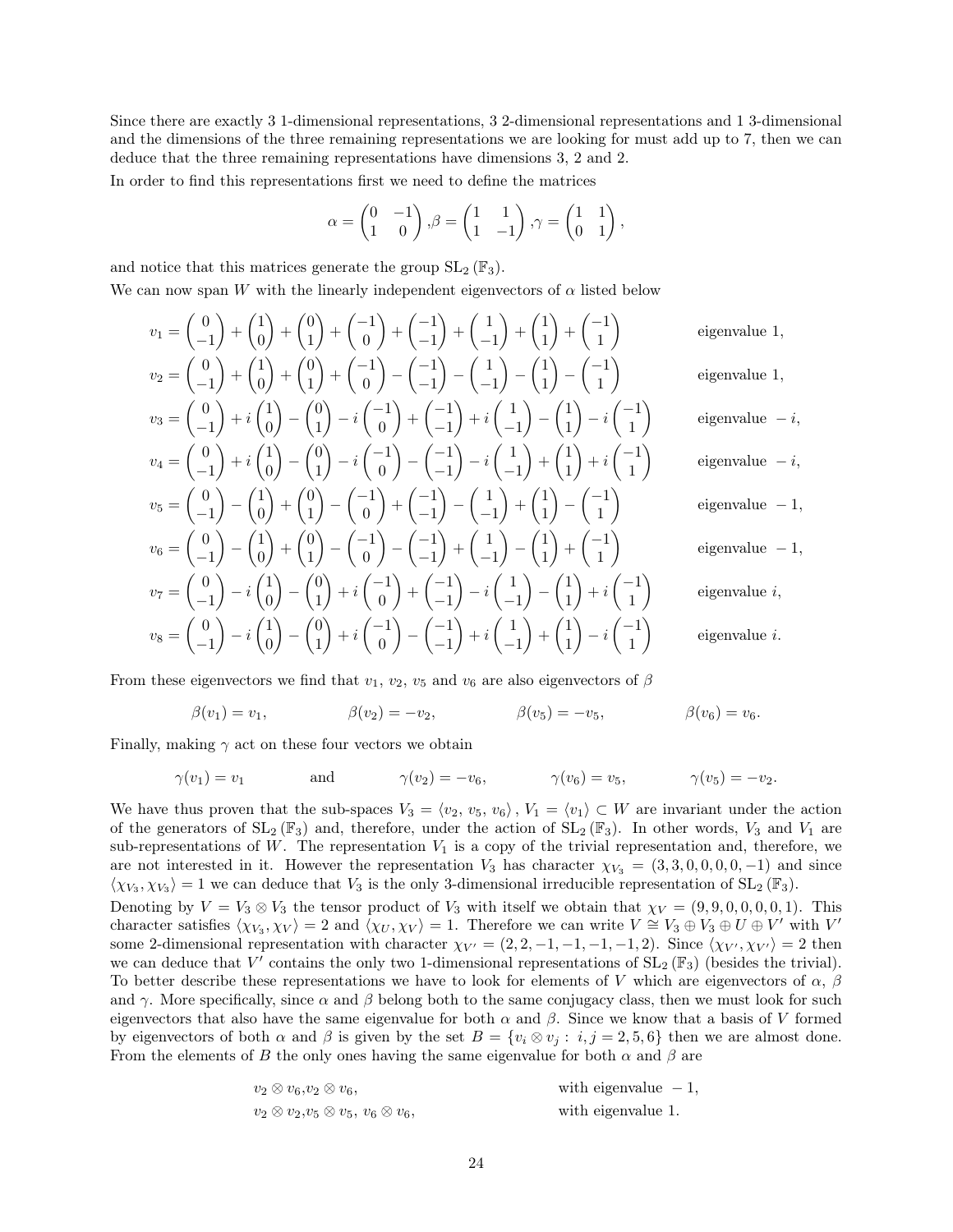If we now define  $v_{\xi} = v_6 \otimes v_6 + \xi v_5 \otimes v_5 + \xi^2 v_2 \otimes v_2$ , with  $\xi$  a primitive cubic root of unit we have that

$$
\alpha(v_{\xi}) = \beta(v_{\xi}) = v_{\xi} \text{ and } \gamma(v_{\xi}) = \xi v_{\xi},
$$

and a similar result is obtained by replacing  $\xi$  with  $\xi^2$ . We can thus conclude that the two 1-dimensional representations we were searching for are  $V_1^{\xi} = \langle v_{\xi} \rangle$  and  $V_1^{\xi^2} = \langle v_{\xi^2} \rangle$ . We can now expand the character table as

| $SL_2(\mathbb{Z}/3)$ |  |     |  | _ |  |
|----------------------|--|-----|--|---|--|
|                      |  |     |  |   |  |
|                      |  |     |  |   |  |
| $\mathbf{r}$ :       |  | - 2 |  |   |  |
|                      |  |     |  |   |  |

Let's now return to the representation W. We had proven that we could write  $W \cong U \oplus V_3 \oplus V_2^{\xi} \oplus V_2^{\xi^2}$ 2 with  $V_2^{\xi}$  and  $V_2^{\xi^2}$  $\zeta_2^{\zeta}$  two unknown irreducible 2-dimensional representations. Since we know the characters of  $W,\, U$  and  $V_3$  we can compute the character of  $V_2^{\xi} \oplus V_2^{\xi^2}$  $\chi_{V_2^{\xi} \oplus V_2^{\xi^2}} = (4, -4, 1, -1, 1, -1, 0)$ . Since both  $V_2^{\xi}$  and  $V_2^{\xi^2}$  have the same dimension we can now use corollary 4 to compute the character of the last 2-dimensional representation  $V_2$ . This character is  $\chi_{V_2} = (2, -2, -1, 1, -1, 1, 0)$ .

If we now compute the tensor product between  $V_2$  and both 1-dimensional non trivial representations we obtain two distinct representations with characters

$$
\chi = (2, -2, -\xi^2, \xi^2, -\xi, \xi, 0) \text{ and } \chi' = (2, -2, -\xi, \xi, -\xi^2, \xi^2, 0).
$$

Since  $\langle \chi', \chi' \rangle = \langle \chi, \chi \rangle = 1$  we can deduce that these are the characters of the two remaining 2-dimensional irreducible representations. Setting  $\chi_{V_2^{\xi}} = v$  and  $\chi_{V_2^{\xi}} = \chi'$  we can finally complete the character table as.

| $SL_2(\mathbb{Z}/3)$ | τ.       |      |                | $\hspace{0.1mm}-\hspace{0.1mm}$ |   | $\hspace{0.1mm}-\hspace{0.1mm}$ |  |
|----------------------|----------|------|----------------|---------------------------------|---|---------------------------------|--|
|                      |          |      |                |                                 |   |                                 |  |
|                      | $\Omega$ | ച    |                |                                 |   |                                 |  |
|                      |          |      | $\overline{c}$ | 0.                              |   |                                 |  |
|                      |          |      |                |                                 | ച | - 0                             |  |
|                      | $\Omega$ | $-2$ |                |                                 |   |                                 |  |
|                      |          | $-2$ |                |                                 |   | - 0                             |  |
|                      | $\Omega$ | $-2$ |                |                                 |   |                                 |  |

#### 5.3 Generalization of quaternion group  $H_{2m+1}$ .

Up until now we have only described the representations of specific groups. In this section's last example we are going to address the more general problem of describing all irreducible representations of the set  $\{H_n\}_{n=1}^{\infty}$  $n=1$ with *n* odd.

The groups  $H_n$  of this set can be described as follows. First, for every positive integer n, define the set  $S_n$  =  $\{\pm 1, \pm v_1, \ldots, \pm v_n\}$  with  $v_i$  some symbols. Then, for every non empty set  $I \subseteq \{1, \ldots, n\}$ , take  $v_I = v_{i_1} \cdots v_{i_r}$ with  $i_1 < \cdots < i_r$ ,  $i_j \in I$  and  $r = |I|$ . Define now  $H_n$  as the set of symbols

$$
H_n = \{\pm v_I : |I| \text{ is even}\} \cup \{\pm 1\}.
$$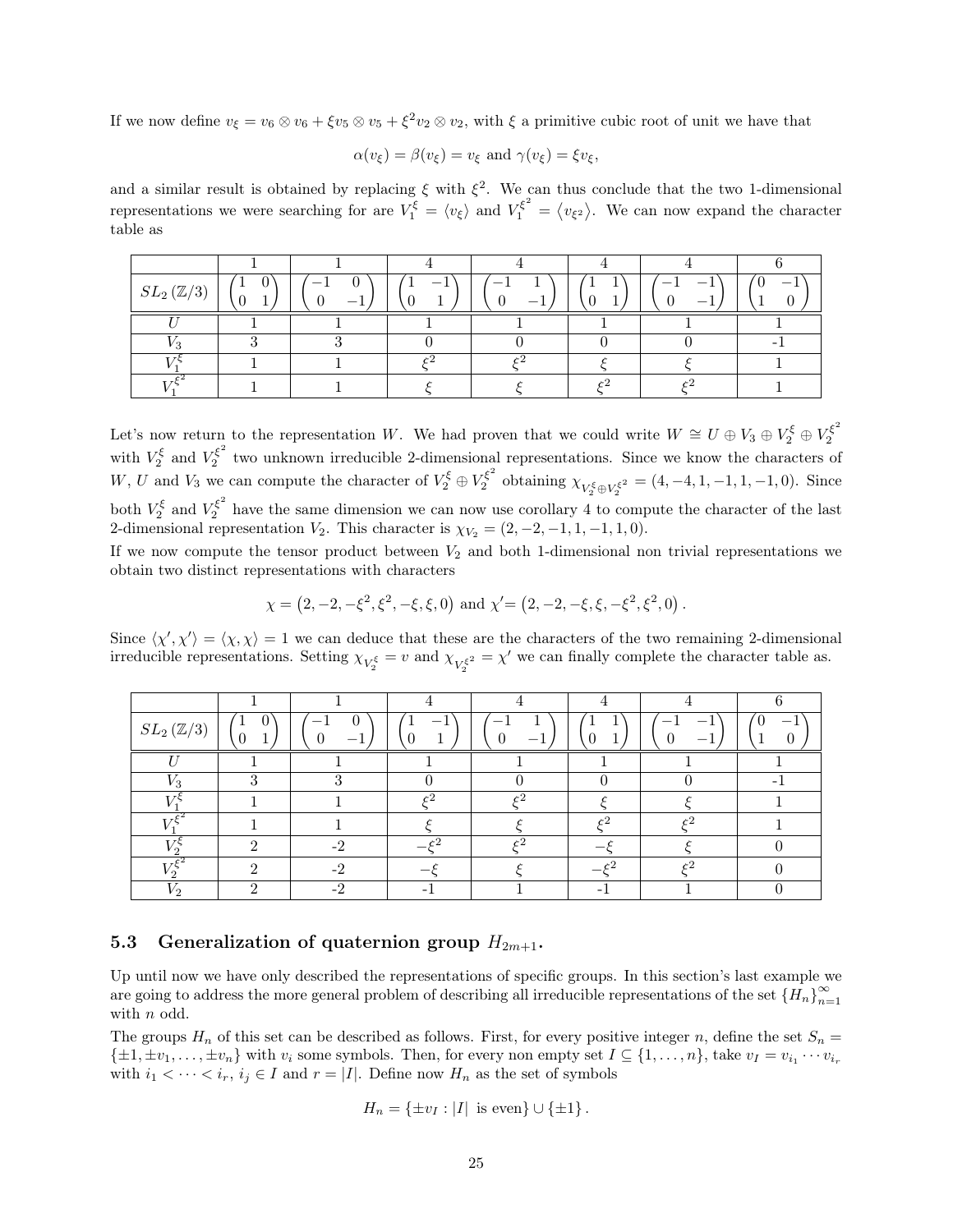Finally associate to this set a binary operation obtained by extension of  $\cdot : S_n \times S_n \to S_n$  described by the relations

$$
v_i \cdot v_j = -v_j \cdot v_i,
$$
  
\n
$$
1 \cdot v_i = v_i \cdot 1 = v_i,
$$
  
\n
$$
-1 \cdot 1 = 1 \cdot (-1) = -1,
$$
  
\n
$$
-1 \cdot (-1) = 1 \cdot 1 = 1,
$$
  
\n
$$
-1 \cdot (-1) = 1 \cdot 1 = 1,
$$

where i and j are integers in the range  $[1, n]$  and the elements of  $H_n$  are defined as above by a product of an even number of the symbols  $v_i$  and either the value 1 or  $-1$ . It is easily seen that the obtained binary operation is well defined, is associative, since it is associative over the set  $S_n$ , has identity element 1 and every element  $v_I \in H_n$  has as inverse  $v_I$  if  $|I| = 4n$  and  $-v_I$  else. Thus  $H_n$  is indeed a well defined group for every positive integer  $n$ .

It can also be easily proven that the center of  $H_n$  is  $\{\pm 1\}$  if n is odd and that the conjugacy classes (besides those formed by the elements of the center) are of the form  $\{\pm v_I\}$  for some non empty  $I \subset \{1, \ldots, n\}$ .

Notice that, by definition of the product, then, given  $I, J \subset \{1, \ldots, n\}$  with both  $|I|$  and  $|J|$  even, we have that  $v_I \cdot v_J$  is equal to either  $v_{(I\cup J)\setminus (I\cap J)}$  or  $-v_{(I\cup J)\setminus (I\cap J)}$  were we are using the convention  $v_{\emptyset} = 1$ . This property of the product induces the definition of  $2^{n-1}$  1-dimensional representations given by the pairs  $\{I, I^C\}$  with I any subset of  $\{1, \ldots, n\}$ . These representations are defined by 0

$$
\varphi_{\{I, I^C\}}(v_J) = (-1)^{|J \cap I|}
$$
.

Notice how each one of these representations is irreducible for being 1-dimensional. Moreover they are all distinct. Suppose they were not, then there would exists two different sets  $I, J \subset \{1, \ldots, n\}$  such that  $J \neq I^C$ and that, for every set  $K \subset \{1, \ldots, n\}$  with an even number of elements,  $|K \cap I|$  and  $|K \cap J|$  have both the same parity. Let's suppose now without loss of generality that  $|I| \leq |J|$ . Then, if  $I \cap J = \emptyset$  we can take  $j \in J$  and  $i \notin J \cup I$  and define  $K = \{i, j\}$  thus reaching contradiction. On the other hand, if  $I \cap J \neq \emptyset$  then we can take  $i \in I \cap J$  and  $j \in J\backslash I$  and define  $K = \{i, j\}$  thus reaching contradiction. In both cases we reach contradiction, therefore we must conclude that such a pair of sets does not exists and, therefore,  $\varphi_{\{I\}}_{C}$  are all distinct irreducible representations of  $H_n$ . We can then start the character table by writing

|                                     |              |             | $\cdots$ |                |
|-------------------------------------|--------------|-------------|----------|----------------|
| $H_{2m+1}$                          |              | $v_{(1,2)}$ | $\cdots$ | $v_{(2,2m+1)}$ |
| $\{\emptyset, (1, \ldots, 2m+1)\}\$ |              |             |          |                |
|                                     | ٠<br>$\cdot$ |             |          |                |
| $V_{\{(m+2,,2m+1),(1,,m+1)\}}$      |              |             |          | $\overline{m}$ |

where the blank cells should be filled with either 1 or  $-1$  according to the representations defined above.

Since we know the number of conjugacy classes that the group  $H_{2m+1}$  has and we know that the number of conjugacy classes is equal to the number of irreducible representations then we can deduce that we are missing only one irreducible representation. Using corollary 4 we can immediately deduce that the character of the last representation (called spin representation) must be such that  $\chi_S(1) = 2^m$  and  $\chi_S(-1) = -2^m$ . Since we know that  $\langle \chi_S, \chi_S \rangle = 1$  for being irreducible then

$$
2^{2m+1} = \sum_{g \in H_{2m+1}} \left| \chi_S(g) \right|^2 = 2^{2m+1} + \sum_{g \in H_{2m+1} \backslash \{\pm 1\}} \left| \chi_S(g) \right|^2,
$$

and we can conclude that  $\chi_S(g) = 0$  for every  $g \in H_{2m+1} \setminus {\pm 1}.$ 

We can thus complete the character table for the odd case as.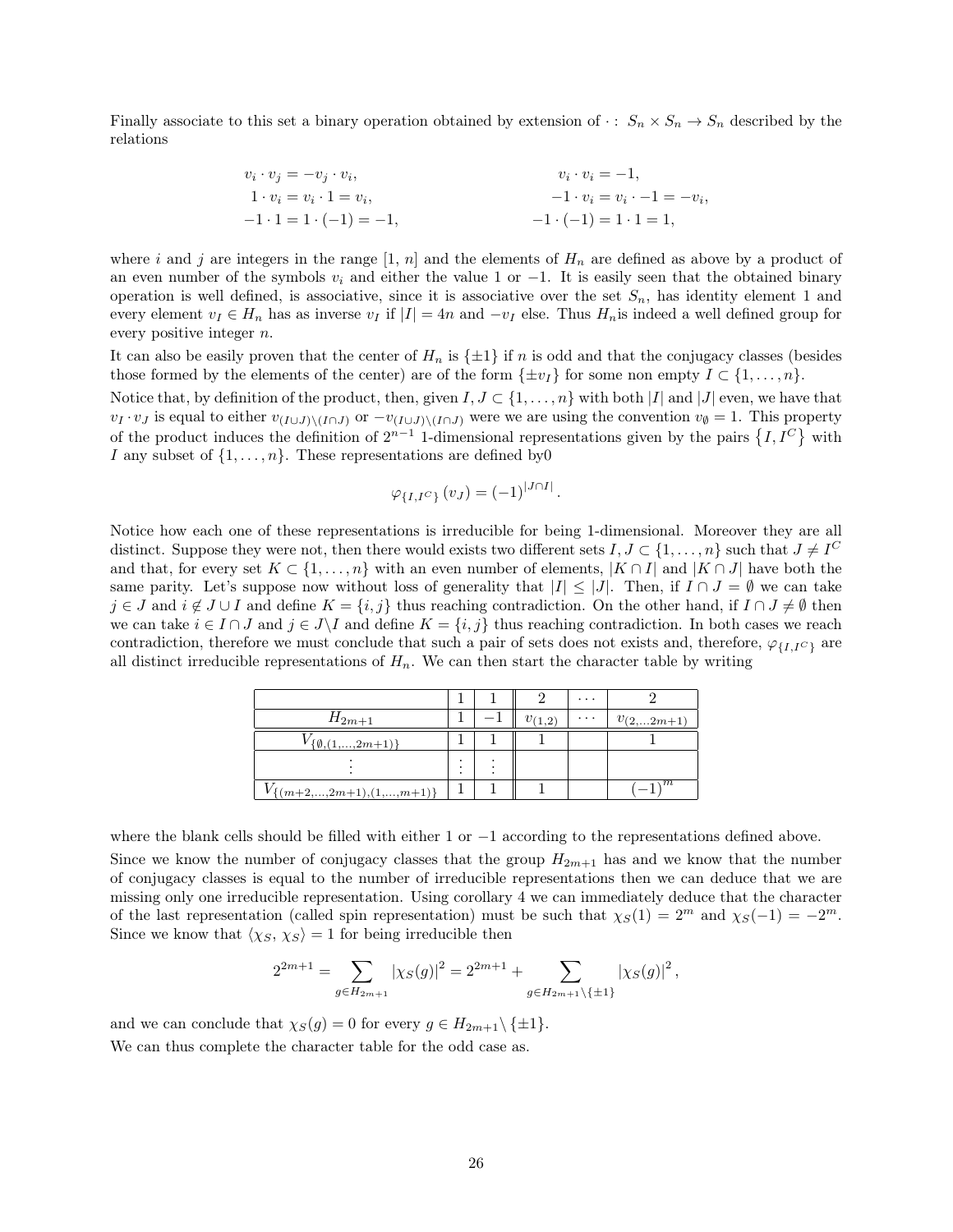|                                      |       |        |             | $\cdots$ |                |
|--------------------------------------|-------|--------|-------------|----------|----------------|
| $H_{2m+1}$                           |       |        | $v_{(1,2)}$ | $\cdots$ | $v_{(2,2m+1)}$ |
|                                      | $2^m$ | $-2^m$ |             | $\cdots$ |                |
| $\{ \emptyset, (1, \ldots, 2m+1) \}$ |       |        |             |          |                |
|                                      |       |        |             |          |                |
| $V_{\{(m+2,,2m+1),(1,,m+1)\}}$       |       |        |             |          | ,m             |

## 6 Example, representations of  $\mathfrak{S}_d$ .

#### 6.1 Group algebra.

As we where able to observe in the previous section, character theory is a very powerful tool for finding irreducible representations of finite groups. However, like any other tool, there are situations in which is better to proceed without it. That is the case for example when we are faced with the problem of describing all representations of each group of the set of all finite symmetric groups  $\{\mathfrak{S}_d\}_{d=2}^{\infty}$ . In this section we will describe all irreducible representations of  $\mathfrak{S}_d$  for every integer  $d \geq 2$ , not by using character theory, but by restricting ourself to the group algebra of these groups.

**Definition 8.** Given a finite group G we define its group algebra  $\mathbb{C}G$  as the Algebra that has as underlying vector space the regular representation of G and whose inner product can be extended by linearity from the following relations between its basis elements

$$
e_g \cdot e_h = e_{gh}
$$

The property of group algebras that will help us describe all irreducible representations of  $\mathfrak{S}_d$  is that, as with finite groups, we can define representations of group algebras.

**Definition 9.** Given G a finite group,  $\mathbb{C}G$  its group algebra and, V a finite dimensional complex vector space, we say that  $\varphi : \mathbb{C}G \to \text{End}(V)$  is a representation of  $\mathbb{C}G$  if  $\varphi$  is an algebra homomorphism. As with finite group representations we will often refer directly to the vector space V as the representation of  $\mathbb{C}G$ .

Notice how this definition gives us a strict correlation between representations of a finite group G and representations of its group algebra  $\mathbb{C}G$ . In particular notice how, by restricting to the canonical basis of  $\mathbb{C}G$  (which is none other than the group G), we can associate to any representation of a group algebra  $\mathbb{C}G$ a representation of the group G. Moreover, since any algebra homomorphism is uniquely determined by the image of the elements at its basis, we can, given a representation  $\varphi : G \to \text{Aut}(V)$ , obtain by linear extension a unique representation  $\varphi^* : \mathbb{C}G \to \text{End}(V)$ . In other words we have a 1 to 1 correspondence between representations of a finite group  $G$  and representations of its group algebra.

An interesting example of this 1 to 1 correspondence is given by the representation  $V = \bigoplus V_i$  of any finite G obtained by taking the direct sum of all its irreducible representations .

Since G acts on each group separately (i.e.  $G \cdot V_i \subset V_i$  for every i) then we can deduce that the induced group algebra representations satisfies  $\varphi : \mathbb{C}G \to \bigoplus \mathrm{End}(V_i) \subset \mathrm{End}(\bigoplus V_i)$ .

From corollary 4 we know that the vector spaces  $\mathbb{C}G$  and  $\bigoplus$  End  $(V_i)$  have both dimension  $|G|$ . Therefore if we prove that  $\varphi$  is injective then we will have that  $\mathbb{C}G \cong \bigoplus^{\infty} \text{End} (V_i)$  as algebras. To prove the injectiveness of  $\varphi$  take  $h = \sum_{g \in G} \lambda_g e_g \in \mathbb{C}G$  such that  $\varphi(h) = 0$ . Since  $\varphi(\mathbb{C}G) \subset \bigoplus \text{End}(V_i)$  then we can obtain any irreducible representation  $\varphi_i : \mathbb{C}G \to \text{End}(V_i)$ , simply by concatenating the previous  $\varphi$  with the projection  $P_i$  onto End  $(V_i)$ . Then, since  $\varphi(h) = 0$ , and therefore  $\varphi_i(h) = P_i\varphi(h) = 0$  for every i, we can conclude that the image of  $h$  for every irreducible representation, and therefore for every representation, is the  $0$ endomorphism. In particular, taking  $R_G = \mathbb{C}G$  the regular representation of  $\mathbb{C}G$  we have that  $h \cdot e_e = 0$ , where e is the identity element of G. However, by definition of the product in  $\mathbb{C}G$  we have that  $e_e$  is the identity element for the product of the algebra  $\mathbb{C}G$  and, therefore,  $h \cdot e_e = h$ , from which we can conclude that  $h = 0$  thus proving that  $\varphi$  is injective and, therefore, an algebra isomorphism.

We are now ready to start with the description of the irreducible representations of  $\mathfrak{S}_d$ . We will proceed according to the following steps.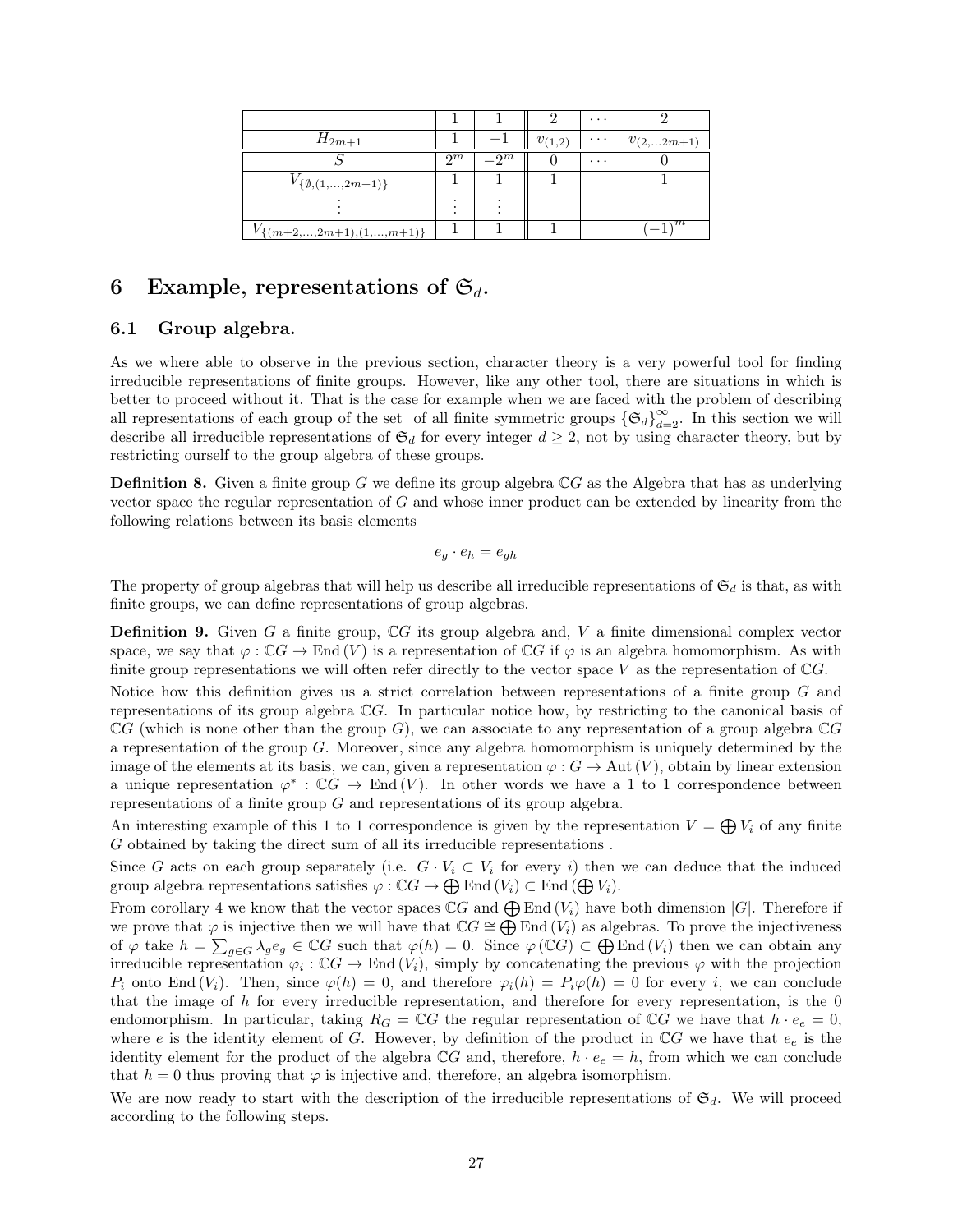First, for any partition  $\lambda$  of a given positive integer d, we will define the Young tableaux and young diagram of that partition.

Then we will associate to each Young diagram an element  $c_{\lambda} \in \mathbb{C} \mathfrak{S}_d$  called symmetrizer.

By making  $c_{\lambda}$  act on  $\mathbb{CG}_{d}$  by right multiplication we will obtain a sub-field  $V_{\lambda} = \mathbb{CG}_{d} \cdot c_{\lambda}$ .

Finally we will prove that the obtained representations  $V_{\lambda}$  are exactly all irreducible representations of  $\mathbb{CG}_d$ .

#### 6.2 Young Tableaux and Young Diagram.

During what is left of this section we will denote as  $\lambda = (\lambda_1, \ldots, \lambda_k)$  with  $\lambda_i \geq \lambda_{i+1} > 0$  and  $\sum_{i=1}^k \lambda_i = d$  a partition of a given positive integer d.

**Definition 10.** Given  $\lambda$  a partition of an integer d we define the Young diagram associated to  $\lambda$  as the diagram with  $\lambda_i$  boxes in the *i*-th row. We will denote such diagram by  $D_{\lambda}$ .

For example given  $(3, 3, 2, 2, 1)$  a partition of 11 its associated Young diagram would be

A Young tableaux is just a Young diagram with numbered cells. By convention we will be referring to the Young tableaux  $T_{\lambda}$  associated to a given partition  $\lambda$  as the Young tableaux obtained from  $D_{\lambda}$  by numbering cells from left to right and from top to bottom. For example the Young Tableaux associated to the previous partition would be

 $\begin{array}{|c|c|c|}\hline \quad \quad & \quad \quad & \quad \quad & \quad \quad \\ \hline \quad \quad & \quad \quad & \quad \quad & \quad \quad \\ \hline \quad \quad & \quad \quad & \quad \quad \\ \hline \end{array}$ 



By changing the order of numbering of the Young diagram we can obtain multiple Young tableaux from a single partition. However, as we will shortly prove, the numbering order of the Young diagram is irrelevant for our purposes.

#### 6.3 Young Symmetrizer and  $V_{\lambda}$

Given d a positive integer and  $\lambda$  a partition of d we define the sub-groups  $P_\lambda$ ,  $Q_\lambda \subset \mathfrak{S}_d$  associated to any tableaux  $T_{\lambda}$  (not necessarily the standard one) as.

$$
P_{\lambda} = e_g \in \mathbb{C}\mathfrak{S}_d: g
$$
 preserves every row of  $T_{\lambda}$   
 $Q_{\lambda} = e_g \in \mathbb{C}\mathfrak{S}_d: g$  preserves every column of  $T_{\lambda}$ 

Observe that, even thought the groups  $P_\lambda$  and  $Q_\lambda$  depend on the numbering of the specific Young tableaux  $T_{\lambda}$ , this groups will always be isomorphic.

To prove this take two different numberings of a Young diagram. Without loss of generality we can suppose this numberings to be  $(1, 2, \ldots, d)$  and  $(\phi(1), \phi(2), \ldots, \phi(d))$  for some  $\phi \in \mathfrak{S}_d$ . Then, denoting by  $P_\lambda$  and  $Q_{\lambda}$  the groups associated to the first numbering, and by  $P'_{\lambda}$  and  $Q'_{\lambda}$  the groups associated to the second numbering, we have that  $\phi \cdot P_{\lambda} \cdot \phi^{-1} = P'_{\lambda}$  and  $\phi \cdot Q_{\lambda} \cdot \phi^{-1} = Q'_{\lambda}$ . Therefore all groups  $P_{\lambda}$  and  $Q_{\lambda}$  are isomorphic independently of the numbering order and we can, without loss of generality, apply the convention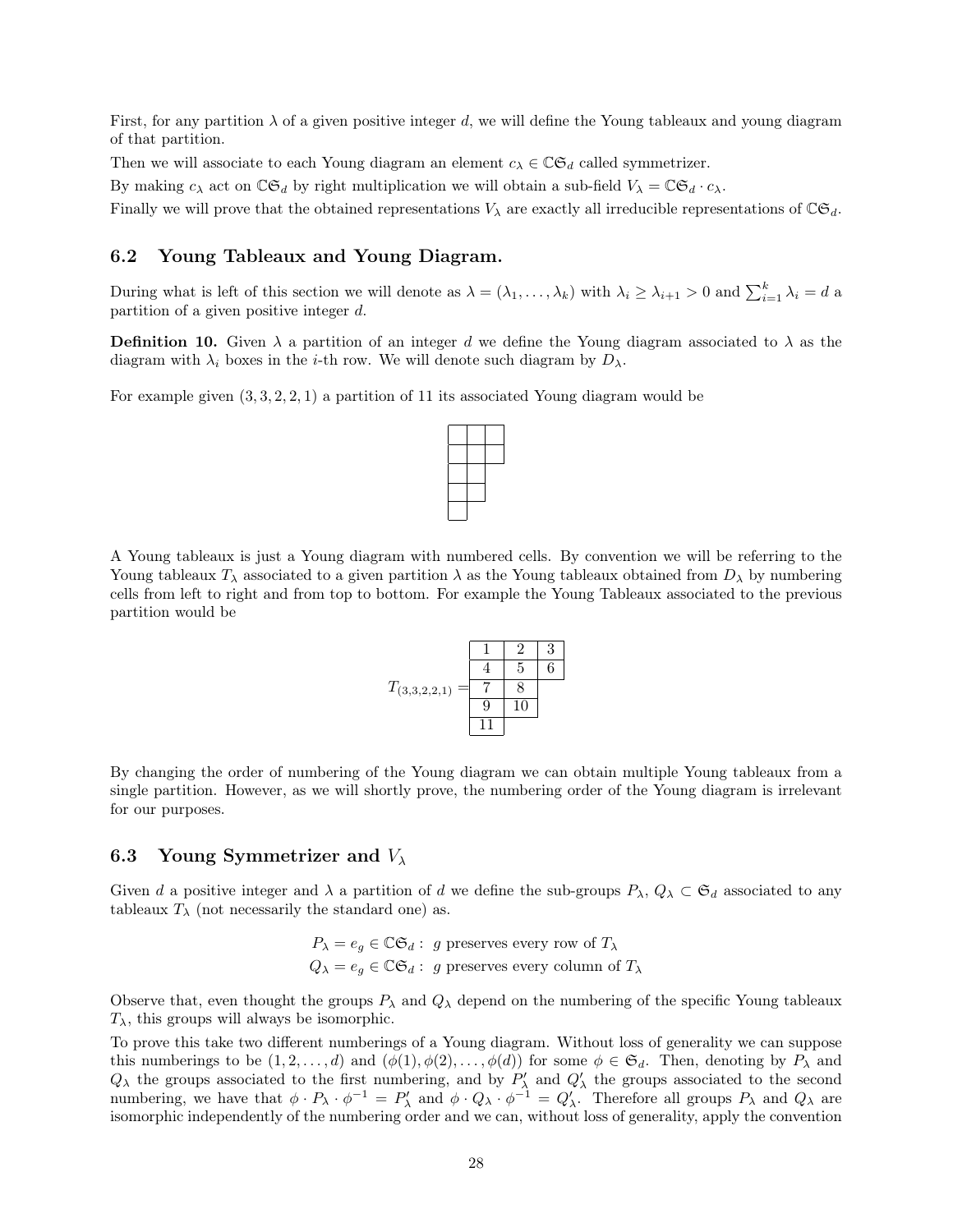of always referring to the Young tableaux with the standard numbering from left to right and from top to bottom.

We can now use this groups to define the Young symmetrizer  $c_{\lambda}$  associated to a given partition  $\lambda$  as follows.

**Definition 11.** Given d a positive integer and  $\lambda$  a partition of d, we define the row-symmetrizer, columnsymmetrizer and symmetrizer associated to  $\lambda$  (respectively denoted by  $a_{\lambda}, b_{\lambda}, c_{\lambda} \in \mathbb{C} \mathfrak{S}_d$ ) as

$$
a_{\lambda} = \sum_{\phi \in P_{\lambda}} \phi
$$

$$
b_{\lambda} = \sum_{\phi \in Q_{\lambda}} \sigma(\phi)\phi
$$

$$
c_{\lambda} = a_{\lambda}b_{\lambda}
$$

Where  $\sigma(\phi) \in {\pm 1}$  is the sign of the permutation  $\phi$ .

Finally, given a partition  $\lambda$  of a positive integer d, we define the vector space  $V_{\lambda} \subset \mathbb{C} \mathfrak{S}_d$  as  $V_{\lambda} = \mathbb{C} \mathfrak{S}_d c_{\lambda}$ . Notice that  $V_\lambda$  is in fact a sub-representation of the regular representation  $R_{\mathfrak{S}_d} = \mathbb{C} \mathfrak{S}_d$  since, for every  $g \in \mathfrak{S}_d$ , we have that  $g \cdot V_\lambda = g \cdot \mathbb{C} \mathfrak{S}_d c_\lambda \subset \mathbb{C} \mathfrak{S}_d c_\lambda = V_\lambda$ .

#### 6.4 Irreducible representations of  $\mathfrak{S}_d$ .

In this subsection we will prove that the defined representations  $V_{\lambda}$  are all the irreducible representations of  $\mathfrak{S}_d$ . We will start by proving that  $V_\lambda$  are indeed irreducible. Then we will prove that they are distinct and finally we will count the number of conjugacy classes to deduce (using the results of character theory) that there are no other irreducible representations of  $\mathbb{C}\mathfrak{S}_d$  besides the representations  $V_\lambda$ .

First we need three lemmas.

**Lemma 9.** Given d a positive integer and  $\lambda$  a partition of d we have that:

(1) Given  $p \in P_\lambda$  then  $p \cdot a_\lambda = a_\lambda \cdot p = a_\lambda$ 

(2) Given  $q \in Q_{\lambda}$  then  $q \cdot b_{\lambda} = b_{\lambda} \cdot q = \sigma(q) b_{\lambda}$ 

(3) Given  $p \in P_{\lambda}$  and  $q \in Q_{\lambda}$  then  $p \cdot c_{\lambda} \cdot q = \sigma(q) c_{\lambda}$ .

(4) Up to multiplication by a scalar,  $c_{\lambda}$  is the only element of  $\mathbb{C} \mathfrak{S}_d$  satisfying (3) for every possible  $p \in P_{\lambda}$ and every  $q \in Q_{\lambda}$ .

*Proof.* (1) By definition of  $a_{\lambda}$  we have that

$$
p \cdot a_{\lambda} = p \cdot \sum_{g \in P_{\lambda}} g = \sum_{g \in P_{\lambda}} p \cdot g = \sum_{p \cdot g \in P_{\lambda}} p \cdot g = a_{\lambda},
$$

and that

$$
a_{\lambda} \cdot p = \left(\sum_{g \in P_{\lambda}} g\right) \cdot p = \sum_{g \in P_{\lambda}} g \cdot p = \sum_{g \cdot p \in P_{\lambda}} g \cdot p = a_{\lambda}.
$$

Thus proving (1).

(2) As in the previous proof we have that, by definition of  $b_{\lambda}$  the following identities hold

$$
q \cdot b_{\lambda} = q \sum_{g \in Q_{\lambda}} \sigma(g) \cdot g = \sum_{g \in Q_{\lambda}} \sigma(g) q \cdot g = \sigma(q) \sum_{q \cdot q \in Q_{\lambda}} \sigma(q \cdot g) q \cdot g = \sigma(q) b_{\lambda},
$$

$$
b_{\lambda} \cdot q = \left(\sum_{g \in Q_{\lambda}} \sigma(g) \cdot g\right) \cdot q = \sum_{g \in Q_{\lambda}} \sigma(g) g \cdot q = \sigma(q) \sum_{g \cdot q \in Q_{\lambda}} \sigma(g \cdot q) g \cdot q = \sigma(q) b_{\lambda}.
$$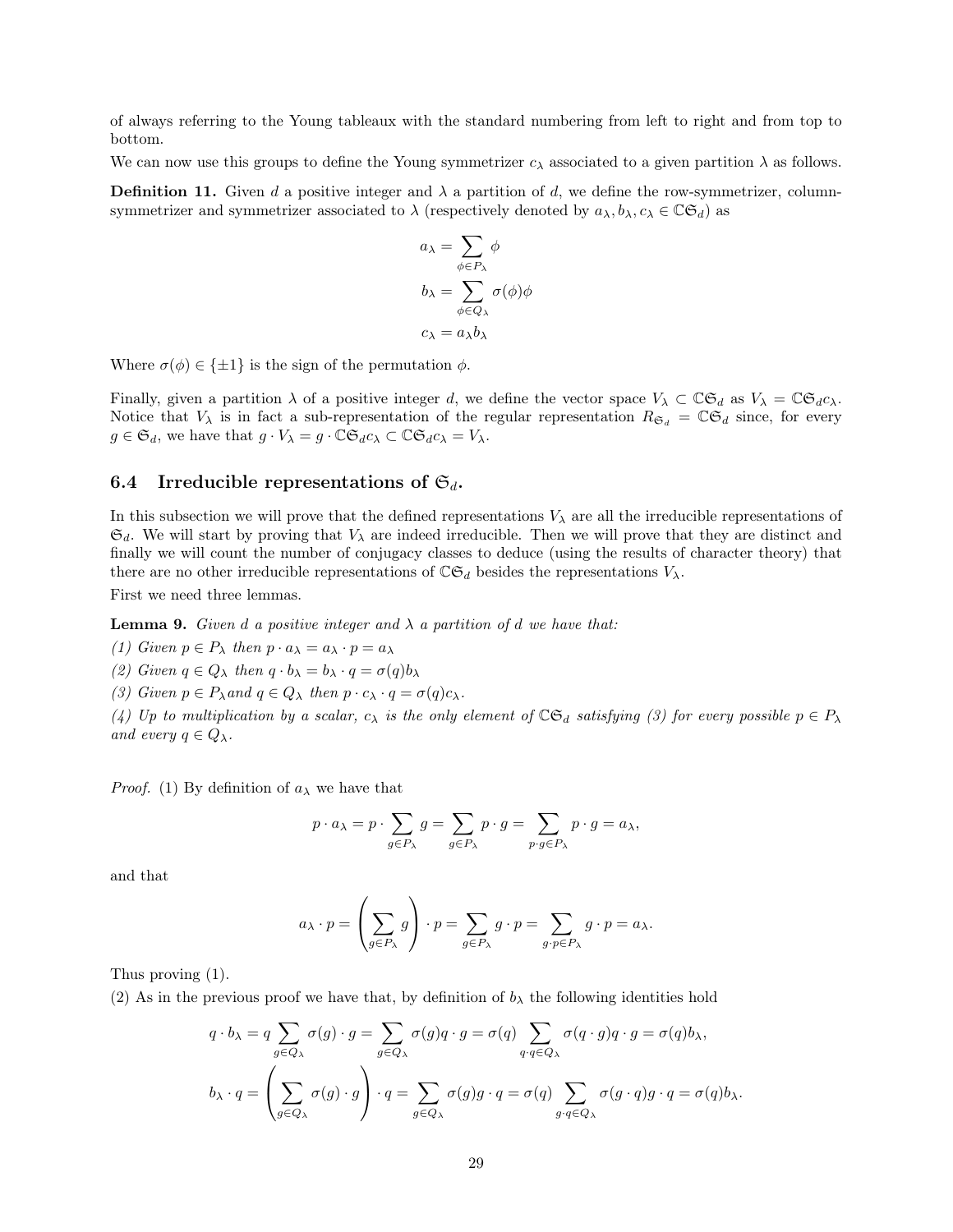Thus proving (2).

(3) Immediately from (1) and (2) we have that

$$
pc_{\lambda}q = pa_{\lambda}b_{\lambda}q = (pa_{\lambda})(b_{\lambda}q) = a_{\lambda}\sigma(q)b_{\lambda} = \sigma(q)a_{\lambda}b_{\lambda} = \sigma(q)c_{\lambda},
$$

thus proving (3)

(4) This point is quite trickier to prove than the previous. Let's suppose that  $h = \sum_{g \in \mathfrak{S}_d} n_g e_g$  satisfies (3). Then, for every  $p \in P_{\lambda} \subset \mathfrak{S}_d$  and every  $q \in Q_{\lambda} \subset \mathfrak{S}_d$ 

$$
\sum_{g\in \mathfrak{S}_d} \sigma(q) n_g e_g = p\cdot \left(\sum_{g\in \mathfrak{S}_d} n_g e_g\right)\cdot q = \sum_{g\in \mathfrak{S}_d} n_g e_{p\cdot g\cdot q} = \sum_{g\in \mathfrak{S}_d} n_{p^{-1}g q^{-1}} e_g.
$$

From the linear independence of the basis elements we can deduce that the previous identity is equivalent to the identities  $\sigma(q)n_g = n_{p^{-1}gq^{-1}}$  for every  $g \in \mathfrak{S}_d$ . Since  $\sigma(q) = \sigma(q)^{-1}$  we can rewrite the previous identities as

$$
n_g = \sigma(q)n_{p^{-1}gq^{-1}} \qquad \qquad \text{for every } g \in \mathfrak{S}_d. \tag{1}
$$

As a particular case, taking  $g = p \cdot q$  then  $n_q = \sigma(q)n_{\text{Id}}$ . Therefore, repeating the process for every p and q, we have that

$$
\begin{aligned} h&=n_{\mathrm{Id}}\sum_{p\in P_{\lambda},q\in Q_{\lambda}}\sigma(q)e_{p\cdot q}+\sum_{g\in\mathfrak{S}_d\backslash P_{\lambda}\cdot Q_{\lambda}}n_g e_g,\\ &=n_{\mathrm{Id}}\left(\sum_{p\in P_{\lambda}}e_p\right)\left(\sum_{q\in Q_{\lambda}}\sigma(q)e_q\right)+\sum_{g\in\mathfrak{S}_d\backslash P_{\lambda}\cdot Q_{\lambda}}n_g e_g,\\ &=n_{\mathrm{Id}}a_{\lambda}b_{\lambda}+\sum_{g\in\mathfrak{S}_d\backslash P_{\lambda}\cdot Q_{\lambda}}n_g e_g=n_{\mathrm{Id}}c_{\lambda}+\sum_{g\in\mathfrak{S}_d\backslash P_{\lambda}\cdot Q_{\lambda}}n_g e_g. \end{aligned}
$$

If we now prove that  $n_q = 0$  for every  $g \in \mathfrak{S}_d$  such that  $g \notin P_\lambda \cdot Q_\lambda$  then we will have that  $h = n_{Id}c_\lambda$ . To do this we will prove that for any such g there is a transposition  $t \in \mathfrak{S}_d$  such that  $p = t \in P_\lambda$  and  $q = g^{-1}tg \in Q_{\lambda}$ . By proving this we will obtain that

$$
e_t \cdot n_g e_g \cdot e_{g^{-1}t \cdot g} = n_g e_{tgg^{-1}tg} = n_g e_g,
$$

where we have used that  $t = t^{-1}$  for any transposition t. Combining this result with identity 1 we can deduce that

$$
n_g = \sigma(g^{-1}tg)n_{t \cdot g \cdot g^{-1}tg} = \sigma(g)^2 \sigma(t)n_g = 1(-1)n_g = -n_g,
$$

where we have used that  $\sigma(g \cdot h) = \sigma(g) \cdot \sigma(h)$  and that  $\sigma(g) = \sigma(g^{-1})$ . Since  $n_g = -n_g$  then we must have  $n_q=0.$ 

We have thus reduced the problem to finding such a transposition.

This transposition can, by definition, be the transposition of any two elements that are in the same row of the Young tableaux  $T_{\lambda}$  and in the same column of the Young tableaux  $gT_{\lambda}$ . Here, and from now on,  $gT_{\lambda}$  will denote the young tableaux numbered from left to right and from top to bottom with the values  $(g(1), \ldots, g(d)).$ 

Let's suppose these two elements do not exist. Then we could take  $p_1 \in P_\lambda$  and  $q_1 \in gQ_\lambda g^{-1}$  such that the first row of  $p_1T_\lambda$  is equal to the first row of  $q_1gT_\lambda$ . Since  $P_\lambda = pP_\lambda$  for any  $p \in P_\lambda$  and  $Q_\lambda = qQ_\lambda$  for every  $q \in Q_\lambda$  then we can repeat this process for every one of the r rows of  $T_\lambda$  obtaining the identity of Young tableaux

$$
p_r \cdots p_1 T_\lambda = q_r \cdots q_1 \cdot g T_\lambda,
$$

which is equivalent to the identity

$$
p_r \cdots p_1 = q_r \cdots q_1 \cdot g.
$$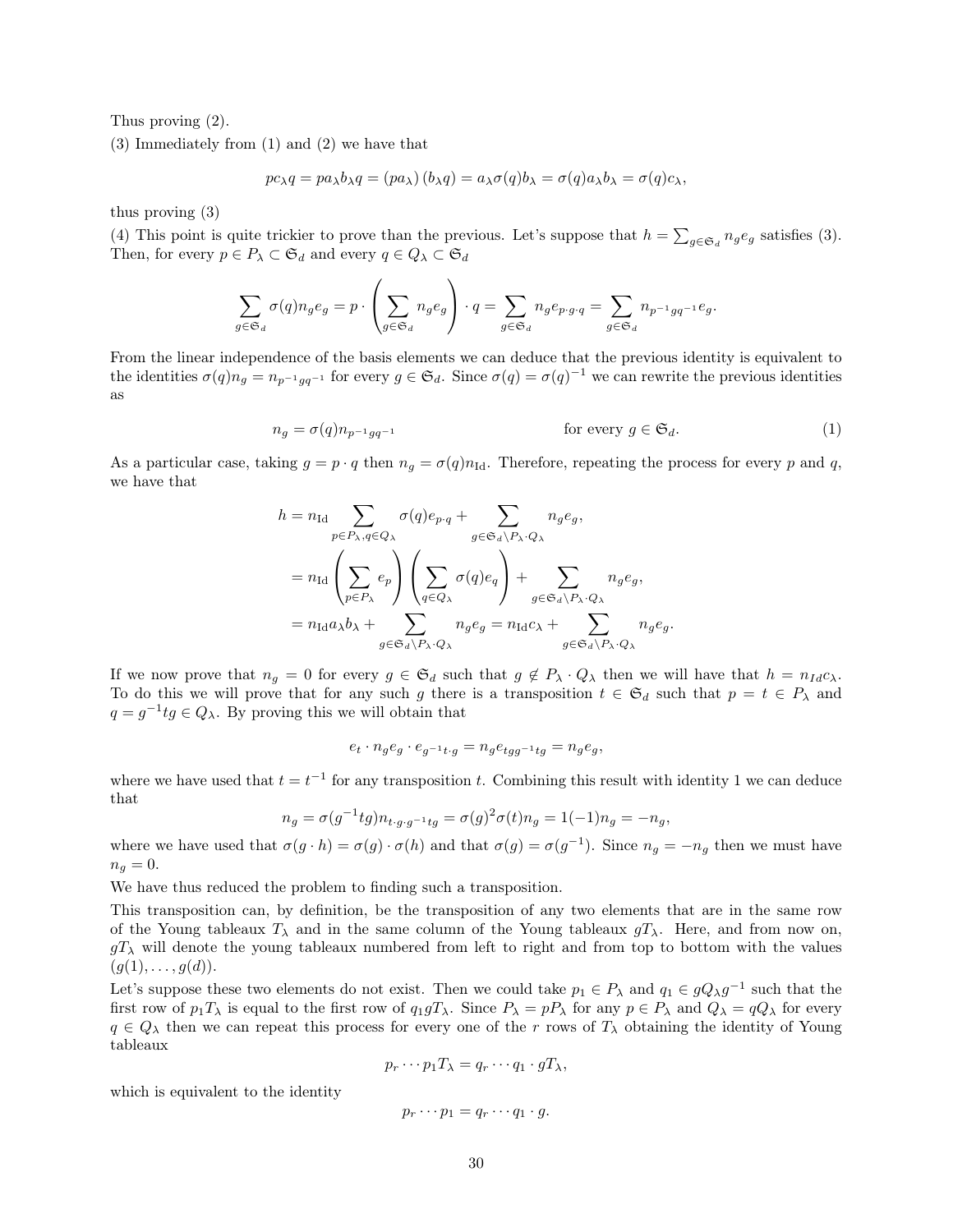Since  $P_{\lambda}$  and  $Q_{\lambda}$  are subgroups of  $\mathfrak{S}_d$  they are closed under multiplication, therefore we have that  $p =$  $p_r \cdots p_1 \in P_\lambda$ , that  $q^{-1} = g^{-1} q_r \cdots q_1 g \in Q_\lambda$  and that

$$
p = g q^{-1} g^{-1} g = g q^{-1},
$$

which is equivalent to the identity  $p \cdot q = g$  with  $p \in P_\lambda$  and  $q \in Q_\lambda$  contrary to our hypothesis. Going back this proves that if  $g \neq p \cdot q$  for any  $p \in P_\lambda$  and  $q \in Q_\lambda$  then exists a transposition  $p \in P_\lambda$  such that  $q = g^{-1}pg \in Q_\lambda$  which implies that

$$
n_g e_g = \sigma(g^{-1}pg)n_g e_{pgg^{-1}qg} = -n_g,
$$

thus proving that  $n_g = 0$  for any  $g \in \mathfrak{S}_d \backslash P_\lambda Q_\lambda$ . Since we have seen that any which proves that any  $h = \sum_{g \in \mathfrak{S}_d} n_g e_g \in \check{\mathbb{C}} \check{\mathfrak{S}}_d$  satisfying  $p \cdot c_\lambda \cdot q = \sigma(q) c_\lambda$  also satisfies that

$$
h = n_{\mathrm{Id}}c_{\lambda} + \sum_{g \in \mathfrak{S}_d \backslash P_{\lambda} \cdot Q_{\lambda}} n_g e_g,
$$

then we can conclude  $h = n_{\text{Id}} c_{\lambda}$  for some  $n_{\text{Id}} \in \mathbb{C}$  which is exactly what we wanted to prove.

 $\Box$ 

We are now one step closer to proving that the representations  $V_{\lambda}$  are irreducible. We only need two more lemmas much easier to prove than the previous one.

However, before proceeding to exposing the statement and proof of those lemmas we need to introduce an order relation in the set of partitions.

**Definition 12.** Given a positive integer d and  $\lambda = (\lambda_1, \ldots, \lambda_r)$  and  $\mu = (\mu_1, \ldots, \mu_s)$  two partitions of d then we say that  $\lambda > \mu$  if exists  $i \in \{1, \ldots, \min(r, s)\}\$  such that  $\lambda_i > \mu_i$  and  $\lambda_j = \mu_j$  for all  $j < i$ . We can now proceed with the next lemma.

**Lemma 10.** Given d a positive integer and  $\lambda$ ,  $\mu$  partitions of d

(1) if  $\lambda > \mu$  then  $a_{\lambda} \cdot g \cdot b_{\mu} = 0$  for every  $g \in \mathbb{C} \mathfrak{S}_d$ . In particular, taking  $g = b_{\lambda} a_{\mu}$ , then  $c_{\lambda} c_{\mu} = 0$ . (2) For every  $g \in \mathbb{CG}_d$  the identity  $c_\lambda \cdot g \cdot c_\lambda = xc_\lambda$  holds for some  $x \in \mathbb{C}$ . In particular  $c_\lambda \cdot c_\lambda = n_\lambda c_\lambda$  for some  $n_{\lambda} \in \mathbb{C}$ 

*Proof.* (1) For every  $g \in \mathbb{C} \mathfrak{S}_d$  we can write

$$
g = \sum_{\phi \in \mathbb{C}\mathfrak{S}_d} \lambda_{\phi} e_{\phi},
$$

and therefore

$$
a_\lambda g b_\mu = \sum_{\phi \in \mathbb{C}\mathfrak{S}_d} \lambda_\phi a_\lambda e_\phi b_\mu
$$

then, if we prove that  $a_{\lambda} \cdot e_{\phi} \cdot b_{\mu} = 0$  for every element  $e_{\phi}$  of the canonical basis of  $\mathbb{CG}_d$  we will have finished. Notice now that, by applying the permutation  $\phi$  to the numbering of the Young tableaux  $T_{\mu}$  we obtain a young tableaux  $e_{\phi}T_{\mu}$  with associated column-symmetrizer  $b_{\mu}^{\phi}=e_{\phi}b_{\mu}e_{\phi^{-1}}$ . Since  $e_{\phi^{-1}}$  is invertible then we have that

$$
a_{\lambda} \cdot e_{\phi} \cdot b_{\mu} = 0 \Leftrightarrow a_{\lambda} \cdot b_{\mu}^{\phi} = 0.
$$

Notice now that we can take two integer values such that they are in the same row of the Young tableaux  $T_{\lambda}$ and the same column of the Young tableaux  $e_{\phi}T_{\mu} = T_{\mu}^{\phi}$ . These values exist since, otherwise, following the same steps taken in the proof of the previous lemma, we could proof the existence of permutations  $\varphi \in P_\lambda$ and  $\psi \in Q_{\mu}^{\phi}$ <sup>3</sup> such that  $e_{\varphi}T_{\lambda} = e_{\psi}T_{\mu}^{\phi}$ , which is impossible since the partitions  $\lambda$  and  $\mu$  are different.

Taking t the transposition of these two integers we obtain that  $t \in P_\lambda$  and  $t \in Q_\mu^{\phi}$ . Then by the previous lemma we have that

<sup>&</sup>lt;sup>3</sup>Here  $Q^{\phi}_{\mu}$  denotes the column permutation group of  $T^{\phi}_{\mu}$ .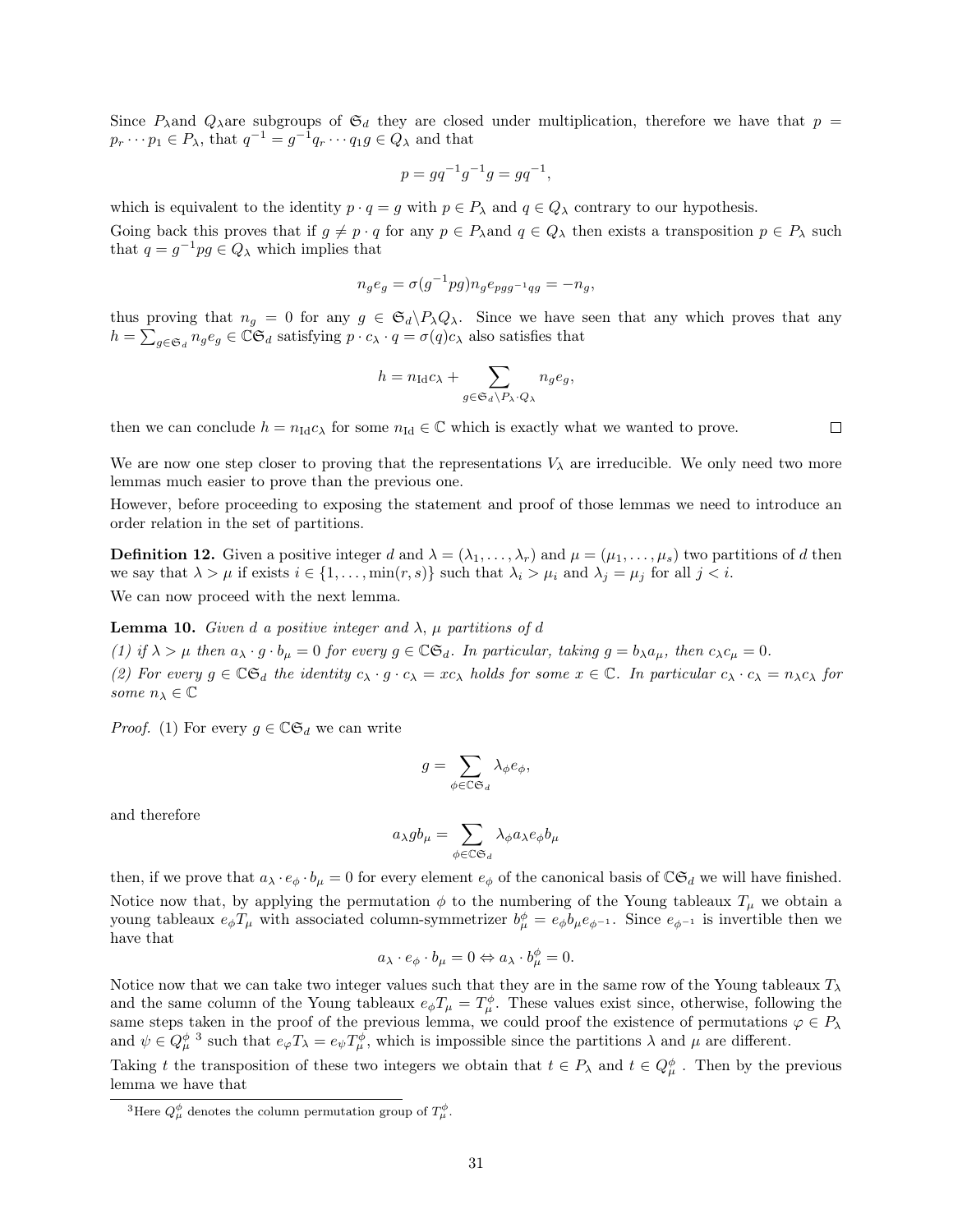$$
a_{\lambda}b_{\mu}^{\phi}=a_{\lambda}\cdot(t\cdot t)\cdot b_{\mu}^{\phi}=(a_{\lambda}\cdot t)\cdot(t\cdot b_{\mu}^{\phi})=a_{\lambda}\sigma(t)b_{\mu}^{\phi}=-a_{\lambda}b_{\mu}^{\phi}.
$$

Since  $a_{\lambda}b^{\phi}_{\mu} = -a_{\lambda}b^{\phi}_{\mu}$  then  $a_{\lambda}b^{\phi}_{\mu} = a_{\lambda} \cdot e_{\phi} \cdot b_{\mu} = 0$  for every  $\phi \in \mathfrak{S}_d$  and therefore  $a_{\lambda} \cdot g \cdot b_{\mu} = 0$  for every  $g \in \mathbb{C} \mathfrak{S}_d$ .

(2) For any  $p \in P_{\lambda}$ ,  $q \in Q_{\lambda}$  and  $g \in \mathbb{C} \mathfrak{S}_d$  we have that

$$
p(c_{\lambda}gc_{\lambda})q = (pa_{\lambda})b_{\lambda}ga_{\lambda}(b_{\lambda}q) = \sigma(q)c_{\lambda}gc_{\lambda}.
$$

By point (4) of previous lemma this implies that exists a scalar x such that  $c_\lambda g c_\lambda = x c_\lambda$  which is exactly what we wanted to prove.  $\Box$ 

The last lemmas we need says that

**Lemma 11.** Given d a positive integer and V a sub-representation of the representation  $\mathbb{C}\mathfrak{S}_d \cong \bigoplus \text{End}(W_i)$ with  $W_i$  irreducible representations of  $\mathfrak{S}_d$ . Then, for any sub-representation W of V, exists  $a \in W$  such that  $a = a \cdot a$  and  $W = V \cdot a$ 

*Proof.* Define the  $\mathbb{C}\mathfrak{S}_d$  left invariant algebra morphism between  $\mathbb{C}\mathfrak{S}_d$  and itself given by the composition of the projection  $\pi$  on W and the natural inclusion i on A



Then we have that  $\varphi \circ \varphi = \varphi$ . If we now look at the set  $\text{Hom}_{\mathbb{CG}_d}(\mathbb{CG}_d, \mathbb{CG}_d)$  of left invariant algebra morphisms between  $\mathbb{C}\mathfrak{S}_d$  and itself we obtain that every morphism of this set is uniquely described by the image of the product identity element in  $\mathbb{CG}_d$ . Since the identity can have as image any value in  $\mathbb{CG}_d$ . Then we have a bijection  $\psi : \mathbb{CG}_d \to \text{Hom}_{\mathbb{CG}_d}(\mathbb{CG}_d, \mathbb{CG}_d)$  defined by

$$
\psi(a) = x \to x \cdot a.
$$

Since this bijection satisfies the relation  $\psi(a \cdot b) = \psi(a) \circ \psi(b)$  then we can conclude that it describes a semi-group isomorphism between  $\mathbb{CG}_d$  and  $\text{Hom}_{\mathbb{CG}_d}(\mathbb{CG}_d, \mathbb{CG}_d)$ .

For the mentioned properties of  $\varphi$  then taking  $a = \psi^{-1}(\varphi)$  we will have proven the lemma.  $\Box$ 

We are now ready to prove that the representations  $V_{\lambda}$  are distinct irreducible representations of  $\mathbb{C} \mathfrak{S}_d$ .

**Proposition 7.** Given d a positive integer and  $\lambda$  a partition of d

(1) Each  $V_{\lambda}$  is an irreducible representation of  $\mathfrak{S}_d$ .

(2) If  $\lambda \neq \mu$  then  $V_{\lambda}$  and  $V_{\mu}$  are not isomorphic.

Proof. (1) By the assertion (2) of lemma 10 we know that

$$
c_{\lambda}V_{\lambda}=c_{\lambda}\mathbb{C}\mathfrak{S}_{d}c_{\lambda}\subseteq \mathbb{C}c_{\lambda}.
$$

Then, if  $W \subseteq V_\lambda$  is a sub-representation of  $V_\lambda$ , we have that

$$
c_{\lambda}W\subseteq c_{\lambda}V_{\lambda}\subseteq \mathbb{C}c_{\lambda},
$$

Which, since  $c_\lambda W$  is a vector space, leaves us only two possibilities, either  $c_\lambda W = \mathbb{C} \mathfrak{S}_d$  or  $c_\lambda W = 0$ . In the case  $c_{\lambda}W = \mathbb{C}\mathfrak{S}_d$ , using the previous lemma, we have that  $W = \mathbb{C}\mathfrak{S} \cdot a$  for some  $a = c_{\lambda}b \in W$ . If  $a \notin \mathbb{C}c_{\lambda}$  then, using assertion (2) of lemma 10, we have that

$$
c_{\lambda} \cdot \mathrm{Id} \cdot a = c_{\lambda} \cdot \mathrm{Id} \cdot c_{\lambda}b = x \cdot c_{\lambda}b = x \cdot c_{\lambda}b = x \cdot a \notin \mathbb{C}c_{\lambda},
$$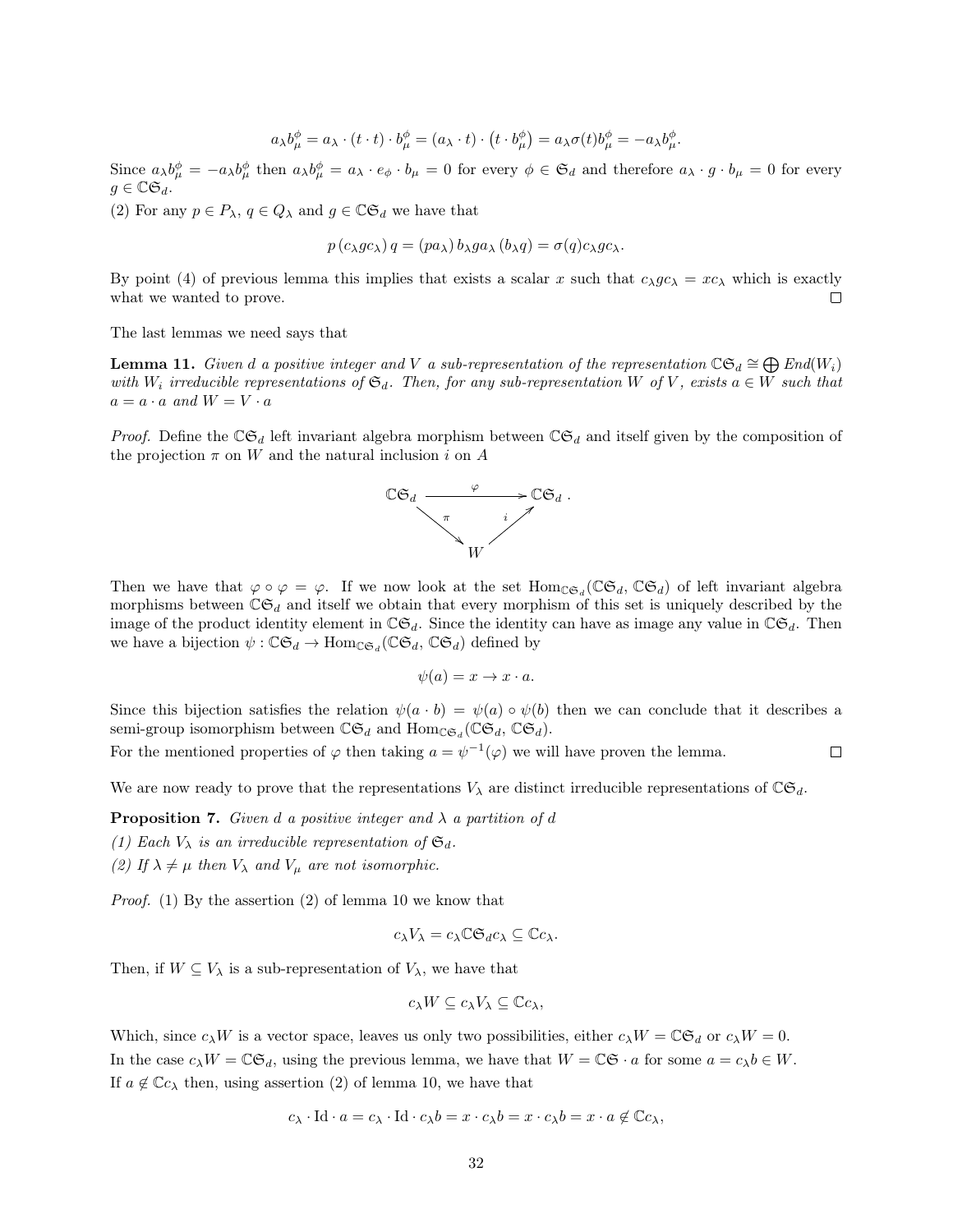for some  $x \in \mathbb{C}$ . However

$$
c_{\lambda}\cdot\operatorname{Id}\cdot a\in c_{\lambda}\cdot\mathbb{C}\mathfrak{S}\cdot a=c_{\lambda}W\subseteq\mathbb{C}c_{\lambda},
$$

leading us to a contradiction. This proves that  $a = x \cdot c_\lambda$  for some  $x \in \mathbb{C}$  and, therefore,

$$
W = \mathbb{C}\mathfrak{S} \cdot x \cdot c_{\lambda} = \mathbb{C}\mathfrak{S} \cdot c_{\lambda} = V_{\lambda}.
$$

On the other hand if  $c_\lambda W = 0$  then

$$
W \cdot W \subseteq V_{\lambda} \cdot W = \mathbb{C} \mathfrak{S}_d \cdot c_{\lambda} W = 0.
$$

Since, according to the previous lemma, there exists a such that

$$
W = \mathbb{C}\mathfrak{S}_d \cdot a = \mathbb{C}\mathfrak{S}_d \cdot a \cdot a,
$$

then  $a = a \cdot a \in W \cdot W = 0$  which implies that  $a = 0$  and therefore  $W = 0$ .

The same argument also proves that  $c_\lambda V_\lambda = \mathbb{C} c_\lambda$  since otherwise  $V_\lambda = 0$  which is false since  $c_\lambda \in V_\lambda$  and  $c_{\lambda} \neq 0.$ 

To sum up, we have proven that if there is some sub-representations  $W \subset V_\lambda$  then either  $W = 0$  or  $W = V_\lambda$ . Since we have also proven that  $V_{\lambda} \neq 0$  we can conclude that  $V_{\lambda}$  is an irreducible representation.

(2) Suppose without loss of generality that  $\lambda > \mu$ . If  $V_{\lambda}$  and  $V_{\mu}$  where isomorphic then  $c_{\lambda}V_{\lambda} \cong c_{\lambda}V_{\mu}$ . However from the previous assertion we have that

$$
c_{\lambda}V_{\lambda}=\mathbb{C}c_{\lambda}\cong\mathbb{C},
$$

while from lemma 10

$$
c_{\lambda}V_{\mu} = c_{\lambda} \mathbb{C} \mathfrak{S}_d c_{\mu} = \{0\}
$$

thus proving that  $c_{\lambda}V_{\lambda} \not\cong c_{\lambda}V_{\mu}$  and, therefore  $V_{\lambda} \not\cong V_{\mu}$ .

Finally we are just left to prove that the found representations are indeed all possible representations. We can prove this simply by counting representations and conjugacy classes and confirming there are the same number of both.

As it is proven in appendix B, the number of partitions of any positive integer  $d$  is equal to the number of conjugacy classes of  $\mathfrak{S}_d$ . On the other hand, since, by definition, there are as many conjugacy classes as there are irreducible representations  $V_{\lambda}$ , then applying proposition 6 we can deduce that the representations  $V_{\lambda}$  are all the possible irreducible representations of  $\mathfrak{S}_d$  (up to isomorphism).

## 7 About irreducible representations of general finite groups.

In the two previous sections we have observed numerous methods to describe all representations of finite groups. There is, however, no known specific method that could be used to describe all representations of any given finite group  $G$ . The result, shown in these lectures, that most resembles this ideal method is given by lemma 8. This lemma assures us that all irreducible representations of a given finite group can be found as a sub-representation of the regular representation.

In this short section we will show a result that somehow complements this lemma. More specifically we will prove that

**Proposition 8.** Given V a faithful representation of a finite group  $G$ , then, any irreducible representation of G is contained in some tensor power  $V^{\otimes n}$  of V.

*Proof.* Denote by  $V_i$  some irreducible representation of G and remember that, from lemma 5, we have that  $\chi_{V^{\otimes n}} = (\chi_V)^n$ . Define now  $a_n = \langle \chi_{V_i}, \chi_V^n \rangle$  and consider the power series

$$
f(t) = \sum_{n=0}^{\infty} a_n t^n = \frac{1}{|G|} \sum_{n=0}^{\infty} \sum_{C} |C| \overline{\chi_{V_i}(C)} \chi_V(C)^n t^n = \frac{1}{|G|} \sum_{C} \frac{|C| \overline{\chi_{V_i}(C)}}{(1 - \chi_V(C)t)},
$$
(2)

 $\Box$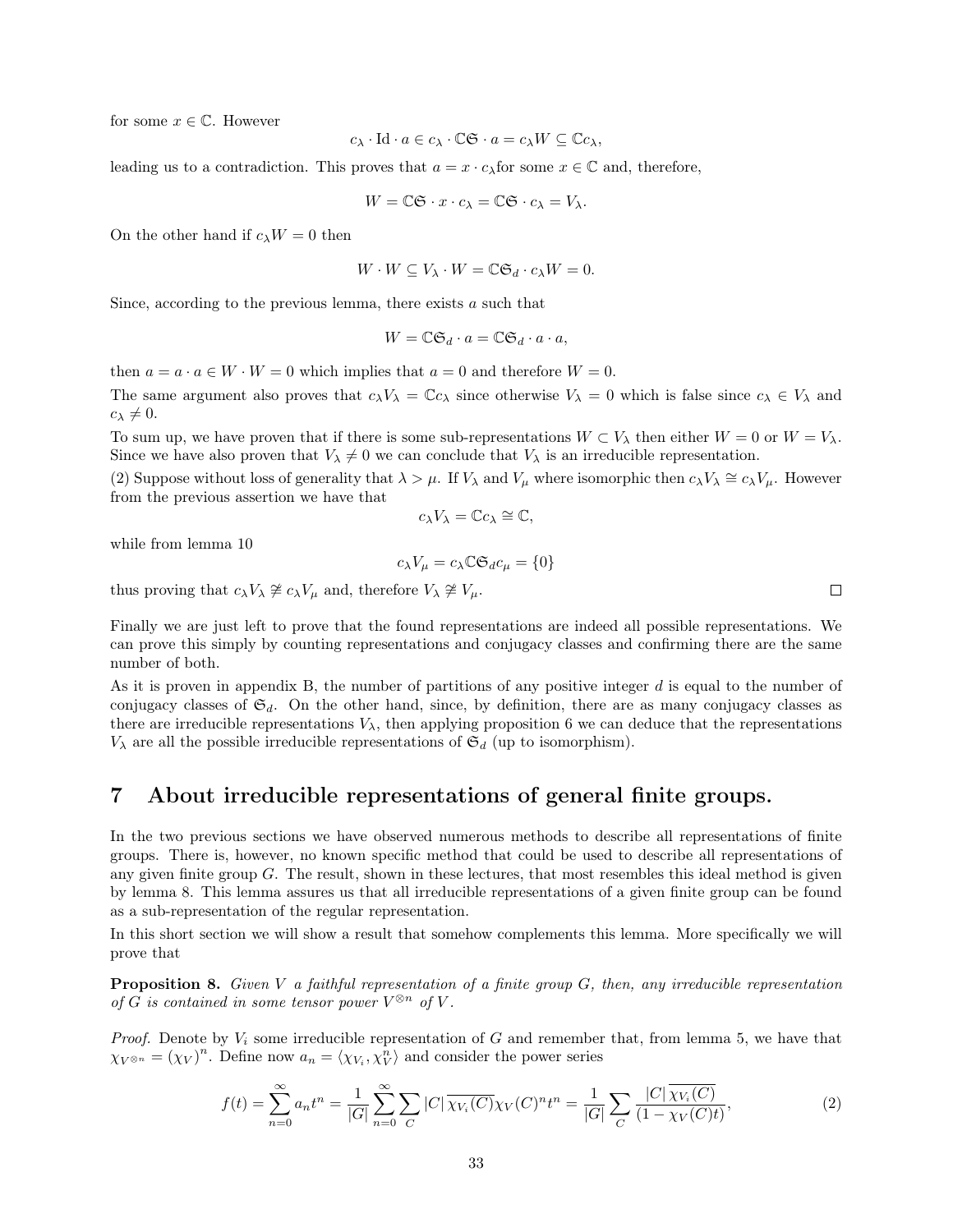where C iterates over all conjugacy classes of G and the last identity comes from taking  $|t| < \frac{1}{\max(|\chi(C)|)}$ .

Let us show that  $\max(|\chi(C)|) = \chi(e) = \dim V$  where e is the identity element of G. The second equality is consequence of the fact that every group morphism sends identity element to identity element and, therefore, the image of  $e$  by the representation is the identity on  $GL(V)$ .

Think now of  $\chi_V(C)$  as it would be in its Jordan form. Denoting by  $\lambda_i^C$  and  $v_i^C$  respectively the eigenvalue and an eigenvector associated with the *i*-th Jordan block of  $\chi_V(C)$  and by  $n_i$  the dimension of that Jordan block then, for every conjugacy class  $C$  of  $G$ , we have that,

$$
|\chi_V(C)| = \left| \sum_i n_i \cdot \lambda_i^C \right| \le \sum_i n_i \cdot \left| \lambda_i^C \right|.
$$
 (3)

Since the group G is finite then, for any  $g \in G$ , we have that  $g^{|G|} = e$  with e the identity element of G. Therefore, for every  $v_i^C$  and every  $g \in C$ , we have that

$$
\left(\lambda_i^C\right)^{|G|} v_i^C = g^{|G|} \cdot v_i^C = e \cdot v_i^C = v_i^C,
$$

and therefore  $\lambda_i^C$  is a |G|-th root of unit which implies that  $|\lambda_i^C|=1$ . Replacing this in equation 3 we obtain

$$
|\chi_V(C)| \le \sum_i n_i \cdot |\lambda_i^C| = \sum_i n_i = \dim(V).
$$

On the other hand, since  $e$  acts on  $V$  as the identity then

$$
\chi_V(e) = \dim(V) = \max(\chi_V(C)),
$$

where C iterates over all conjugacy classes. Moreover, using the same notation employed in 3, from Schwartz inequality we have that

$$
\left| \sum_{i} \sum_{j=1}^{n_i} 1 \cdot \lambda_i^C \right| \le \sqrt{\sum_{i} \sum_{j=1}^{n_i} 1^2} \cdot \sqrt{\sum_{i} \sum_{j=1}^{n_i} |\lambda_i^C|^2} = \sum_{i} \sum_{j=1}^{n_i} 1^2 = \dim(V),
$$

with the identity occurring if and only if  $(1,\ldots,1)$  and  $(\lambda_i^C,\ldots,\lambda_r^C)$  are linearly dependent<sup>4</sup>. This implies that, for any, conjugacy class C, then  $|\chi_V(C)| = \chi_V(e) = \dim(V)$  if and only if the Jordan form of every  $g \in C$  contains in the diagonal only a given value  $\lambda$  with modulus 1. Immediately from this we can deduce that  $\chi_V(C) = \chi_V(e)$  if and only if the Jordan form of every  $g \in C$  contains only ones in the diagonal.

As proven in appendix  $D$ , given  $J$  a Jordan block with only ones in the diagonal, we have that

$$
J^{|G|} = \begin{pmatrix} 1 & 1 & 0 & \cdots & 0 \\ 0 & \ddots & \ddots & \ddots & \vdots \\ 0 & \ddots & \ddots & \ddots & 0 \\ \vdots & \ddots & \ddots & \ddots & 1 \\ 0 & \cdots & 0 & 0 & 1 \end{pmatrix}^{|G|} = \begin{pmatrix} 1 & \binom{|G|}{1} & \binom{|G|}{2} & \cdots & \binom{|G|}{k-1} \\ 0 & \ddots & \ddots & \ddots & \vdots \\ 0 & \ddots & \ddots & \ddots & \binom{|G|}{2} \\ \vdots & \ddots & \ddots & \ddots & \binom{|G|}{1} \\ 0 & \cdots & 0 & 0 & 1 \end{pmatrix},
$$

where k is the size of the matrix and we use the convention  $\binom{n}{m} = 0$  whenever  $m > n$ . From this we can deduce that if  $g \in C$  has a Jordan form with only ones in the diagonal then  $g = Id$  since, otherwise,  $g^{|G|} = e \neq \text{Id}$ . Since the representation V is faithful then the only element  $g \in G$  acting on V as the identity is the identity element e. Therefore we can deduce that  $\chi_V(C) = \chi_V(e)$  if and only if  $C = \{e\}.$ 

<sup>&</sup>lt;sup>4</sup>Here  $r$  is the number of Jordan blocks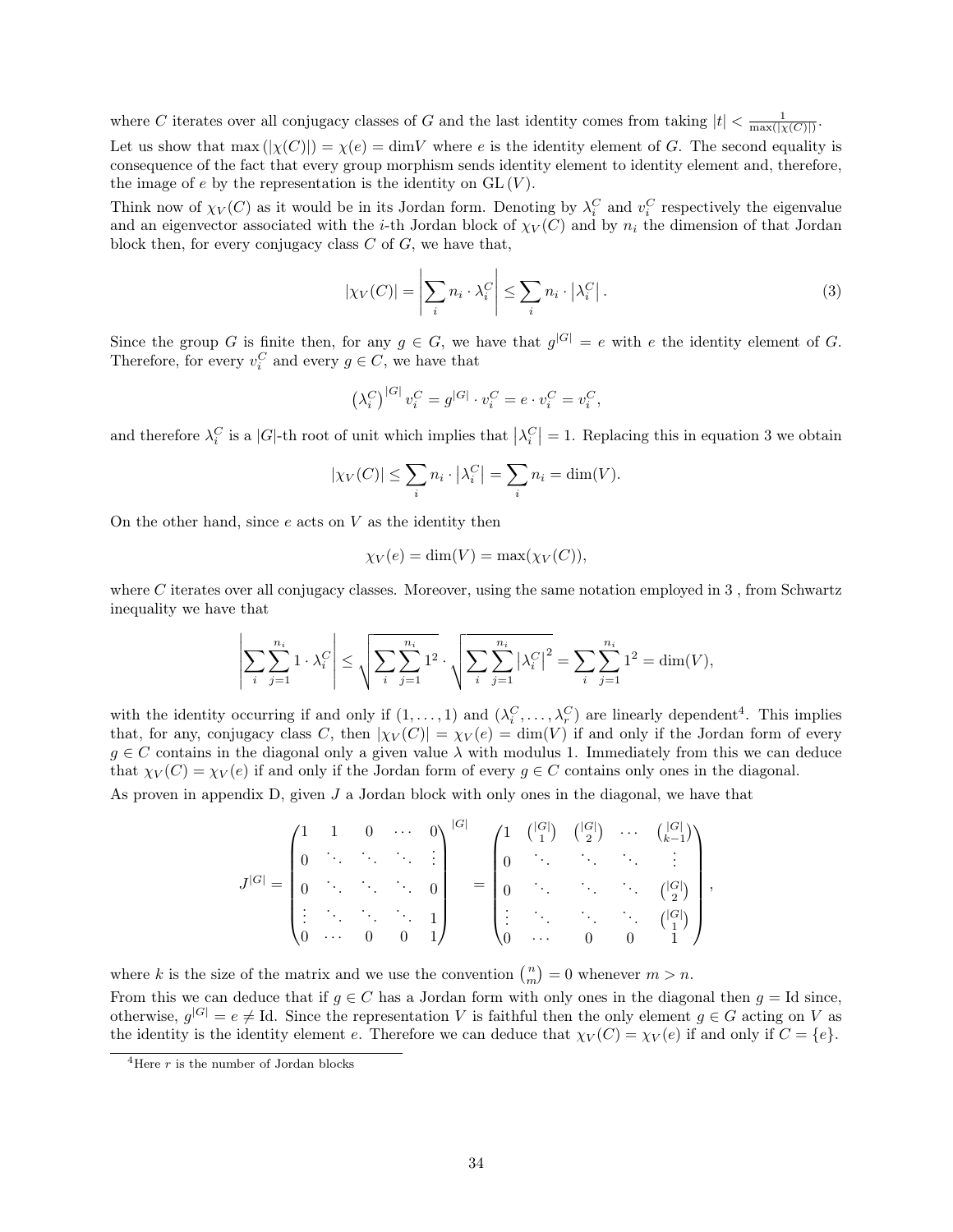Going back to equation 2, this proves that,

$$
\left| \lim_{t \to \frac{1}{\dim(V)}} f(t) \right| = \left| \lim_{t \to \frac{1}{\dim(V)}} \frac{1}{|G|} \sum_{C} \frac{|C| \overline{\chi_{V_i}(C)}}{(1 - \chi_V(C)t)} \right|,
$$
\n
$$
= \left| \frac{1}{|G|} \sum_{C \neq \{e\}} \frac{\dim(V) |C| \overline{\chi_{V_i}(C)}}{(\dim(V) - \chi_V(C))} + \lim_{t \to \frac{1}{\dim(V)}} \frac{1}{|G|} \frac{\overline{\chi_{V_i}(e)}}{(1 - \chi_V(e)t)} \right|,
$$
\n
$$
= \left| \frac{1}{|G|} \sum_{C \neq \{e\}} \frac{\dim(V) |C| \overline{\chi_{V_i}(C)}}{(\dim(V) - \chi_V(C))} + \lim_{t \to \frac{1}{\dim(V)}} \frac{1}{|G|} \frac{\dim(V_i)}{(1 - \dim(V)t)} \right| = \infty.
$$

from this we can deduce that  $f(t) \neq 0$ . Therefore there exists  $a_n$  in the series  $f(t) = \sum_{n=0}^{\infty} a_n t^n$  such that  $a_n \neq 0$ . Since, by definition,  $a_n = \langle \chi_{V_i}, \chi_{\tilde{V}} \rangle = \langle \chi_{V_i}, \chi_{V^{\otimes n}} \rangle$ , then, by corollary 3 we can conclude that the tensor power  $V^{\otimes n}$  contains  $a_n > 0$  copies of the irreducible representation  $V_i$ . Since these arguments are valid for any irreducible representation  $V_i$  then the proposition is proven.  $\Box$ 

This proposition gives us ideas for where we should look for irreducible representations of a given finite group G. Notice that the given proof strongly uses the fact that G is finite and, therefore, it cannot be extended to the Lie case. However, as we will later see, in many situations, this proposition is used to look for irreducible representations of Lie groups<sup>5</sup> in tensor powers of some specific faithful representation.

# 8 Representations of Lie groups.

As we mentioned in section 2, representation theory is not limited to the study of representations over finite groups and group algebras associated to those groups. In this section we will in fact explore representation theory in the case of Lie groups.

**Definition 13.** Given G a differential manifold with a group structure, we say that G is a Lie group if the product function  $\cdot : G \times G \to G$  and the inverse function  $^{-1} : G \to G$  are both differentiable. Analogously we can define complex Lie group just by replacing the words "differentiable manifold" with the words "complex manifold" in the previous definition. In this document we are going to focus on complex Lie groups and, therefore, in order to simplify notation, we are going to refer to complex Lie groups simply as Lie groups.

Many examples of Lie groups can be found as sub-groups of the group of invertible  $n$ -dimensional matrices with complex coefficients  $GL_n(\mathbb{C})$ . A particular example we will be focusing on in the next section, is given by the special linear group  $SL_2(\mathbb{C})$  of  $2 \times 2$  invertible matrices with determinant one.

As mentioned earlier, representations of Lie groups can also be defined. Its definition is very similar to that of representations of finite groups with the only additional property that some smoothness in the representation is required. More precisely

**Definition 14.** Given G a Lie group and V a finite dimensional complex vector space, we say that  $\varphi$ :  $G \to GL(V)$  is a finite dimensional complex representation (or simply representation) of G over V, if  $\varphi$  is a differentiable group homomorphism.

As in the case of representations of finite groups we will often refer to V as the representation of G and will usually avoid mentioning the homomorphism  $\varphi$  by using the convention  $g \cdot v = \varphi(g)(v)$  for every  $g \in G$  and every  $v \in V$ .

As in the finite case, given a Lie group  $G$  and a finite dimensional complex vector space  $V$ , we can define sub-representation W of V as a sub-vector space  $W \subseteq V$  such that  $G \cdot W \subseteq W$ . This arises in time the definition of an irreducible representation as a representation that does not have any sub-representations besides the trivial ones.

<sup>&</sup>lt;sup>5</sup>In particular we are going to see this for the Lie group  $SL_2(\mathbb{C})$ .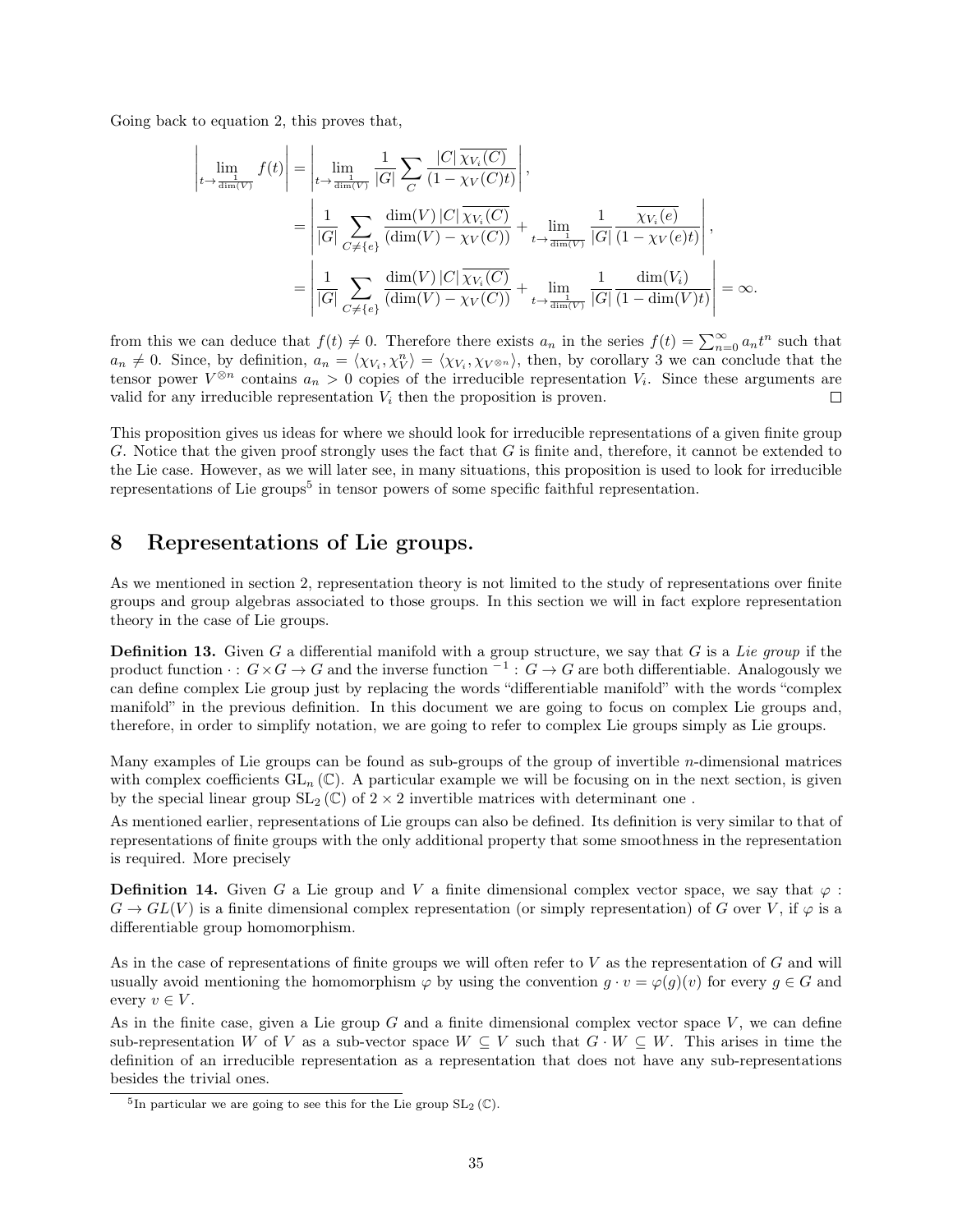The same results obtained in the finite case are however not always valid in the Lie case. Most important the complete reducibility of representations does no longer hold for representations of every Lie group. That is given a Lie group G and a representation V of G it may not exist any set of  $\{W_i\}$  of irreducible representations of G such that V is isomorphic to  $\bigoplus W_i$  as a representation<sup>6</sup>. An example where the complete reducibility is violated is given in appendix E. However it can be proven (see appendix C of [5]) that for semi-simple Lie groups <sup>7</sup> such as  $SL_2(\mathbb{C})$  the complete reducibility still holds.

#### 8.1 Lie algebras.

During section 6.1 we introduced the concept of group algebra to help us study representations of all symmetric groups. In the case of Lie groups a similar trick is usually applied. In this case case Lie algebra take the place of group algebras.

**Definition 15.** A Lie algebra is a vector space g together with a bilinear skew-symmetric binary function  $[\cdot, \cdot] : \mathfrak{g} \times \mathfrak{g} \to \mathfrak{g}$  such that, for every  $X, Y, Z \in \mathfrak{g}$ , the Jacobi identity

$$
[X,[Y,Z]] + [Y,[Z,X]] + [Z,[X,Y]] = 0,
$$

is satisfied. The skew-symmetric binary function  $[\cdot, \cdot]$  is usually referred to as Lie claudator.

Whenever a dot product is defined in the Lie algebra (for example for Lie algebras injected in matrix vector spaces) the Lie claudator is simply given by the commutator

$$
[X, Y] = X \cdot Y - Y \cdot X,
$$

for which, it is easily proven, that the Jacobi identity holds.

Similarly to how we did for group algebras it is also possible to define finite complex representation of a Lie algebra. In the case of group algebra we extended the definition of representation of finite group by imposing that the representation should preserve multiplication besides addition. For Lie algebra we extend the definition of representation of Lie group in a similar way by imposing the preservation of of the Lie claudator. More specifically.

**Definition 16.** Given g a Lie algebra and V a finite dimensional complex vector space, we say that  $\varphi : \mathfrak{g} \to$ End(V) is a representation of g over V if  $\varphi$  is a linear map such that, for every  $X, Y \in \mathfrak{g}$ , holds the identity

$$
\varphi([X,Y]) = \varphi(X) \circ \varphi(Y) - \varphi(Y) \circ \varphi(X).
$$

For Lie algebra representations we will use the same notation conventions specified for all other defined representations. The definition of irreducible Lie algebra representation is also analogous to those already seen.

There are two main reasons for which introducing Lie algebras is useful when studying representations of Lie groups.

First, for every connected Lie group G we can define an associated vector space  $T_eG$  (the vector space tangent to G at the identity element e) and provide a Lie algebra structure for this vector space. Details on how to provide this Lie algebra structure can be found in appendix F.

Second, there are two theorems (principles) that allow us to relate representations of a Lie group to representations on its associated Lie algebra. These principles are

**Theorem 1.** (First principle) Let G and H be Lie groups with G connected, then every Lie group homomorphism (i.e. every differentiable group morphism)  $\varphi: G \to H$  is uniquely determined by its differential at the identity element  $(d\varphi)_e : T_e G \to T_e H$ .

 $6$ As in the finite case we say that two representations V and W of a Lie group G are isomorphic if there exists a linear isomorphism  $\varphi: V \to W$  such that  $\varphi(g \cdot v) = g \cdot \varphi(v)$  for every  $g \in G$  and every  $v \in V$ .

 ${}^{7}$ A semi-simple Lie group is a Lie group that does not contain non-trivial connected abelian normal groups. Or, equivalently a Lie group whose Lie algebra is semi-simple (i.e. it is a direct sum of simple Lie algebras, algebras whose only ideals are trivial).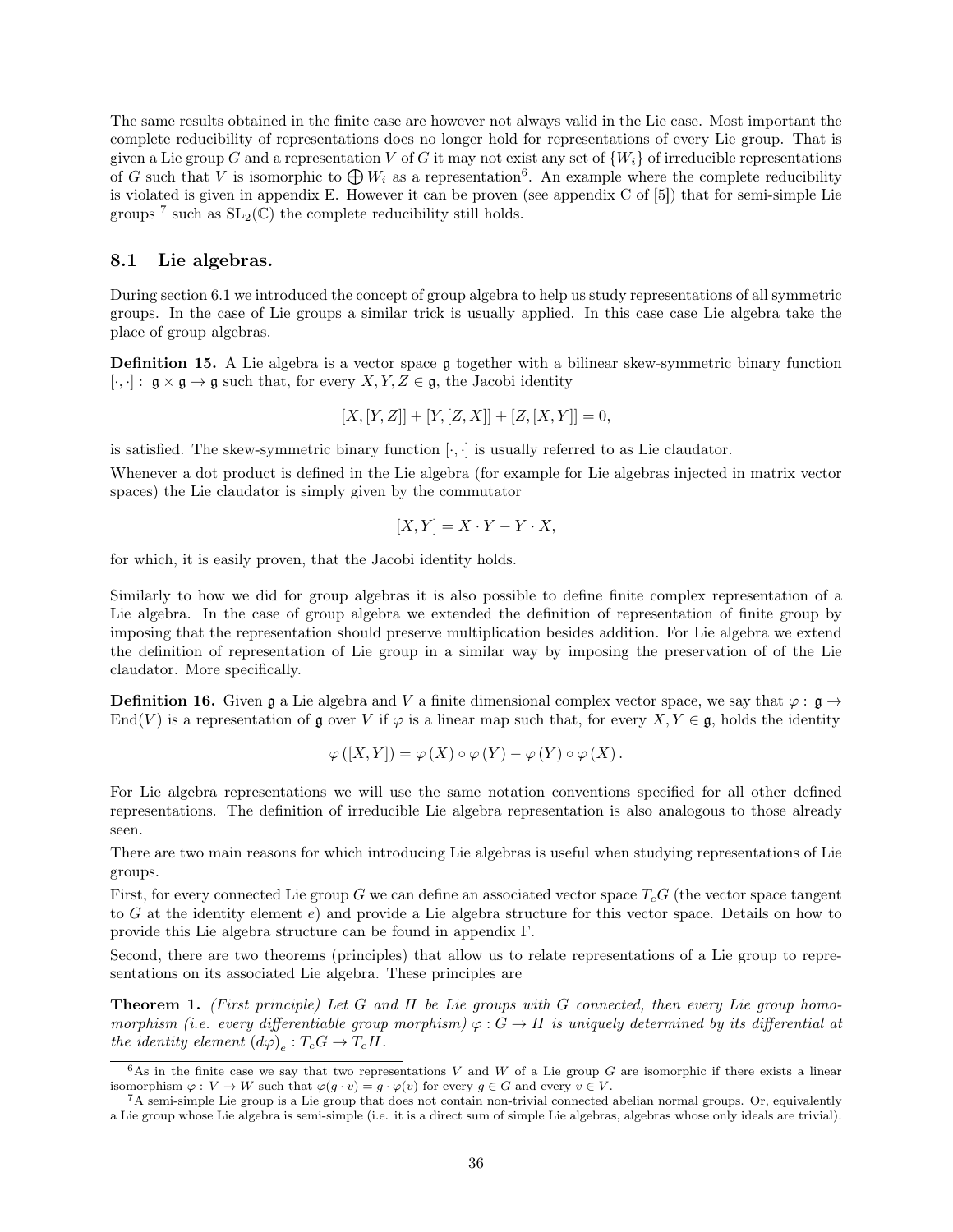and

**Theorem 2.** (Second principle) Let G and H be Lie groups with G connected and simply connected, then a linear function  $\varphi: T_eG \to T_eH$  is the differential of a differentiable group morphism if and only if  $\varphi$  is a Lie algebra morphism (i.e. preserves the Lie claudator).

Due to space restrictions, we are just going to enunciate these theorems without proving them. For a proof please refer to lecture 8 of [5].

To understand how these two principles can help us relate Lie algebras representations with Lie groups representations an example is necessary.

Take H the Lie group of linear automorphisms of a finite complex vector space V and G any connected and simply connected Lie group such that a representation  $\varphi : G \to \text{Aut}(V) = H$  of G over V exists. Since  $\varphi$  is also a Lie group morphism, then, according to the first principle, since G is connected, the representation  $\varphi$ is uniquely determined by its differential  $(d\varphi)_e$  on the identity element  $e$ .

Since G is also simply connected, then, according to the second principle, this differential  $(d\varphi)_e$  is a representation of the associated Lie algebra  $T_eG$  over the vector space V. Moreover, the second principle also tells us that every representation of the Lie algebra  $T_eG$  arises like this from a representation of the Lie group G.

In other words, for every connected and simply connected Lie group G the first and second principles give us a 1 to 1 correspondence between the representations of G and the representations of its associated Lie algebra  $T_eG$ . This allows us to reduce the problem of finding representations of a connected and simply connected Lie group G to that of finding representations of its associated Lie algebra  $T_eG$ .

However we can say more than that. Take G a connected and simply connected Lie group,  $T_eG$  its associated Lie algebra, V a finite dimensional complex vector space and  $(d\varphi)_e : T_eG \to \text{End}(V)$  a representation of  $T_eG$ over V. Then as its explained in appendix G, we can define an exponential function  $\exp: T_eG \to G$  such that the following diagram is commutative



where  $\varphi$  is a representation of G over V that arises from  $(d\varphi)_e$  as  $\varphi(\exp(X)) = \exp((d\varphi)_e(X))$ .

For simplicity it is useful to mention that, as explained in appendix G, whenever both the Lie group and its associated Lie algebra have a natural injection in the vector space of complex matrices the exponential function can be defined as

$$
\exp(X) = \sum_{n=0}^{\infty} \frac{X^n}{n!},
$$

definition that makes clear the origin of its name.

# 9 Example, representations of  $SL_2(\mathbb{C})$ .

As we have previously mentioned the special linear group group  $SL_2(\mathbb{C})$  is defined as the group of  $2 \times 2$ complex invertible matrices with determinant 1. This group has an obvious structure of complex manifold and, since the functions of product and inverse are differentiable with respect to this structure we can confirm that it is indeed a Lie group. During this section we are going to describe all irreducible representations of  $SL_2(\mathbb{C})$  noticing how, like in the finite case (proposition 8), they can all be found as subgroups of tensor products of a faithful representations.

To describe the representations of  $SL_2(\mathbb{C})$  we are going to proceed as follows: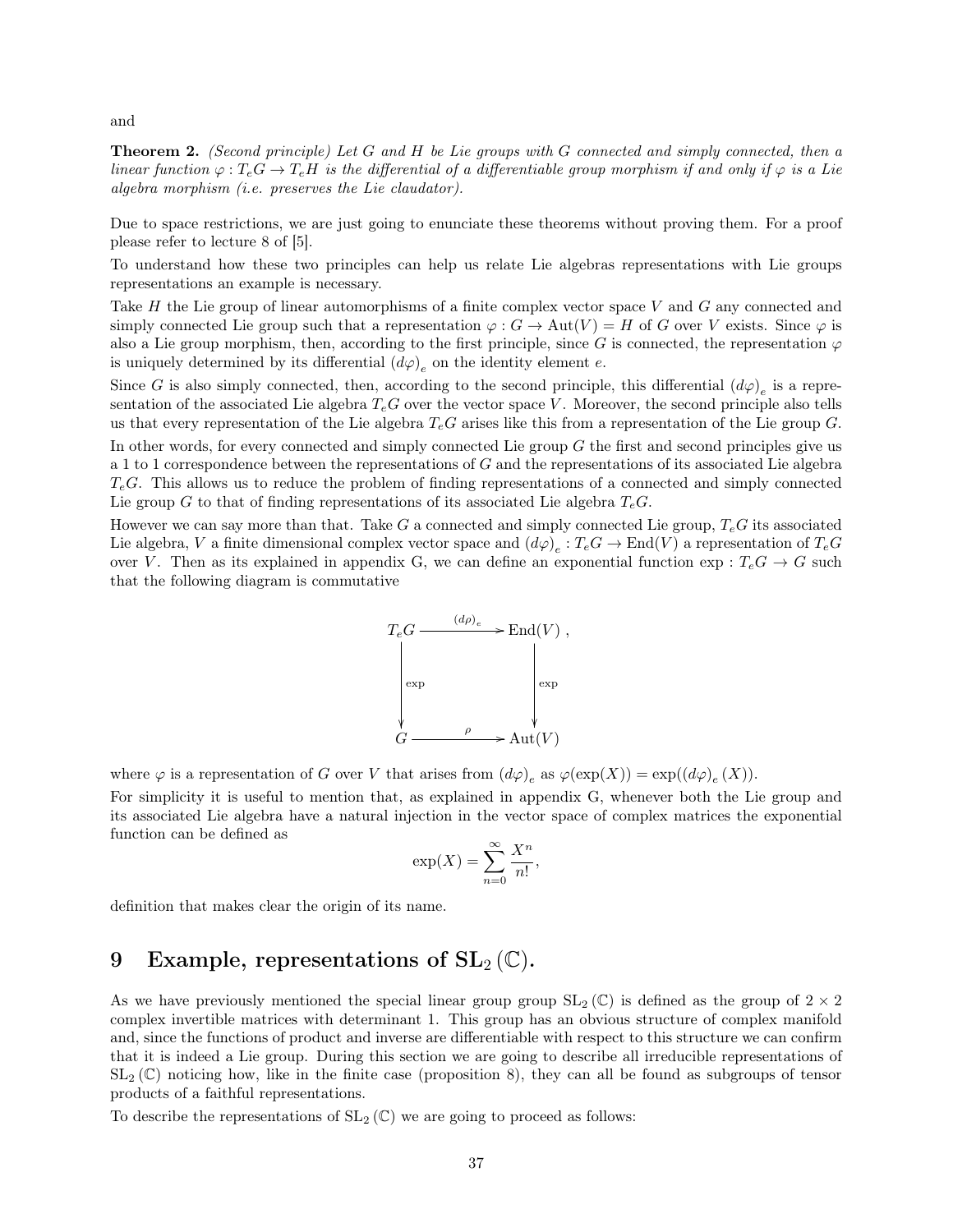First we will prove that the conditions to apply the first and second principle and thus reduce he problem to the lie algebra of  $SL_2(\mathbb{C})$  are met.

Then we will describe the Lie algebra  $\mathfrak{sl}_2(\mathbb{C})$  associated to  $SL_2(\mathbb{C})$  and state all necessary information relative to this algebra.

We will continue by deducing the conditions that all irreducible representations of  $\mathfrak{sl}_2(\mathbb{C})$  must satisfy depending on the dimension of the representation.

Finally we will conclude by finding, for all possible dimensions, concrete examples of irreducible representations of  $\mathfrak{sl}_2(\mathbb{C})$  satisfying the specified conditions.

#### 9.1 Simplification to Lie algebras.

In order to simplify the problem of finding representations of  $SL_2(\mathbb{C})$  to finding representations of its associated Lie algebra we must prove that  $SL_2(\mathbb{C})$  is connected and simply connected. To do this we will prove that the Lie group  $SU_2(\mathbb{C})$  is connected and simply connected and that  $SL_2(\mathbb{C})$  and  $SU_2(\mathbb{C})$  are homotopy equivalent (we will define what this means). Since homotopy equivalence preserves connectedness and simply connectedness then this two facts will suffice to prove the desired result.

 $SU_2(\mathbb{C})$  is defined as the set of  $2 \times 2$  complex unitary matrices. That is the set of complex matrices whose columns form an orthonormal basis of  $\mathbb{C}^2$ . In other words

$$
SU_2\left(\mathbb{C}\right) = \left\{ \begin{pmatrix} \alpha & -\overline{\beta} \\ \beta & \overline{\alpha} \end{pmatrix} : (\alpha, \beta \in \mathbb{C}) \text{ and } \left(|\alpha|^2 + |\beta|^2 = 1\right) \right\}.
$$

From this definition it is easy to notice an homeomorphism between the group  $SU_2(\mathbb{C})$  and the complex unit circumference or, equivalently, between  $SU_2(\mathbb{C})$  and the hyper-sphere  $S^3$ , given by

$$
f\left(\begin{pmatrix} \alpha & -\overline{\beta} \\ \beta & \overline{\alpha} \end{pmatrix}\right) = (\text{Re}(\alpha), \text{ Im}(\alpha), \text{Re}(\beta), \text{Im}(\beta)).
$$

Since  $S<sup>3</sup>$  is connected ad simply connected and these properties are preserved by homeomorphism then we can deduce that  $SU_2(\mathbb{C})$  is connected and simply connected.

We now need only to prove the homotopy equivalence between  $SU_2(\mathbb{C})$  and  $SL_2(\mathbb{C})$ . That is we must find a pair of continuous functions,  $f : SL_2(\mathbb{C}) \to SU_2(\mathbb{C}), g : SU_2(\mathbb{C}) \to SL_2(\mathbb{C})$  such that  $f \circ g$  is homotopic<sup>8</sup> to  $\mathrm{Id}_{\mathrm{SU}_2(\mathbb{C})}$  and  $g \circ f$  is homotopic to  $\mathrm{Id}_{\mathrm{SL}_2(\mathbb{C})}$ . Since  $\mathrm{SU}_2(\mathbb{C}) \subset \mathrm{SL}_2(\mathbb{C})$  we can chose g to be the natural inclusion. For the function  $f$  we can apply the Gram-Schmidth orthonormalization algorithm and define

$$
f\left(\begin{pmatrix}a_1&a_2\end{pmatrix}\right)=\begin{pmatrix}\frac{a_1}{\|a_1\|}&\frac{a'_2}{\|a'_2\|}\end{pmatrix},\,
$$

where  $a_1$  and  $a_2$  represent column vectors,  $a'_2$  is equal to  $a_2 - a_1 \frac{\langle a_1, a_2 \rangle}{\langle a_1, a_1 \rangle}$  with  $\langle \cdot, \cdot \rangle$  the standard inner product of  $\mathbb{C}^2$ , and  $||a|| = \sqrt{\langle a, a \rangle}$  is the standard norm of  $\mathbb{C}^2$ .

By definition of f and g we have that  $g \circ f$  is the identity on  $SU_2(\mathbb{C})$ . Since a function is trivially homotopic to itself, then we need only to prove that  $f \circ g$  is homotopic to  $\mathrm{Id}_{\mathrm{SL}_2(\mathbb{C})}$ . Define  $h : [0,1] \times SL_2(\mathbb{C}) \to SL_2(\mathbb{C})$  as

$$
h(t, (a_1, a_2)) = t \cdot (a_1, a_2) + (1 - t)f \circ g (a_1, a_2),
$$
  
=  $\left( a_1 \left( t + (1 - t) \frac{1}{\|a_1\|} \right), a_2 \left( t + (1 - t) \frac{1}{\|a_2'\|} \right) - a_1 \left( (1 - t) \frac{\langle a_1, a_2 \rangle}{\langle a_1, a_1 \rangle} \right) \right),$   
=  $(u_{1,t}, u_{2,t})$ 

with the same notation used previously. Notice that  $u_{1,t}$  and  $u_{2,t}$  are linearly independent for every  $t \in [0,1]$ since  $a_1$  and  $a_2$  are, and they are well defined since

$$
\left(t + (1-t)\frac{1}{\|a_1\|}\right), \left(t + (1-t)\frac{1}{\|a_2'\|}\right) \ge \min\left(1, \frac{1}{\|a_1\|}, \frac{1}{\|a_2'\|}\right) > 0
$$

<sup>&</sup>lt;sup>8</sup>Given two topological sets X and Y, two continuous functions  $f, g$  from X to Y are said to be homotopic if there exists a continuous function  $h : [0,1] \times X \to Y$  such that  $h(0, \cdot) = f$  and  $h(1, \cdot) = g$ .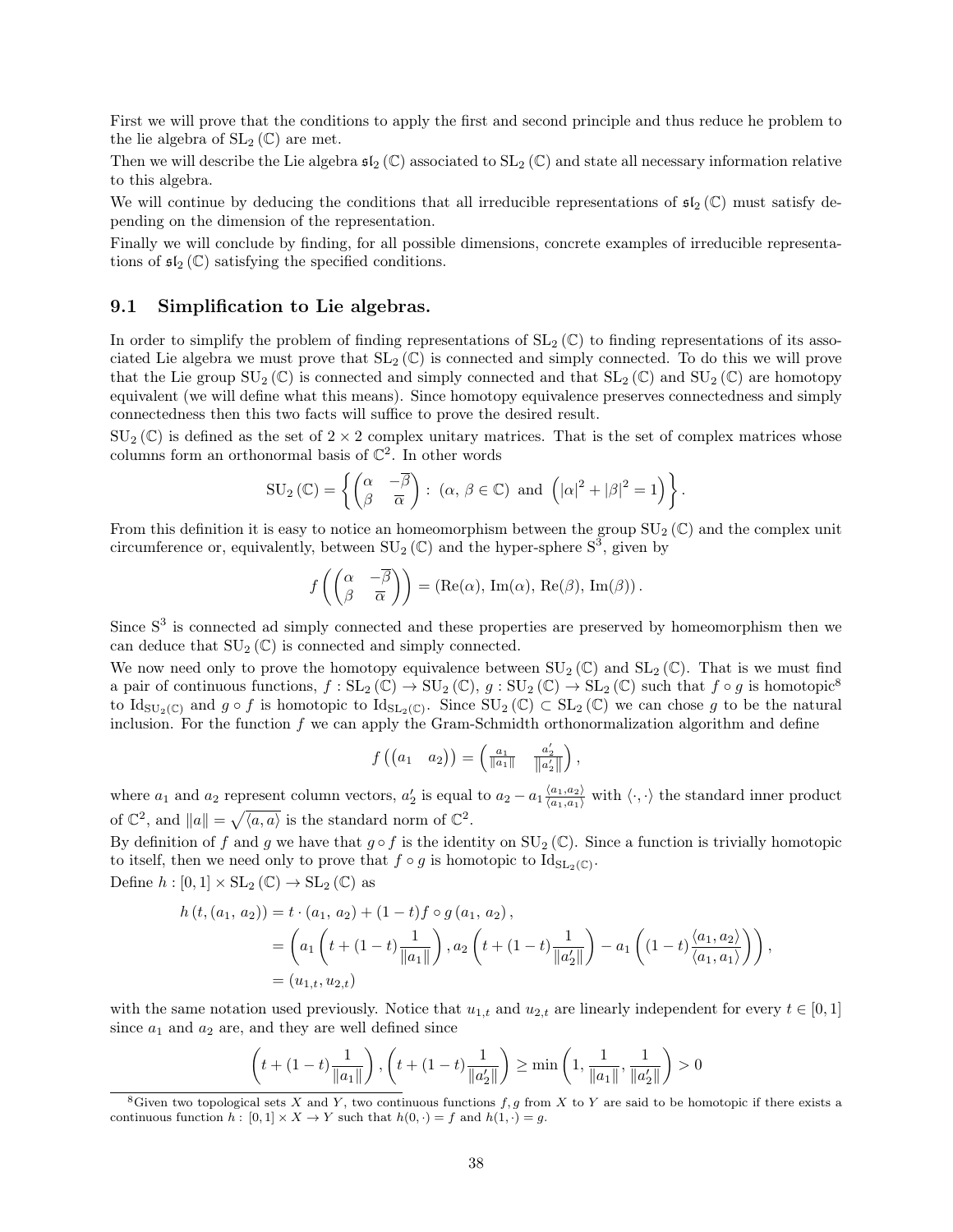for being  $\frac{1}{\|a'_2\|}$  and  $\frac{1}{\|a_1\|}$  positive values. Therefore the function h is well defined. h is also continuous since it is a linear combination of continuous functions. Finally we have that  $h(0, \cdot) = f \circ g(\cdot)$  and that  $h(1, \cdot) = Id_{SL_2(\mathbb{C})}$ thus completing the poof that  $SU_2(\mathbb{C})$  and  $SL_2(\mathbb{C})$  are homotopy equivalent.

#### 9.2 Description of associated Lie algebra.

We know that the exponential function is a bijection between a Lie algebra and the Lie group to which it is associated. Therefore to find the Lie algebra of  $SL_2(\mathbb{C})$  we need to find all the matrices A such that  $\det(\exp(A))=1$ . To do this first we need a lemma.

**Lemma 12.**  $det(exp(A)) = e^{tr(A)}$  for every  $A \in M_{n \times n}(\mathbb{C})$ .

*Proof.* Take A to be any matrix in  $M_{n\times n}(\mathbb{C})$  and  $J = P^{-1}AP$  its Jordan form. By definition we have that

,

$$
\exp(A) = \sum_{n=0}^{\infty} \frac{A^n}{n!} = \lim_{N \to \infty} \sum_{n=0}^{N} \frac{A^n}{n!} = \lim_{N \to \infty} \sum_{n=0}^{N} \frac{(PJP^{-1})^n}{n!}
$$

$$
= \lim_{N \to \infty} \sum_{n=0}^{N} \frac{PJ^n P^{-1}}{n!} = \lim_{N \to \infty} P\left(\sum_{n=0}^{N} \frac{J^n}{n!}\right) P^{-1},
$$

$$
= P\left(\lim_{N \to \infty} \left(\sum_{n=0}^{N} \frac{J^n}{n!}\right)\right) P^{-1} = P \exp(J) P^{-1}.
$$

Since both the determinant and the trace of a matrix are invariant under conjugation, we can, from the previous formula, reduce our problem to proving the identity for Jordan matrices. Moreover, denoting by  $J_i$ the Jordan blocks of a Jordan matrix  $J$  we have that

$$
\exp\left(J\right) = \sum_{n=0}^{\infty} \frac{A^n}{n!} = \sum_{n=0}^{\infty} \frac{\begin{pmatrix} J_1 & 0 \\ 0 & J_d \end{pmatrix}^n}{n!} = \sum_{n=0}^{\infty} \frac{\begin{pmatrix} J_1^n & 0 \\ 0 & J_d^n \end{pmatrix}}{n!},
$$
\n
$$
= \begin{pmatrix} \sum_{n=0}^{\infty} \frac{J_1^n}{n!} & 0 \\ 0 & \sum_{n=0}^{\infty} \frac{J_d^n}{n!} \end{pmatrix} = \begin{pmatrix} \exp\left(J_1\right) & 0 \\ 0 & \exp\left(J_d\right) \end{pmatrix}.
$$

Thus, if the identity is true for Jordan blocks, then it will be true for Jordan matrices since

$$
\det (\exp (J)) = \det \left( \begin{pmatrix} \exp(J_1) & 0 \\ & \ddots & \\ 0 & \exp(J_d) \end{pmatrix} \right) = \det (\exp (J_1)) \cdots \det (\exp (J_2)),
$$
\n
$$
= e^{\text{tr}(J_1)} \cdots e^{\text{tr}(J_d)} = e^{\text{tr}(J_1) + \cdots + \text{tr}(J_d)} = e^{\text{tr}\left( \begin{pmatrix} J_1 & 0 \\ & \ddots & \\ 0 & & J_d \end{pmatrix} \right)},
$$
\n
$$
= e^{\text{tr}(J)}.
$$

Therefore we need only to prove the identity for Jordan blocks.

Let us write a Jordan block as  $J = D + U$  where  $D = \lambda$ Id is a diagonal matrix and U is a strictly upper triangular matrix. Notice how, given A any upper triangular matrix then the product between  $A \cdot U$  is also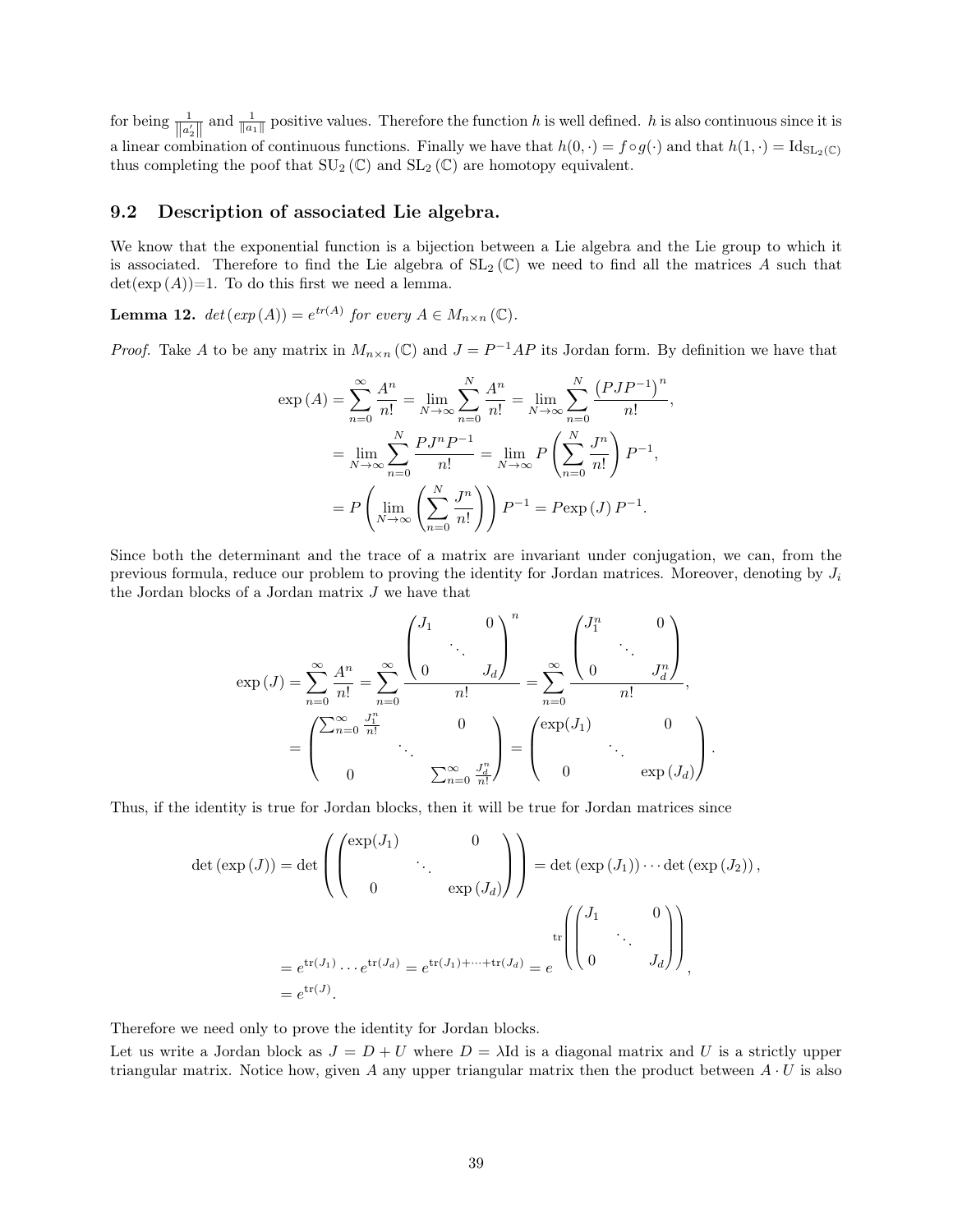a strictly upper triangular matrix. We can therefore write

$$
\exp\left(J\right) = \sum_{n=0}^{\infty} \frac{J^n}{n!} = \sum_{n=0}^{\infty} \frac{\left(D+U\right)^n}{n!} = \sum_{n=0}^{\infty} \frac{D^n + \left(\cdots\right)U}{n!},
$$

$$
= \sum_{n=0}^{\infty} \left( \begin{pmatrix} \frac{\lambda^n}{n!} & 0\\ 0 & \frac{\lambda^n}{n!} \end{pmatrix} + \tilde{A}_n \right) = \begin{pmatrix} e^{\lambda} & 0\\ 0 & e^{\lambda} \end{pmatrix} + \tilde{A},
$$

where both  $\tilde{A}$  and  $\tilde{A}_n$  are strictly upper triangular matrices and, therefore, have trace 0. For the identity  $(D+U)^n = D^n + (\cdots)U$  we have used that, being D diagonal, then D and U commute. Matrix  $\tilde{A}$  also satisfy the identity

$$
\det\left(\begin{pmatrix} e^{\lambda} & 0 \\ 0 & \cdot \cdot \cdot \end{pmatrix} + \tilde{A}\right) = \det\left(\begin{pmatrix} e^{\lambda} & 0 \\ 0 & \cdot \cdot \cdot \end{pmatrix}\right).
$$

Denoting by  $n$  the dimension of a Jordan block  $J$  we can thus conclude that

$$
\det (\exp (J)) = \det \left( \begin{pmatrix} e^{\lambda} & 0 \\ & \ddots & 0 \\ 0 & & e^{\lambda} \end{pmatrix} + \tilde{A} \right) = \det \left( \begin{pmatrix} e^{\lambda} & 0 \\ & \ddots & 0 \\ 0 & & e^{\lambda} \end{pmatrix} \right),
$$

$$
= (e^{\lambda})^{n} = e^{n\lambda} = e^{-\lambda} = e^{-\lambda} = e^{-\lambda} = e^{-\lambda} = e^{-\lambda} = e^{-\lambda} = e^{-\lambda} = e^{-\lambda} = e^{-\lambda} = e^{-\lambda} = e^{-\lambda} = e^{-\lambda} = e^{-\lambda} = e^{-\lambda} = e^{-\lambda} = e^{-\lambda} = e^{-\lambda} = e^{-\lambda} = e^{-\lambda} = e^{-\lambda} = e^{-\lambda} = e^{-\lambda} = e^{-\lambda} = e^{-\lambda} = e^{-\lambda} = e^{-\lambda} = e^{-\lambda} = e^{-\lambda} = e^{-\lambda} = e^{-\lambda} = e^{-\lambda} = e^{-\lambda} = e^{-\lambda} = e^{-\lambda} = e^{-\lambda} = e^{-\lambda} = e^{-\lambda} = e^{-\lambda} = e^{-\lambda} = e^{-\lambda} = e^{-\lambda} = e^{-\lambda} = e^{-\lambda} = e^{-\lambda} = e^{-\lambda} = e^{-\lambda} = e^{-\lambda} = e^{-\lambda} = e^{-\lambda} = e^{-\lambda} = e^{-\lambda} = e^{-\lambda} = e^{-\lambda} = e^{-\lambda} = e^{-\lambda} = e^{-\lambda} = e^{-\lambda} = e^{-\lambda} = e^{-\lambda} = e^{-\lambda} = e^{-\lambda} = e^{-\lambda} = e^{-\lambda} = e^{-\lambda} = e^{-\lambda} = e^{-\lambda} = e^{-\lambda} = e^{-\lambda} = e^{-\lambda} = e^{-\lambda} = e^{-\lambda} = e^{-\lambda} = e^{-\lambda} = e^{-\lambda} = e^{-\lambda} = e^{-\lambda} = e^{-\lambda} = e^{-\lambda} = e^{-\lambda} = e^{-\lambda} = e^{-\lambda} = e^{-\lambda} = e^{-\lambda} = e^{-\lambda} = e^{-\lambda} = e^{-\lambda} = e^{-\lambda} = e^{-\lambda} = e^{-\lambda} = e^{-\lambda} = e^{-\lambda} = e^{-\lambda} = e^{-\lambda} = e^{-\lambda} = e^{-\lambda} = e^{-\lambda} = e^{-\lambda} = e^{-\lambda} = e^{-\lambda} = e^{-\lambda} = e^{-\lambda} = e^{-\lambda} = e^{-\lambda} = e^{-\lambda} = e^{-
$$

thus proving the lemma.

From this lemma we can conclude that the Lie algebra of  $SL_2(\mathbb{C})$  is formed by the set of traceless complex matrices of dimension 2. In other words we have

$$
\mathfrak{sl}_2\left(\mathbb{C}\right) = \left\{A \in M_{2 \times 2}\left(\mathbb{C}\right): \text{ tr}\left(A\right) = 0\right\}.
$$

As basis elements of  $\mathfrak{sl}_2(\mathbb{C})$  we will take the matrices

$$
H = \begin{pmatrix} 1 & 0 \\ 0 & -1 \end{pmatrix}, \qquad X = \begin{pmatrix} 0 & 1 \\ 0 & 0 \end{pmatrix}, \qquad Y = \begin{pmatrix} 0 & 0 \\ 1 & 0 \end{pmatrix},
$$

which satisfy the convenient relations

$$
[H, X] = 2X, \t\t [H, Y] = -2Y, \t\t [X, Y] = H.
$$

Unless otherwise specified, in what is left of this section, the symbols  $H, X$  and Y will be referring to this matrices.

#### 9.3 Possible representations.

As we have already mentioned the representations of  $SL_2(\mathbb{C})$  satisfy the complete reducibility property. Therefore we can restrict the problem of finding all representations of  $SL_2(\mathbb{C})$  to the problem of finding its irreducible representations and, from the previous section, we can reduce this problem to that of finding the irreducible representation of its lie algebra  $\mathfrak{sl}_2(\mathbb{C})$ .

Before starting however we need to introduce, without proving, one more result.

 $\Box$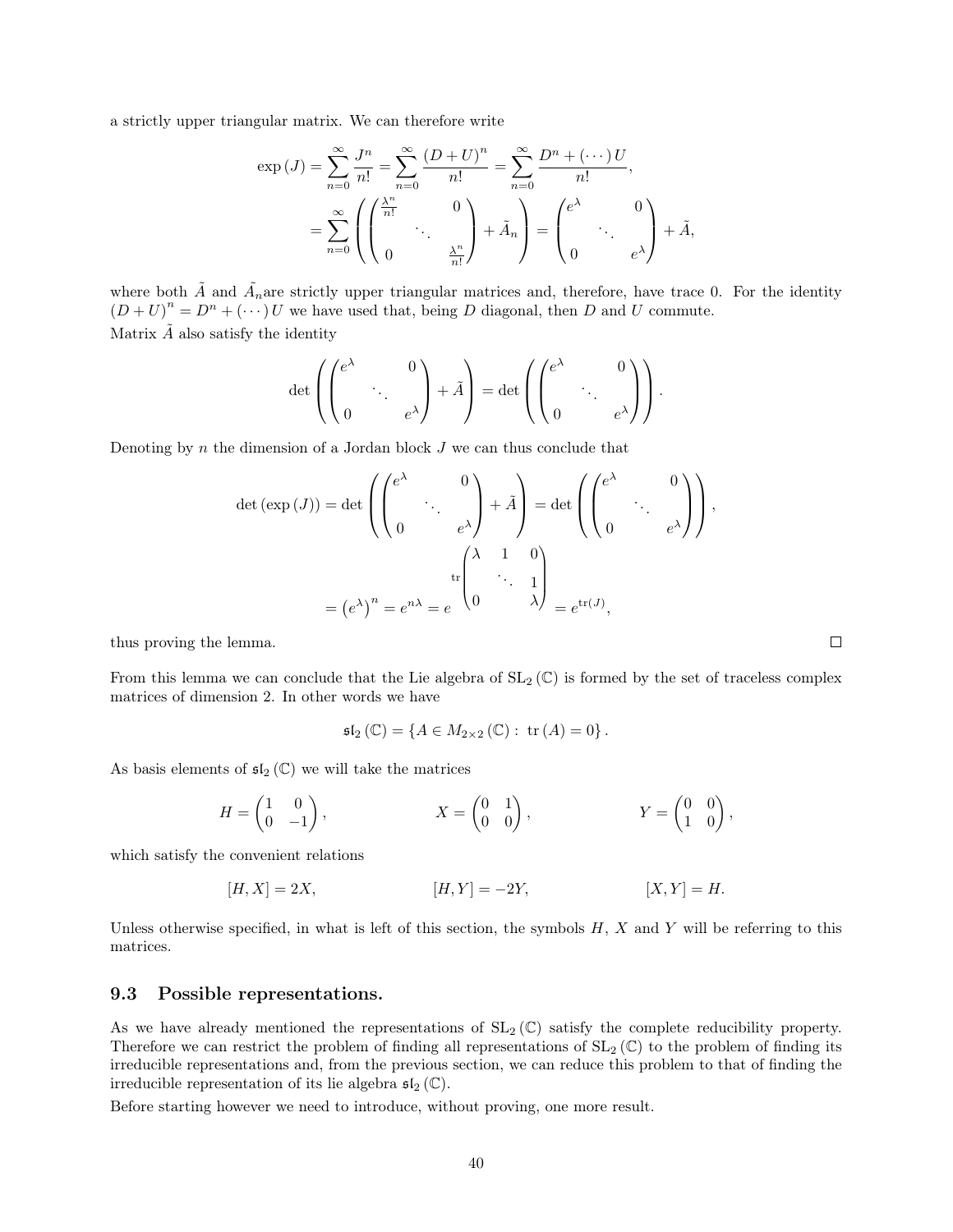Proposition 9. (Preservation of Jordan Decomposition). Let g be a semi-simple Lie algebra. For any element  $Z \in \mathfrak{g}$ , there exist unique  $Z_s$  and  $Z_n$  in  $\mathfrak{g}$  such that  $Z_s$  is diagonalizable,  $Z_n$  is nihilpotent, both of them commute and  $Z = Z_s + Z_n$ . Moreover, with the same notation we have that for any representation  $\varphi$ of the Lie algebra g hold the identities

$$
\varphi\left(Z\right)_s = \varphi\left(Z_s\right), \qquad \qquad \varphi\left(Z\right)_n = \varphi\left(Z_n\right)
$$

Prove of this proposition can be found in proposition 9.20 and appendix C of [5].

As a corollary of the previous proposition we have that.

**Corollary 5.** Given  $\mathfrak g$  a Lie algebra,  $\varphi$  any representation of  $\mathfrak g$  and Z a diagonalizable element of  $\mathfrak g$  then  $\varphi(Z)$  is also diagonalizable.

Take now V a finite dimensional complex vector space and  $\varphi$  a representation of the Lie algebra  $\mathfrak{sl}_2(\mathbb{C})$  on V. Then, for the previous corollary, we have that  $\varphi(H)$  is diagonalizable<sup>9</sup>. We can therefore write V as direct sum of one dimensional eigenspaces generated by linearly independent eigenvectors of  $\varphi(H)$ . In other words we have that  $V \cong \bigoplus V_\lambda^{\oplus n_\lambda}$  where  $V_\lambda = \langle v_\lambda \rangle$  are such that  $\varphi(H)(v_\lambda) = \lambda v_\lambda$ . For simplicity we will be referring to the eigenvectors of  $\varphi(H)$  as if they were eigenvectors of H.

According to the commutation relations between the basis elements of  $\mathfrak{sl}_2(\mathbb{C})$ , for every possible  $\lambda$  we have that

$$
HX \cdot v_{\lambda} = ([H, X] + XH) v_{\lambda} = (2X + XH) v_{\lambda} = 2Xv_{\lambda} + X\lambda v_{\lambda} = (\lambda + 2)Xv_{\lambda},
$$
  
\n
$$
HY \cdot v_{\lambda} = ([H, Y] + YH) v_{\lambda} = (-2Y + YH) v_{\lambda} = -2Yv_{\lambda} + Y\lambda v_{\lambda} = (\lambda - 2)Yv_{\lambda}.
$$

We can thus deduce that the matrix X sends any eigenvector  $v_{\lambda}$  to an eigenvector  $v_{\lambda+2}$ while matrix Y sends  $v_{\lambda}$  to an eigenvector  $v_{\lambda-2}$ .

Since V is finite dimensional and eigenvectors of diagonal matrices with different values are linearly independent, there must exists an eigenvector  $v_{\mu} \neq 0$  such that  $Xv_{\mu} = 0$ .

We can now define the set B as the set of vectors obtained by making Y act on  $v_\mu$  any finite number of times and removing the 0 vector from the result

$$
B = \{ Y^n \cdot v_\mu : n \in \mathbb{N} \cup \{0\} \} \setminus \{0\}.
$$

Given that V is finite dimensional we can, as before, deduce that exists a non negative integer  $r$  such that,  $Y^n v_\mu = 0$  for every  $n > r$  while  $Y^r v_\mu \neq 0$ .

Denoting  $v_{\mu-2n} = Y^n v_\mu$  we can thus redefine

$$
B = \{v_{\mu}, v_{\mu-2}, \ldots, v_{\mu-2r}\}.
$$

From now on we will denote  $V_{\mu} = \langle B \rangle \subset V$  the vector space generated by the vectors in B. By construction,  $V_{\mu}$  is invariant under the action of both Y and H. If we now prove that  $V_{\mu}$  is also invariant under the action of X then will have that  $V_\mu$  remains invariant under the action of all elements of the basis of  $\mathfrak{sl}_2(\mathbb{C})$  and, therefore, remains invariant under the action of any element of  $\mathfrak{sl}_2(\mathbb{C})$ . In other words we will have proven that  $V_{\mu}$  is a sub-representation of V.

To prove that  $V_{\mu}$  is invariant under X we first need the following lemma

**Lemma 13.** Using the notation introduced until now, for every  $0 \le n \le r$  exist values  $a_n, b_n \in \mathbb{C}$  such that

$$
XYv_{\mu-2n} = a_n v_{\mu-2n}
$$
 and 
$$
YXv_{\mu-2n} = b_n v_{\mu-2n}
$$
,

with  $a_n = (n+1)(\mu - n)$  and  $b_n = n(\mu - n - 1)$ .

<sup>9</sup>Remember that we are using the notation introduced at the end of section 9.2.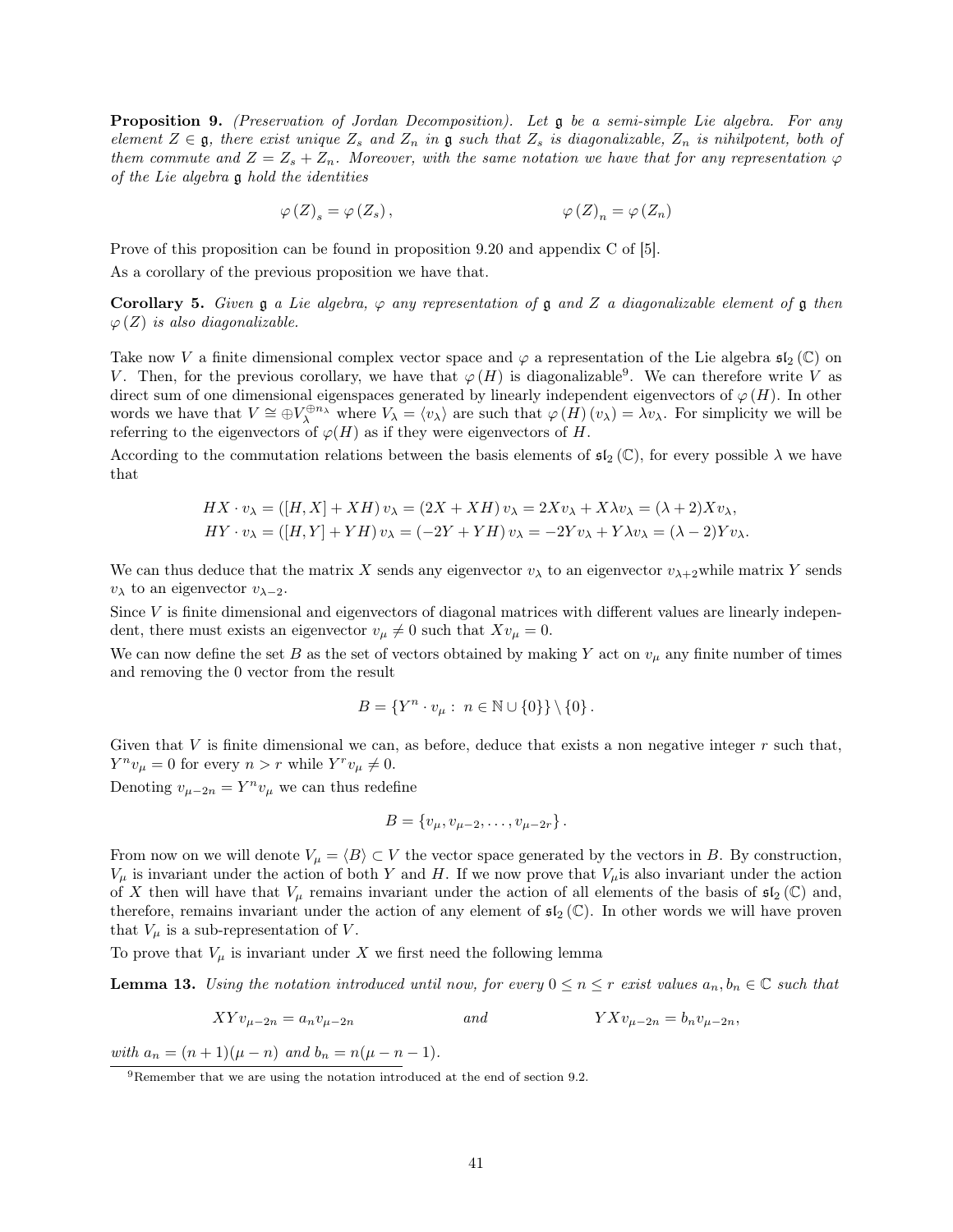*Proof.* We will prove the result by induction over  $n$ .

 $n = 0$ .

in this case we have, by definition, that

$$
YXv_{\mu} = Y0 = 0,
$$

and therefore  $b_0 = 0 = 0 \cdot (\mu - 0 - 1)$ . On the other hand

$$
\mu v_{\mu} = Hv_{\mu} = [X, Y] v_{\mu} = (XY - YX)v_{\mu} = XYv_{\mu} - YXv_{\mu} = XYv_{\mu},
$$

and, since  $a_0 = (0+1)(\mu - 0) = \mu$  we can conclude that the lemma is true for  $n = 0$ .  $n>0.$ 

In this case we have that

$$
YXv_{\mu-2n} = YXYv_{\mu-2(n-1)} = Y(XYv_{\mu-2(n-1)}).
$$

Applying the induction hypothesis we obtain

$$
YXv_{\mu-2n} = Ya_{n-1}v_{\mu-2(n-1)} = a_{n-1}Yv_{\mu-2(n-1)} = a_{n-1}v_{\mu-2n},
$$

and therefore  $b_n = a_{n-1}$ . Using this result we can write

$$
(\mu - 2n)v_{\mu - 2n} = Hv_{\mu - 2n} = [X, Y]v_{\mu - 2n} = (XY - YX)v_{\mu - 2n},
$$
  
= XYv\_{\mu - 2n} - YXv\_{\mu - 2n} = XYv\_{\mu - 2n} - a\_{n-1}v\_{\mu - 2n},

and therefore

$$
XYv_{\mu-2n} = (a_{n-1} + \mu - 2n)v_{\mu-2n}.
$$

This last identity proves the lemma with  $a_n = a_{n-1} + \mu - 2n$ . If we combine the identity with the already found value  $a_0 = \mu$  we can obtain the following closed expression for  $a_n$ 

$$
a_n = a_{n-1} + \mu - 2n = \sum_{j=0}^n (\mu - 2j) = (n+1)\mu - 2\frac{n(n+1)}{2} = (n+1)(\mu - n).
$$

From this, knowing that  $b_n = a_{n-1}$ , we deduce that

$$
b_n = n(\mu - n - 1),
$$

thus completing the proof of the lemma.

Using the previous lemma we have that, for every  $n = 0, \ldots, r$ 

$$
Xv_{\mu-2n} = XYv_{\mu-2(n-1)} = a_{n-1}v_{\mu-2(n-1)} = n(\mu - n - 1)v_{\mu-2(n-1)},
$$

where  $v_{\mu+2} = 0$  and  $a_{-1} = 0$ . In other words X sends every element of the basis B to a scalar multiple of another element of the same basis. This implies that  $V_\mu = \langle B \rangle$  is invariant under X and, since it is also invariant under Y and H, we can conclude it is invariant under  $\mathfrak{sl}_2(\mathbb{C})$ . In other words  $V_\mu$  is a subrepresentation of V.

Since we have taken  $V$  any representation we can, in particular, take  $V$  an irreducible representation. Then, since,  $V_{\mu} \neq 0$  is an irreducible sub-representation of V we must have  $V_{\mu} = V$ . In other words all irreducible representations of  $\mathfrak{sl}_2(\mathbb{C})$  can be obtained following are the same procedure used to obtain  $V_\mu$ .

We can be more specific about the representation  $V_{\mu}$ . In fact, we can explicit the value  $\mu$  depending on the dimension of  $V_\mu$ .

We know that, for how r is defined,  $v_{\mu-2r} \neq 0$  and

$$
XYv_{\mu-2r} = X0 = 0.
$$

 $\Box$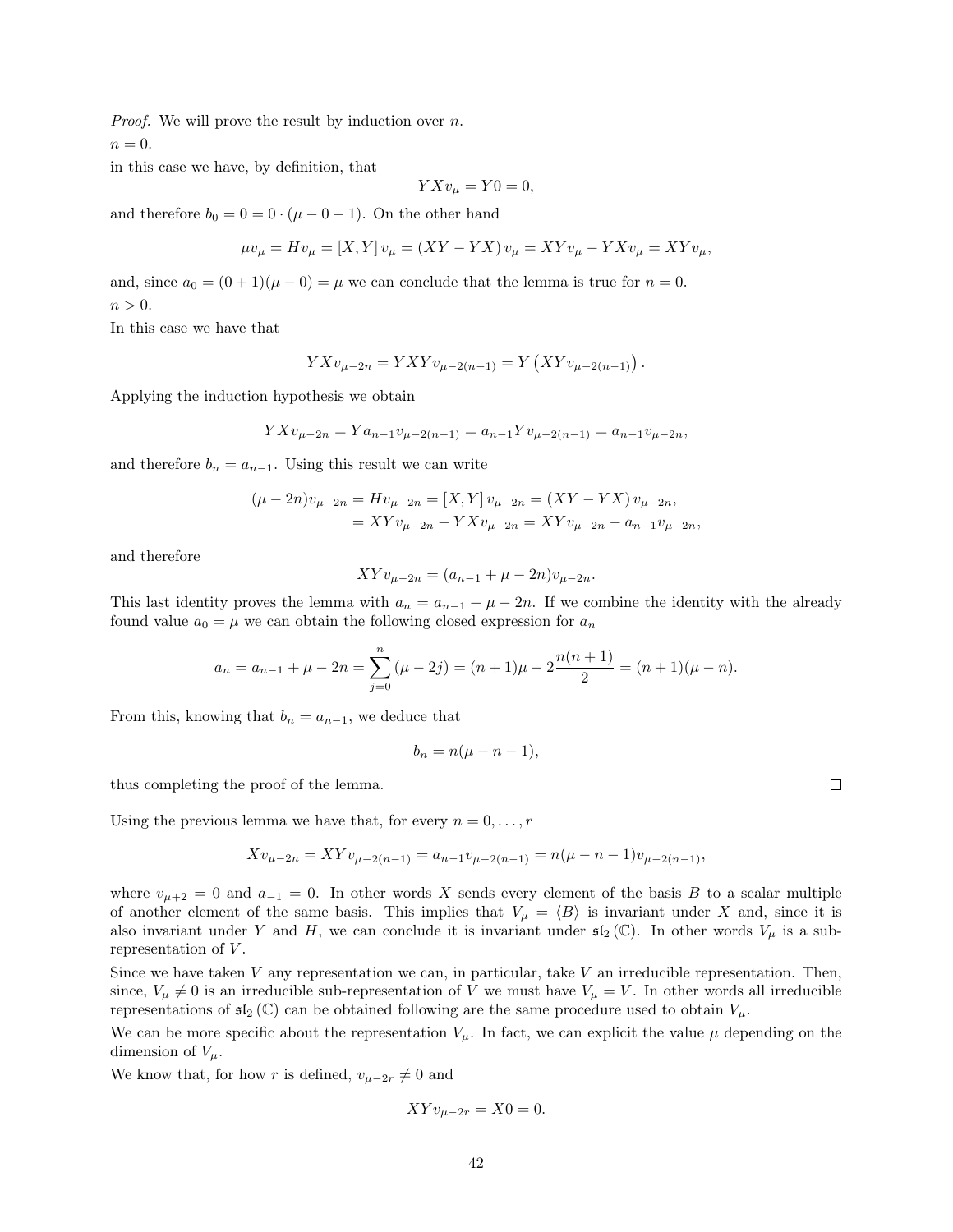On the other hand, according to the previous lemma we have that

$$
0 = XYv_{\mu-2r} = a_r v_{\mu-2r},
$$

and we can therefore conclude that  $a_r = 0$ . From the lemma we know that  $a_r = (r + 1)(\mu - r)$ . Since r is a non negative integer then  $r + 1 \neq 0$  and, therefore, we must have  $\mu - r = 0$ , or, written differently  $\mu = r$ .

From this we can deduce that  $V_r$  is irreducible for every non negative integer  $r$ . Suppose in fact that we could write  $V_r = W_r \oplus W'_r$ . Since H would act diagonally in both  $W_r$  and  $W'_r$  we could span these representations with eigenvectors of H as we did before with the general representation V. Since  $V_r = W_r \oplus W'_r$  the eigenvalues of this eigenvectors must be the same eigenvalues we found when studying the action of H over  $V_r$ . We can thus take  $v_r$  an eigenvector of either  $W_r$  or  $W'_r$  with eigenvalue r. Without loss of generality we can suppose  $v_r \in W_r$ . Repeating now the same procedure used to construct the representations  $V_\mu$  we could, from  $v_r$ , construct a sub-representation  $V'_r \subseteq W_r \subseteq V$ . We have also proven that both  $V'_r$  and  $V_r$  are  $r+1$  dimensional and, therefore, we can conclude from the previous inclusion that  $V'_r = W_r = V$ . Since  $W_r = V$  then  $W'_r = \{0\}$ and since  $W_r$  and  $W'_r$  are general sub-representations of  $V_r$  we can conclude that  $V_r$  is irreducible.

In synthesis, during this section we have proven that all irreducible representations of  $\mathfrak{sl}_2(\mathbb{C})$  must be of the form  $V_r$  with r and integer such that  $r + 1 = \dim(V_r)$ . A possible basis of the irreducible representation  $V_r$ is given by the set

$$
B = \{v_{-r}, v_{-r+2}, \ldots, v_r\},\,
$$

where the the values  $v_n$  satisfy

$$
Hv_n = nv_n \hspace{1.5cm} Yv_n = v_{n-2} \hspace{1.5cm} Xv_n = \frac{r-n}{2}(\frac{r+n}{2}-1)v_{n+2},
$$

where  $v_{r+1} = v_{-r-1} = 0$ . We have also proven that all representations of this form are irreducible. The only thing we now need to do in order to complete the description of all irreducible representations of

 $\mathfrak{sl}_2(\mathbb{C})$  is finding, for every non negative integer r a concrete example of the representation  $V_r$ .

#### 9.4 Examples of  $V_r$  for every non negative  $V_r$ .

For every non negative integer r, we will find a representation V having an eigenvector  $v_r$  of H with eigenvalue r satisfying  $Xv_r = 0$ . Using this eigenvector will be able, following the same steps descried in the previous section, to construct the irreducible representation  $V_r$ .

Take  $V = \mathbb{C}^2$  the standard representation of  $\mathfrak{sl}_2(\mathbb{C})$ . That is the representation in which  $\mathfrak{sl}_2(\mathbb{C}) \subset M_{2 \times 2}(\mathbb{C})$ acts on  $\mathbb{C}^2$  by left matrix multiplication. This representation is clearly faithful and, therefore, as proposition 8 suggests for the finite case, we will look for irreducible representations in its tensor powers.

Notice now that, as it is explained in page 110 of [5], the representation of  $\mathfrak{sl}_2(\mathbb{C})$  over V induces, for every positive integer n, a representation of  $\mathfrak{sl}_2(\mathbb{C})$  over  $V^{\otimes n}$  given by

$$
Z\cdot (v^1,\ldots,v^n)=\sum_{i=1}^n \left(v^1,\ldots,v^{i-1},Z\cdot v^i,v^{i+1},\ldots,v^n\right) \text{ for every } Z\in \mathfrak{sl}_2\left(\mathbb{C}\right).
$$

From this definition of the representation over  $V^{\otimes n}$  we can deduce that the eigenvectors for H on  $V^{\otimes n}$  are all those elements  $(v^1, \ldots, v^n) \in V^{\otimes n}$  such that, for every  $i = 1, \ldots, n$ , the vector  $v^i$  is an eigenvector for H on V. If we now take  $v_1 = (1,0)$  and  $v_{-1} = (0,1)$  two linearly independent eigenvectors of V with eigenvalues 1 and  $-1$  respectively we can define the set  $B = \{(v_{\pm 1}, \ldots, v_{\pm 1}) \in V^{\otimes n}\}\$  of linearly independent vectors of  $V^{\otimes n}$ . Since  $|B| = 2^n = \dim(V)^n = \dim(V^{\otimes n})$  then the eigenvalues associated to each eigenvector of B must be all eigenvalues of H (seen as an automorphism of  $V^{\otimes n}$ ). Since the eigenvalue of the vector  $(v_{s_1},...,v_{s_n}) \in B$ is equal to  $\sum_{i=1}^n s_i$  we can deduce then that the eigenvalues of H (as an automorphism of  $V^{\otimes n}$ ) range from  $-n$  to n reaching both extremes with vectors  $v_{-n} = (v_{-1}, \ldots, v_{-1})$  and  $v_n = (v_1, \ldots, v_1)$  respectively. Since there cannot be any eigenvector with eigenvalue greater than n we can conclude that  $Xv_n = 0$ . We can now follow the steps described in the previous section to obtain from the vector  $v_n$  the irreducible representation  $V_n \subset V^{\otimes n}.$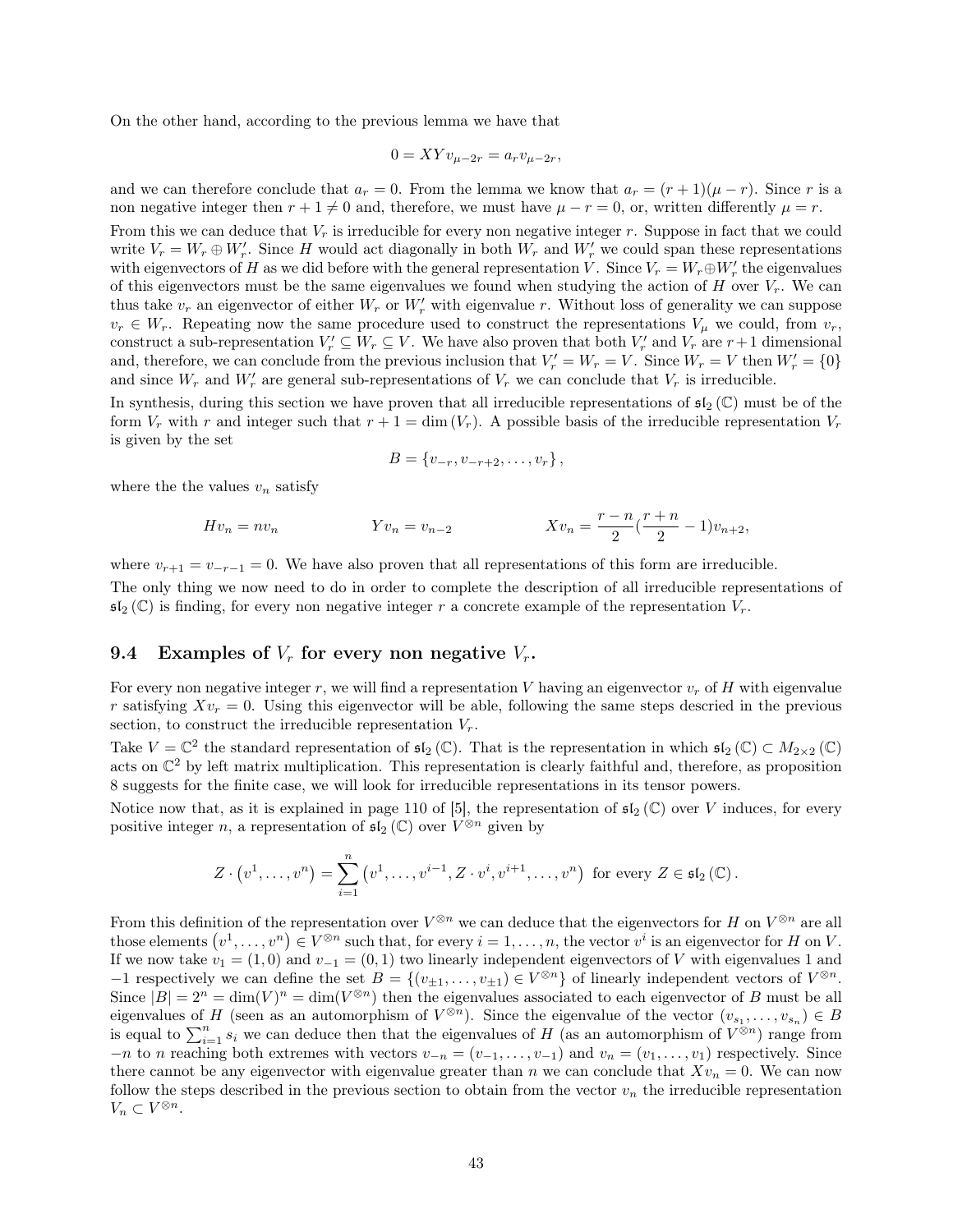The previous argument gives an example of the irreducible representation  $V_n$  for every positive integer n. The only representation left is  $V_0 = \mathbb{C}$  which is none other that the trivial representation defined by the action  $\mathfrak{sl}_2(\mathbb{C}) \cdot V_0 = 0$ .

We can however tell a little more about the irreducible representations of  $\mathfrak{sl}_2(\mathbb{C})$ . Notice that, if we take  $Sym^n (V) \subset V^{\otimes n}$ , then we will have that  $Sym^n (V)$  is a sub-representation of  $V^{\otimes n}$ . Moreover we can use as basis of  $\text{Sym}^n(V)$  the set

$$
B^* = \{v_{-n} = (v_{-1}, \ldots, v_{-1}), v_1^*, \ldots, v_{n-1}^*, (v_1, \ldots, v_1) = v_n\},\
$$

where  $v_i^*$  denotes the element of  $V^{\otimes n}$  obtained by adding all vectors of the basis B containing the element  $v_1$  exactly *i* times.

Since  $v_n \in B^*$  then we can deduce that the irreducible representation  $V_n$  is contained in Sym<sup>n</sup> (V). On the other hand  $\text{Sym}^n(V)$  has dimension  $n+1$  which is equal to the dimension of  $V_n$  and we can therefore deduce that  $\text{Sym}^n(V) = V_n$  for every  $n \geq 2$ . If we use the convention  $\text{Sym}^1(V) = V$  and  $\text{Sym}^0(V) = \mathbb{C}$  then the result is true for every non negative integer  $n$ . We have thus completed the description of all irreducible representations of  $\mathfrak{sl}_2(\mathbb{C})$  and, therefore, of  $SL_2(\mathbb{C})$ .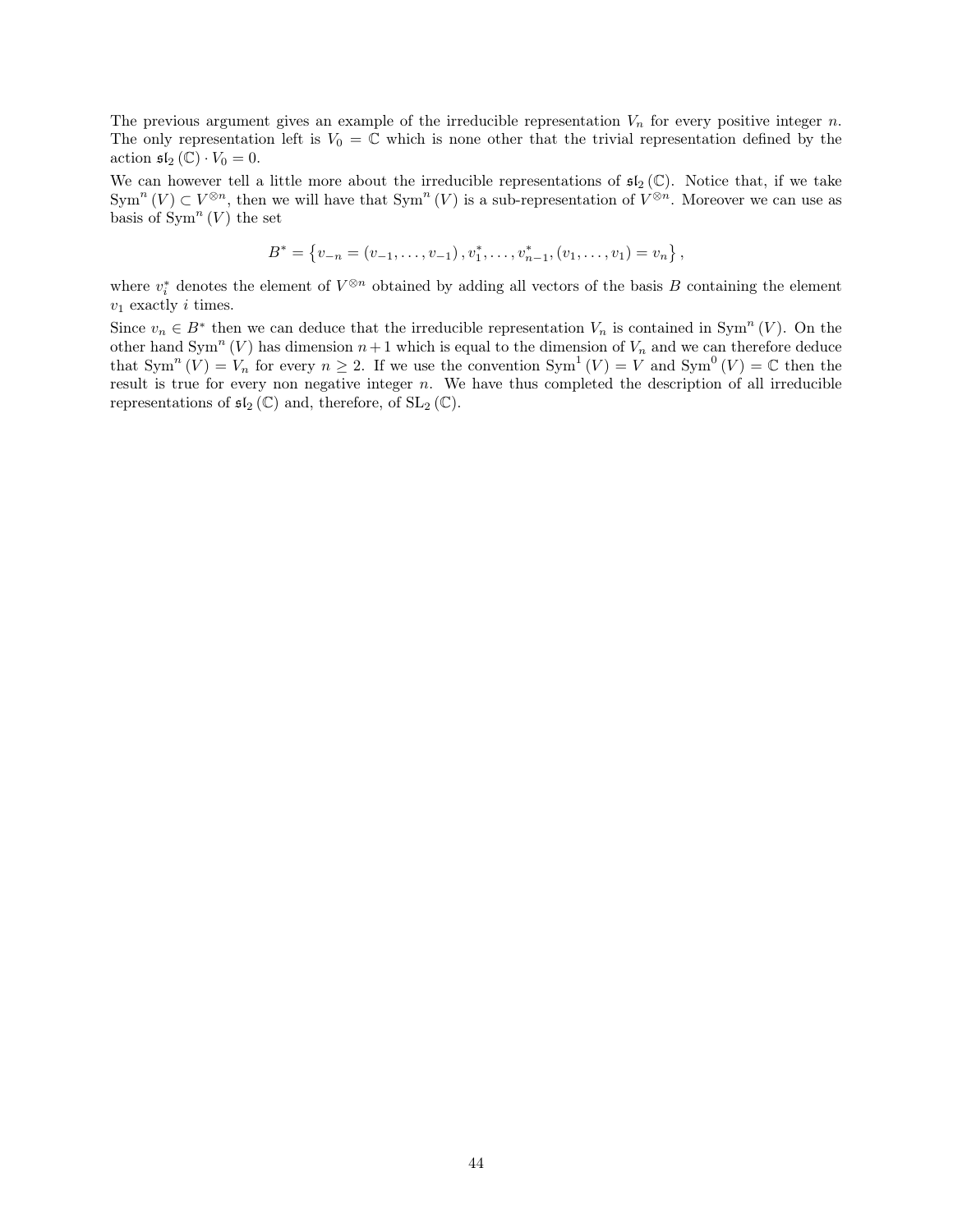# A Sub-representation  $V^G$ .

Take G a finite group, V a complex finite dimensional representation of G and the sub-representation  $V^G \subset V$ defined by

$$
V^G = \{ v \in V : gv = v \,\forall g \in G \}.
$$

In this section we will prove that  $V^G$  contains all copies of the trivial representation appearing in V. During this section we will denote  $n = \dim(V^G)$  and will take  $B = \{v_i\}_{i=1,\dots,n}$  as basis of  $V^G$ .

Notice that, since every vector of  $V^G$  is invariant under the action of G, then the sub-spaces  $V_i = \langle v_i \rangle \subset V^G$ are, in fact, sub-representations of V. Moreover, since B is a basis of  $V^G$ , we have that  $V^G = \bigoplus V_i$  and since  $V_i$  are irreducible for being one dimensional we can deduce that this is the decomposition of  $V^G$  as direct sum of irreducible representations. Since G acts over every  $V_i$  as the identity and all  $V_i$  are 1-dimensional then every  $V_i$  is isomorphic (as a representation) to the trivial representation T of G. In other words we have that  $V^G \cong T^{\oplus n}$ .

Let us suppose now that the representation V is isomorphic as a representation to  $V^G \oplus T \oplus W \cong V$  for some (possibly 0-dimensional) representation W. Then it would exist a vector  $v \in T$ ,  $v \notin V^G$ , such that v is invariant under the action of G. However this would contradict the definition of  $V^G$  and it is, therefore, impossible. We can thus conclude that the sub-representation  $V^G \subset V$  is the direct sum of exactly all copies of the trivial representation appearing in the decomposition of V .

## B Conjugacy classes of  $\mathfrak{S}_d$ .

In this section we will study the conjugacy classes of the symmetric group  $\mathfrak{S}_d$  for any positive integer d. More precisely

**Proposition 10.** For any positive integer d the number of conjugacy classes of the group  $\mathfrak{S}_d$  is equal to the number of partitions of d. Moreover, given  $\varphi, \psi \in \mathfrak{S}_d$  two permutations, then they belong to the same conjugacy class of  $\mathfrak{S}_d$  if and only if, in their expression as composition of disjoint cycles, their cycles have the same lengths.

*Proof.* For any cycle  $(n_1, \ldots, n_m)$ , any permutation  $\varphi \in \mathfrak{S}_d$  and any  $i = 1, \ldots, m$  we have that

$$
\varphi \circ (n_1, \ldots, n_m) \circ \varphi^{-1} \left( \varphi(n_i) \right) = \varphi \circ (n_1, \ldots, n_m) \left( n_i \right) = \varphi \left( n_{i+1} \right),
$$

where  $n_{m+1} = n_1$ . Therefore we can write

$$
\varphi \circ (n_1, \ldots, n_m) \circ \varphi^{-1} = (\varphi (n_1), \ldots, \varphi (n_m)).
$$

Take now any permutation  $\phi \in \mathfrak{S}_d$  and express it like

$$
\phi = (n_1, \ldots, n_{m_1}) (n_{m_1+1}, \ldots, n_{m_2}) \cdots (n_{m_{r-1}+1}, \ldots, n_{m_r}),
$$

where the positive integers  $m_i$  satisfy that  $m_i > m_j \Leftrightarrow i > j$  and  $m_r = d$ . Then we have that all members of the same conjugacy class as  $\phi$  are of the form

$$
\varphi \circ \phi \circ \varphi^{-1} = \varphi(n_1, \dots, n_{m_1}) \cdots (n_{m_{r-1}+1}, \dots, n_{m_r}) \varphi^{-1} =
$$
  
=  $\varphi(n_1, \dots, n_{m_1}) \varphi^{-1} \varphi \cdots \varphi^{-1} \varphi (n_{m_{r-1}+1}, \dots, n_{m_r}) \varphi^{-1} =$   
=  $(\varphi(n_1), \dots, (n_{m_1})) \cdots (\varphi (n_{m_{r-1}+1}), \dots, \varphi (n_{m_r}))$ 

for some  $\varphi \in \mathfrak{S}_d$ . Therefore all permutations of the same conjugacy class have cycles of the same lengths. Given now two permutations  $\phi_1, \phi_2 \in \mathfrak{S}_d$  with cycles of the same lengths

$$
\phi_1 = (n_1^1, \dots, n_{m_1}^1) \cdots (n_{m_{r-1}+1}^1, \dots, n_{m_r}^1),
$$
  

$$
\phi_2 = (n_1^2, \dots, n_{m_1}^2) \cdots (n_{m_{r-1}+1}^2, \dots, n_{m_r}^2),
$$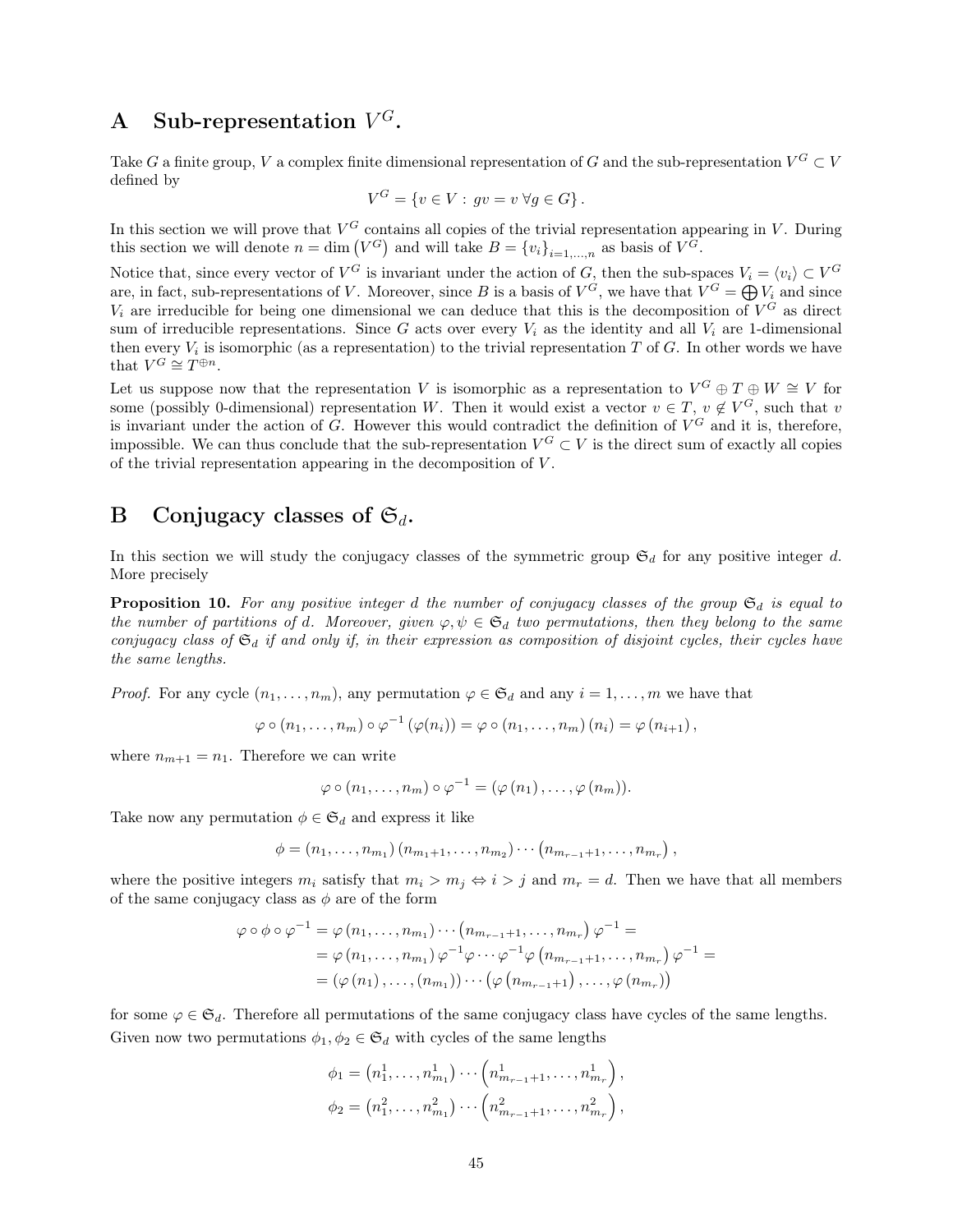the permutation  $\varphi \in \mathfrak{S}_d$  defined by  $\varphi(n_i^1) = n_i^2$  satisfies that  $\varphi \circ \phi_1 \circ \varphi^{-1} = \phi_2$ . In other words, two permutations  $\phi_1, \phi_2 \in \mathfrak{S}_d$  having cycles of the same lengths belong to the same conjugacy class thus completing  $\Box$ the proof of the lemma.

As a consequence of this lemma and since the lengths  $(m_{i+1}-m_i)$  of the cycles (considering cycles of length 1) are positive integers adding up to  $m_r = d$ , then the number of possible different cycles lengths (and therefore the conjugacy classes of  $\mathfrak{S}_d$ ) coincides with the number of partitions of d. In other words, for any positive integer d the symmetric group  $\mathfrak{S}_d$  has as many cycles as there are partitions of d.

## C Algorithm, representations dimensions.

Given G a finite group and  ${V_i}_{i=1}^n$  all its irreducible representations we know, from corollary 4, that

$$
\sum_{i=1}^{n} \dim(V_i)^2 = |G|.
$$

Since we also know that one of the irreducible representations of  $G$  is the trivial one, with dimension 1, we can develop the following algorithm for finding the set of all possible dimensions for the irreducible representations

- 1. Initialize the set of all possible dimensions as dims  $=$   $\emptyset$  and the dimensions of irreducible representations as dim  $(V_i) = 1$  for every i.
- 2. If  $\sum_{i=1}^{n} \dim(V_i)^2 = |G|$  then we add the dimensions vector  $(\dim(V_1), \ldots, \dim(V_n))$  to the set dims of possible dimensions.
- 3. Add 1 to the value of dim  $(V_1)$  and start  $i = 1$ .
- 4. Check if dim  $(V_i)^2 > |G|$ .
- 5. If the previous condition is met then set dim  $(V_i) = 1$  add one to dim  $(V_{i+1})$ , add 1 to i and continue from step 4.
- 6. If dim  $(V_n)$  is equal to 1 we continue from step 2.
- 7. Define in dims the equivalence relation  $(a_1, \ldots, a_n) \sim (b_1, \ldots, b_n)$  if exists  $\varphi \in \mathfrak{S}_n$  such that  $a_i = \varphi(b_i)$ for every  $i = 1, \ldots, n$ .
- 8. Return a representative for every class of dims/ ∼.

More intuitively, this algorithm iterates over the set

$$
B = \left\{ (\dim(V_1), \ldots, \dim(V_n)) \in \mathbb{N} \setminus \{0\} : \dim(V_i) \ge \dim(V_{i+1}) \text{ and } \dim(V_i)^2 \le |G| \text{ for every } i = 1, \ldots, n-1 \right\},\
$$

where  $V_n$  is the trivial representation<sup>10</sup>, and returns the set

$$
\dim \mathbf{s} = \left\{ (\dim (V_1), \ldots, \dim (V_n)) \in \mathbb{N} \setminus \{0\} : \sum_{i=1}^n \dim (V_i)^2 = |G| \right\}.
$$

Next we show a Python of the described algorithm.

```
import argparse
from typing import List
```
from math import sqrt

<sup>10</sup>Remember that the trivial representation is one dimensional.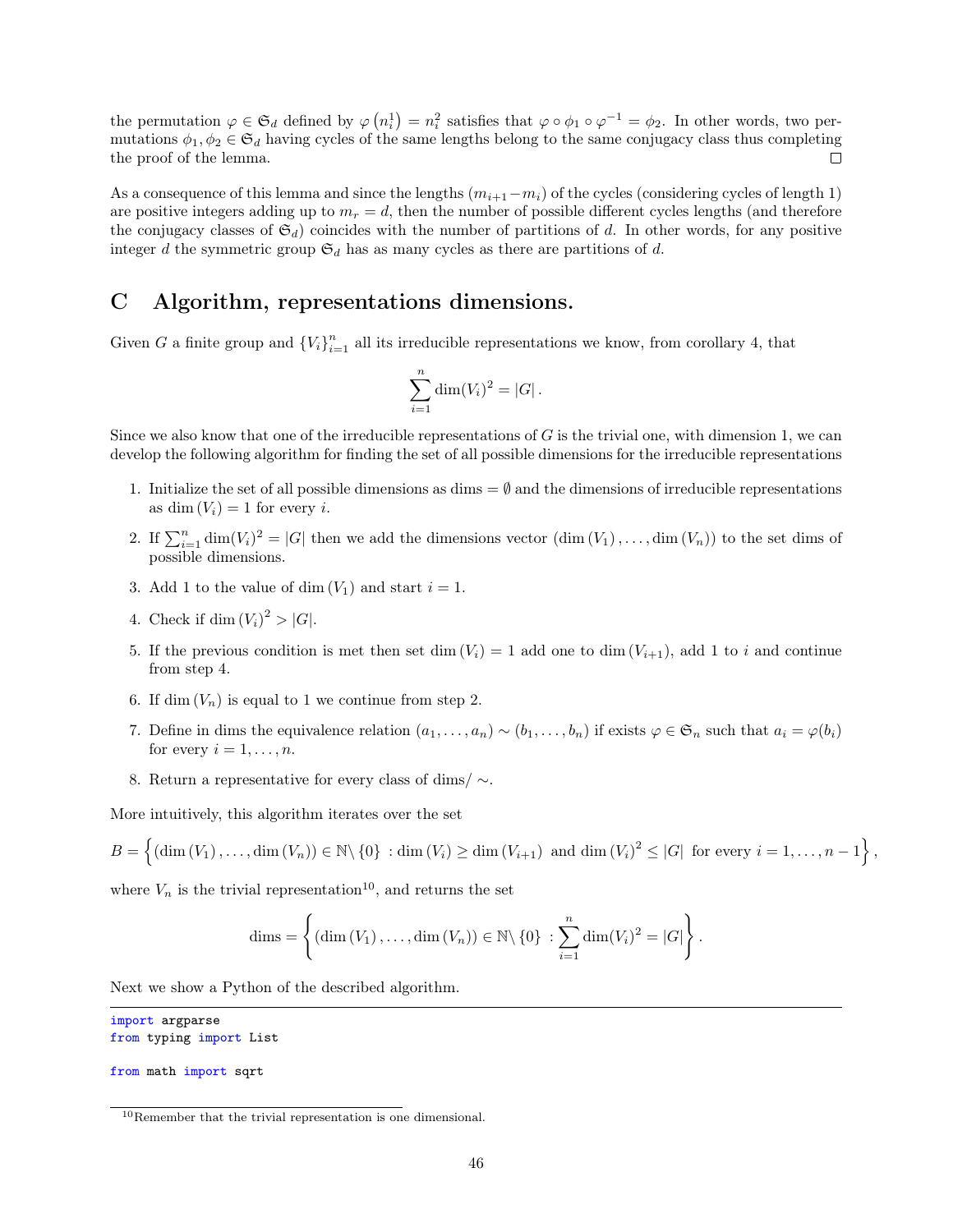```
def add_one(dim_list: List[int], max_dim: int):
   dim_list[0] += 1
   for i in range(len(dim_list) - 1):
       if dim_list[i] > max_dim:
           dim\_list[i] = 1dim\_list[i + 1] += 1return dim_list
def find_dimensions_list(n_repr: int, group_dim: int):
   max\_dim = int(sqrt(group\_dim)) + 1dimension_list = [1] * n_repr
   possible = []
   while dimension_list[-1] == 1: # the trivial representation has dimension 1.
       dimension_list = add_one(dimension_list, max_dim)
       if sum([x ** 2 for x in dimension\_list]) == group\_dim:found_list = sorted(dimension_list)
           if found_list not in possible:
              possible.append(found_list)
   if len(possible) == 0:
       print('There is no such finite group')
   else:
       print('here is a list of all possible dimension of the group representations')
       for dim in possible:
          print(dim)
def main():
   argument_parser = argparse.ArgumentParser()
   argument_parser.add_argument('--n-repr', help='Number of irreducible representations.',
                              type=int)
   argument_parser.add_argument('--group-dim', help='Dimension of the group.',
                              type=int)
   args = argument_parser.parse_args()
   find_dimensions_list(args.n_repr, args.group_dim)
if _name_-= \frac{1}{2} main_main()
```
# D Power of 1-Jordan blocs.

Take J a Jordan block of dimension k and eigenvector  $\lambda$ . We want to prove that, for every positive integer n, then

$$
J^{n} = \begin{pmatrix} \lambda^{n} & \binom{n}{1} \lambda^{n-1} & \binom{n}{2} \lambda^{n-2} & \cdots & \binom{n}{k-1} \lambda^{n-(k-1)} \\ 0 & \ddots & \ddots & \ddots & \vdots \\ 0 & \ddots & \ddots & \ddots & \binom{n}{2} \lambda^{n-2} \\ \vdots & \ddots & \ddots & \ddots & \binom{n}{1} \lambda^{n-1} \\ 0 & \cdots & 0 & 0 & \lambda^{n} \end{pmatrix},
$$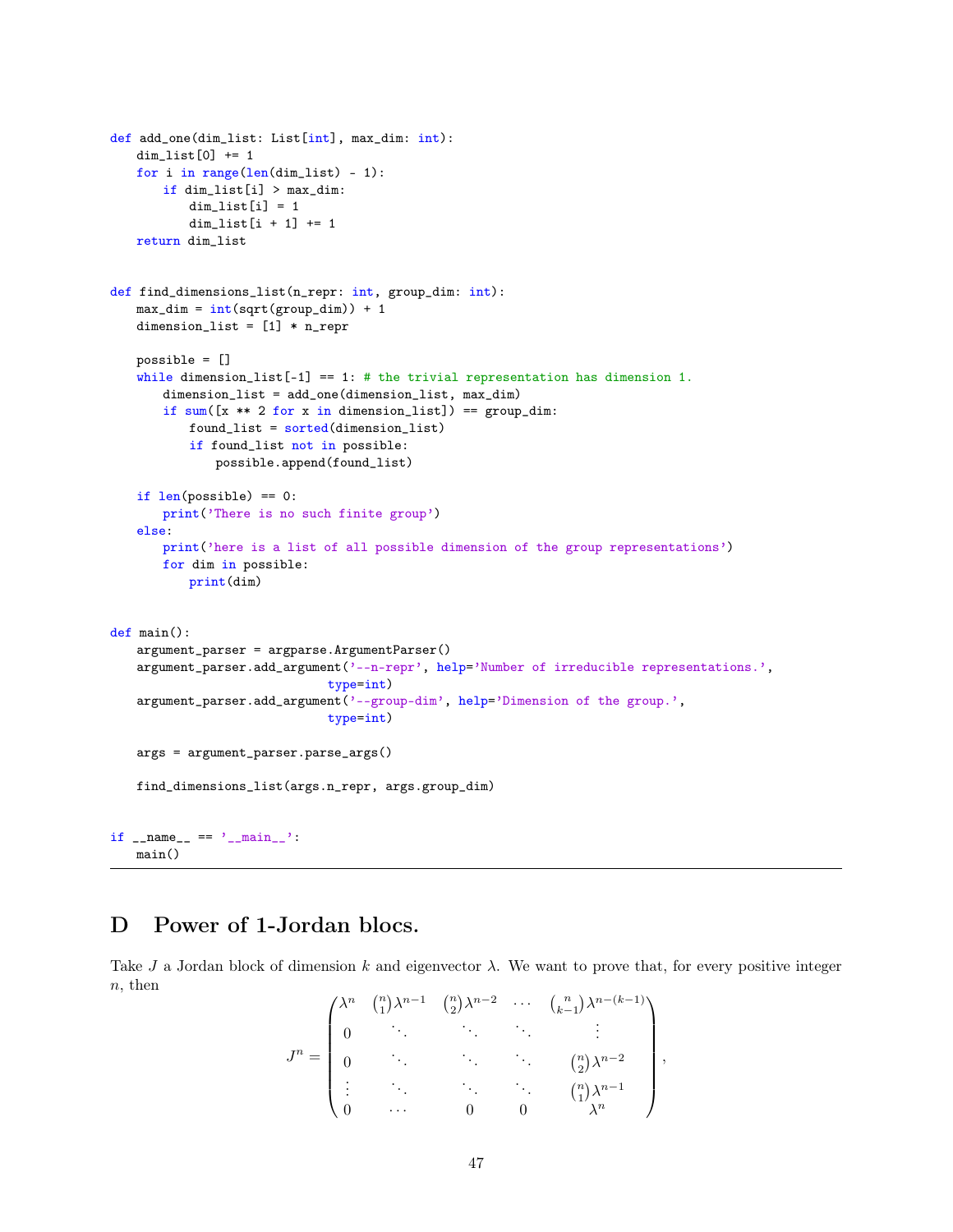where we use the convention  $\binom{n}{m} = 0$  whenever  $m > n$  and  $0^0 = 1$  while  $0^n = 0$  for any non zero integer n. For  $n=1$  then, since  $\binom{1}{1}=1$  and  $\lambda^0=1$  then the identity arises from the definition of Jordan block and the previously explained notation.

If it is true for  $n - 1 \geq 1$  then

$$
J^{n} = J^{n-1} J = \begin{pmatrix} \lambda^{n-1} & \binom{n-1}{1} \lambda^{n-2} & \binom{n-1}{2} \lambda^{n-3} & \cdots & \binom{n-1}{k-1} \lambda^{n-1-(k-1)} \\ 0 & \ddots & \ddots & \ddots & \vdots \\ 0 & \ddots & \ddots & \binom{n-1}{2} \lambda^{n-3} & 0 \\ \vdots & \ddots & \ddots & \binom{n-1}{1} \lambda^{n-2} & 0 \\ 0 & \cdots & 0 & 0 & \lambda^{n-1} \end{pmatrix} \begin{pmatrix} \lambda & 1 & 0 & \cdots & 0 \\ 0 & \ddots & \ddots & \vdots \\ 0 & \ddots & \ddots & 0 \\ 0 & \cdots & 0 & 0 & \lambda \end{pmatrix},
$$

$$
= \begin{pmatrix} \lambda^{n} & \left( \binom{n-1}{1} + 1 \right) \lambda^{n-1} & \left( \binom{n-1}{2} + \binom{n-1}{1} \right) \lambda^{n-2} & \cdots & \left( \binom{n-1}{k-1} + \binom{n-1}{k-2} \right) \lambda^{n-(k-1)} \\ 0 & \ddots & \ddots & \ddots & \vdots \\ 0 & \ddots & \ddots & \ddots & \vdots \\ \vdots & \ddots & \ddots & \left( \binom{n-1}{2} + \binom{n-1}{1} \right) \lambda^{n-2} \\ \vdots & \ddots & \ddots & \left( \binom{n-1}{1} + 1 \right) \lambda^{n-1} \\ 0 & \cdots & 0 & 0 \end{pmatrix},
$$

Since by definition of the product we have that

$$
J^{n}(i,j) = \lambda J^{n-1}(i,j) + J^{n-1}(i,j-1),
$$

where  $J^n(i, j)$  denotes the value in row i and column j of matrix  $J^n$  and  $J^n(i, 0) = 0$  for every n. Then since  $1 = \binom{n}{0}$  and, for every  $1 \le m \le n - 1$  we have

$$
\binom{n-1}{m} + \binom{n-1}{m-1} = \frac{(n-1)!}{m!(n-1-m)!} + \frac{(n-1)!}{(m-1)!(n-1-(m-1))!},
$$

$$
= \frac{(n-1)!}{m!(n-1-m)!} + \frac{(n-1)!}{(m-1)!(n-m)!},
$$

$$
= \frac{(n-m)(n-1)! + m(n-1)!}{m!(n-m)!},
$$

$$
= \frac{n(n-1)!}{m!(n-m)!} = \binom{n}{m},
$$

while for  $m = n$  and  $m > n$  we also have

$$
\binom{n-1}{m} + \binom{n-1}{m-1} = \binom{n-1}{n} + \binom{n-1}{n-1} = 0 + 1 = 1 = \binom{n}{n} = \binom{n}{m},
$$
  

$$
\binom{n-1}{m} + \binom{n-1}{m-1} = 0 + 0 = 0 = \binom{n}{m},
$$

thus proving that, for any non negative integers  $m$  and  $n$  then

$$
\binom{n-1}{m} + \binom{n-1}{m-1} = \binom{n}{m}.
$$

Replacing this identity in the previous product then we have

$$
J^n = \begin{pmatrix} \lambda^n & \binom{n}{1} \lambda^{n-1} & \binom{n}{2} \lambda^{n-2} & \cdots & \binom{n}{k-1} \lambda^{n-(k-1)} \\ 0 & \ddots & \ddots & \ddots & \vdots \\ 0 & \ddots & \ddots & \ddots & \binom{n}{2} \lambda^{n-2} \\ \vdots & \ddots & \ddots & \ddots & \binom{n}{1} \lambda^{n-1} \\ 0 & \cdots & 0 & 0 & \lambda^n \end{pmatrix},
$$

thus proving the identity.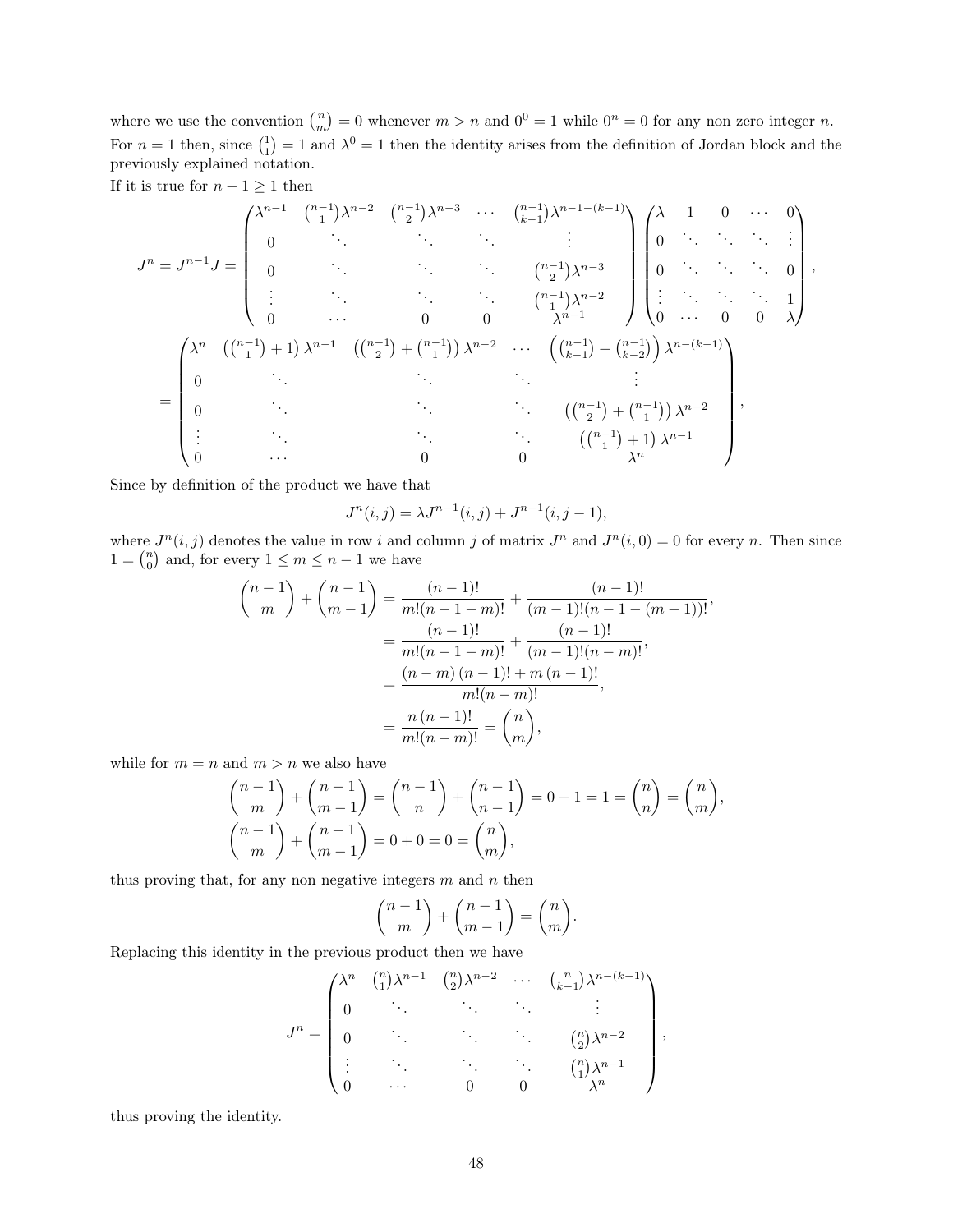## E Non complete reducibility of Lie algebras.

A simple example for the non complete reducibility of a Lie algebra is given by the matrix Lie algebra

$$
\mathfrak{g} = \left\{ \begin{pmatrix} a & a \\ 0 & a \end{pmatrix} : a \in \mathbb{C} \right\}.
$$

A representation of this Lie algebra can be found by making  $\mathfrak g$  act on  $V = \mathbb C^2$  by matrix multiplication.

If we now look at  $W \subsetneq V$  defined by  $W = \{(c, 0): c \in \mathbb{C}\}$  we can easily verify that W is g-invariant and, therefore, is a non trivial sub-representation of  $V$ .

Let's now suppose that exists  $W' \subsetneq V$  such that W' is also a sub-representation of V and  $W \oplus W' = V$ . Since V is two dimensional and W is one dimensional then  $W'$  must be 1 dimensional. Therefore we can take  $w' = (w_1, w_2) \in W'$  such that  $W' = \{w' \cdot c : c \in \mathbb{C}\}\$ . Since  $W \oplus W' = V$  then we must have that  $w = (1, 0)$ and  $w'$  are linearly independent. On the other hand since  $W'$  is a representation of  $\mathfrak g$  then there must be some  $c \in \mathbb{C}$  such that

$$
\begin{pmatrix} w_1 + w_2 \ w_2 \end{pmatrix} = \begin{pmatrix} 1 & 1 \\ 0 & 1 \end{pmatrix} \cdot \begin{pmatrix} w_1 \\ w_2 \end{pmatrix} = \begin{pmatrix} c \cdot w_1 \\ c \cdot w_2 \end{pmatrix}.
$$

However the above identity can only be true if  $c = 1$  and  $w_2 = 0$ . If this happens then  $w' = w_1 \cdot w$  thus contradicting the linear independence between  $w$  and  $w'$ .

We can therefore deduce that such a representation  $W'$  does not exist. Moreover, the previous proof has as a corollary  $(c, 0)$  is the only eigenvector of  $\begin{pmatrix} 1 & 1 \\ 0 & 1 \end{pmatrix}$ . Therefore there is no 1-dimensional sub-representation of  $V$  other than  $W$ .

This implies that there exists no couple of (irreducible) sub-representations  $W, W' \subseteq V$  such that  $W \oplus$  $W' = V$ . Since V is not irreducible this example disproves the complete reducibility of general Lie algebras representations.

## F Lie claudator of an associated Lie algebra.

During this section we will denote by  $G$  a generic Lie group (complex or not). For every element  $g \in G$  we can define the conjugation function  $\Psi_q : G \to G$  as

$$
\Psi_{g}(h) = ghg^{-1}.
$$

Since, by definition of Lie group, both the product function and the inverse function are differentiable, then  $\Psi_g$  is also differentiable.

Taking the differential of  $\Psi_g$  at the origin (the identity element  $e \in G$ ) we can define the function Ad :  $G \to$ Aut  $(T_eG)$  as

$$
\mathrm{Ad}(g) := \left( d\Psi_g \right)_e.
$$

Taking now the differential at the origin of the function Ad we obtain the function ad :  $T_eG \to \text{End}(T_eG)$ defined as

$$
\mathrm{ad}(X) := (d\mathrm{Ad})_e(X).
$$

Finally, using the function ad we can define a binary operation on  $T_eG$  as

$$
[X, Y] = \mathrm{ad}(X)(Y).
$$

As it is proven in section 8.1 of [5] the operator  $[\cdot, \cdot]$  is bilinear, skew-symmetric and satisfies the Jacobi identity. This operator therefore provides the vector space  $T_eG$  of a structure of a Lie algebra. We refer to the algebra thus obtained as the Lie algebra associated to the Lie group G.

If G is a sub-group of the general linear group  $GL_n(\mathbb{C})$  then  $T_eG$  can be seen as a sub-space of the space of linear endomorphisms of an n-dimensional vector space.

Under this conditions, as shown in [5], the operator  $[\cdot, \cdot]$  can be extremely simplified as

$$
[X, Y] = X \cdot Y - Y \cdot X.
$$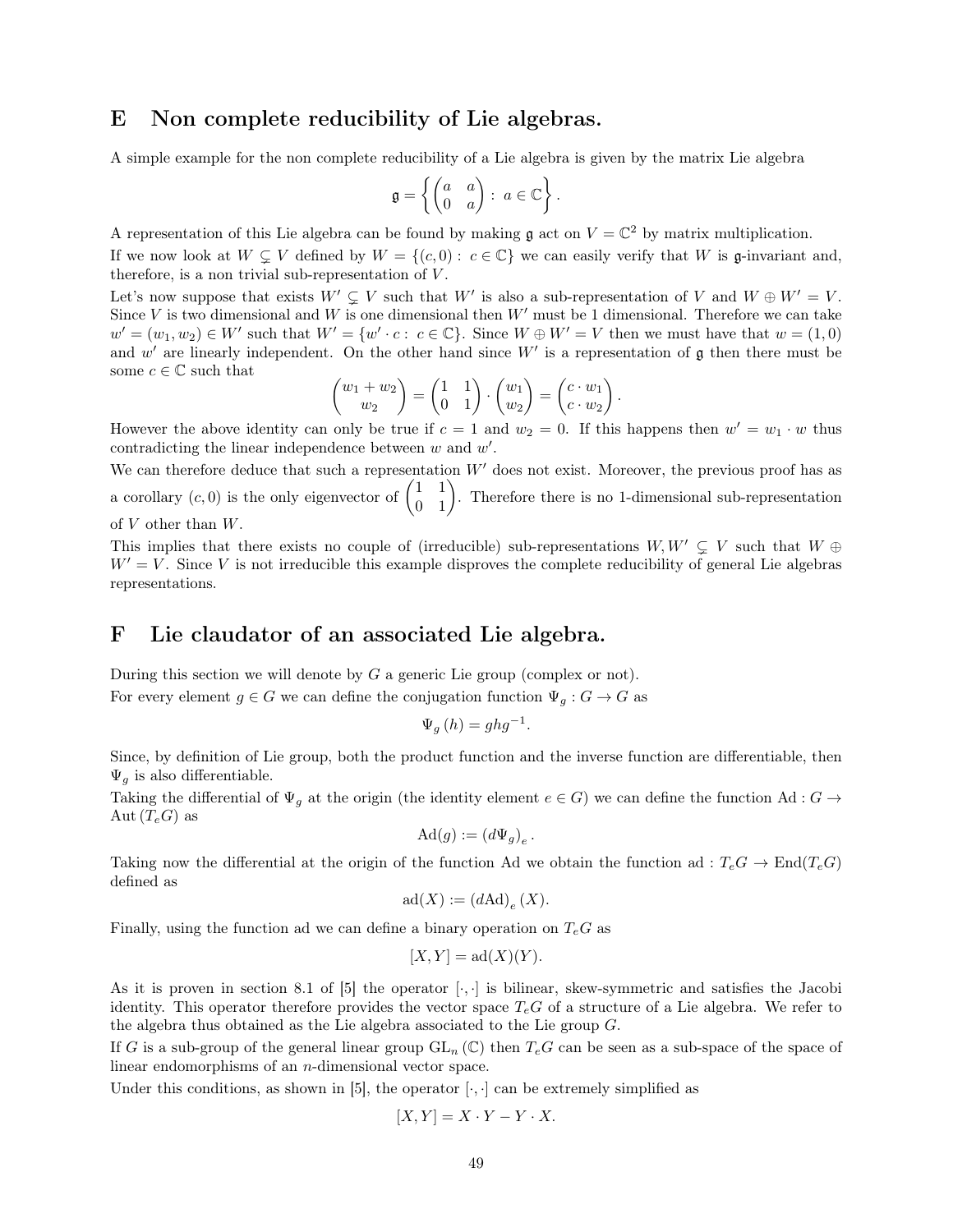## G Exponential map.

During this section we will be using the convention of denoting by  $G$  a general Lie group (complex or not), by  $e \in G$  the identity element of G, by  $\mathfrak{g} = T_eG$  its associated Lie algebra, by g and h elements of G and by  $X$  and  $Y$  elements of  $\mathfrak{g}$ .

The goal of this section is that of defining the exponential map  $\exp : \mathfrak{g} \to G$ .

To do this we first need to introduce a few new concepts.

Given  $g \in G$  we can define the map  $m_g : G \to G$  as

$$
m_g(h) := g \cdot h.
$$

Using this, we can, for every vector X tangent to G on some  $h \in G$ , define the map

$$
v_X(g) := (dm_g)_h(X).
$$

Which allows us to define  $\varphi_X : \mathbb{R} \to G$  as the unique<sup>11</sup> function such that

$$
\frac{d\varphi_X(u)}{du}(t) = v_X(\varphi_X(t))
$$
 and 
$$
\varphi_X(0) = e.
$$

We can finally define the exponential map as

$$
\exp(X) = \varphi_X(1).
$$

In the situation where G is a sub-group of  $GL_n(\mathbb{C})$  we can give, without proving, a more explicit definition of exponential map. In fact, under this conditions  $\varphi_X$  is a solution of a well know differential equation and we can write

$$
\varphi_X(1) = \sum_{n=0}^{\infty} \frac{(tX)^n}{n!}.
$$

Therefore the exponential map is none other that the well known exponential function as defined on the matrix vector space

$$
\exp(X) = \sum_{n=0}^{\infty} \frac{X^n}{n!}.
$$

As it is proven in section 8.3 of [5] the exponential map has the property that, given  $G'$  and  $\mathfrak{g}'$  another Lie group and its associated Lie algebra respectively, then, for any differentiable group morphism  $\varphi: G \to G'$ , the following diagram is commutative

$$
\begin{array}{ccc}\n & \frac{(d\rho)_e}{\longrightarrow} g' & \cdots \\
 & \downarrow & \downarrow & \downarrow \\
 & \downarrow & \downarrow & \downarrow \\
 & G & \xrightarrow{\rho} & G' & \end{array}
$$

 $11$ Existence and uniqueness is given by the existence and uniqueness of solutions to differential equations.